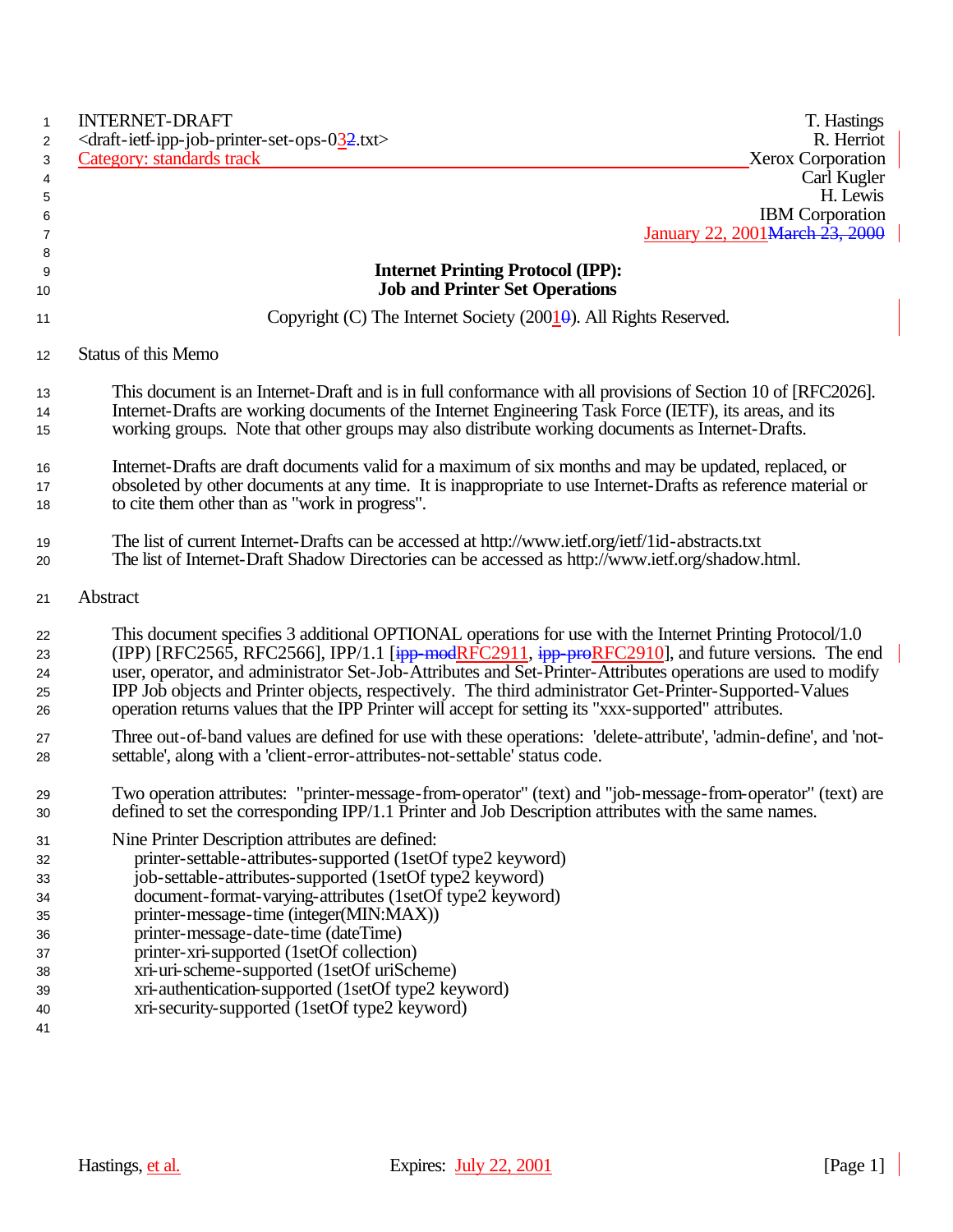- The full set of IPP documents includes:
- Design Goals for an Internet Printing Protocol [RFC2567]
- Rationale for the Structure and Model and Protocol for the Internet Printing Protocol [RFC2568]
- Internet Printing Protocol/1.1: Model and Semantics (this document)[RFC2911]
- 45 Internet Printing Protocol/1.1: Encoding and Transport [IPP-PRORFC2910]
- Internet Printing Protocol/1.1: Implementer's Guide [IPP-IIG]
- Mapping between LPD and IPP Protocols [RFC2569]

 The "Design Goals for an Internet Printing Protocol" document takes a broad look at distributed printing functionality, and it enumerates real-life scenarios that help to clarify the features that need to be included in a printing protocol for the Internet. It identifies requirements for three types of users: end users, operators, and administrators. It calls out a subset of end user requirements that are satisfied in IPP/1.0. A few OPTIONAL operator operations have been added to IPP/1.1.

- The "Rationale for the Structure and Model and Protocol for the Internet Printing Protocol" document describes IPP from a high level view, defines a roadmap for the various documents that form the suite of IPP specification documents, and gives background and rationale for the IETF working group's major decisions.
- The "Internet Printing Protocol/1.1: Encoding and Transport" document is a formal mapping of the abstract operations and attributes defined in the model document onto HTTP/1.1 [RFC2616]. It defines the encoding rules for a new Internet MIME media type called "application/ipp". This document also defines the rules for transporting over HTTP a message body whose Content-Type is "application/ipp". This document defines a new scheme named 'ipp' for identifying IPP printers and jobs.
- The "Internet Printing Protocol/1.1: Implementer's Guide" document gives insight and advice to implementers of IPP clients and IPP objects. It is intended to help them understand IPP/1.1 and some of the considerations that may assist them in the design of their client and/or IPP object implementations. For example, a typical order of processing requests is given, including error checking. Motivation for some of the specification decisions is also included.
- The "Mapping between LPD and IPP Protocols" document gives some advice to implementers of gateways between IPP and LPD (Line Printer Daemon) implementations.
-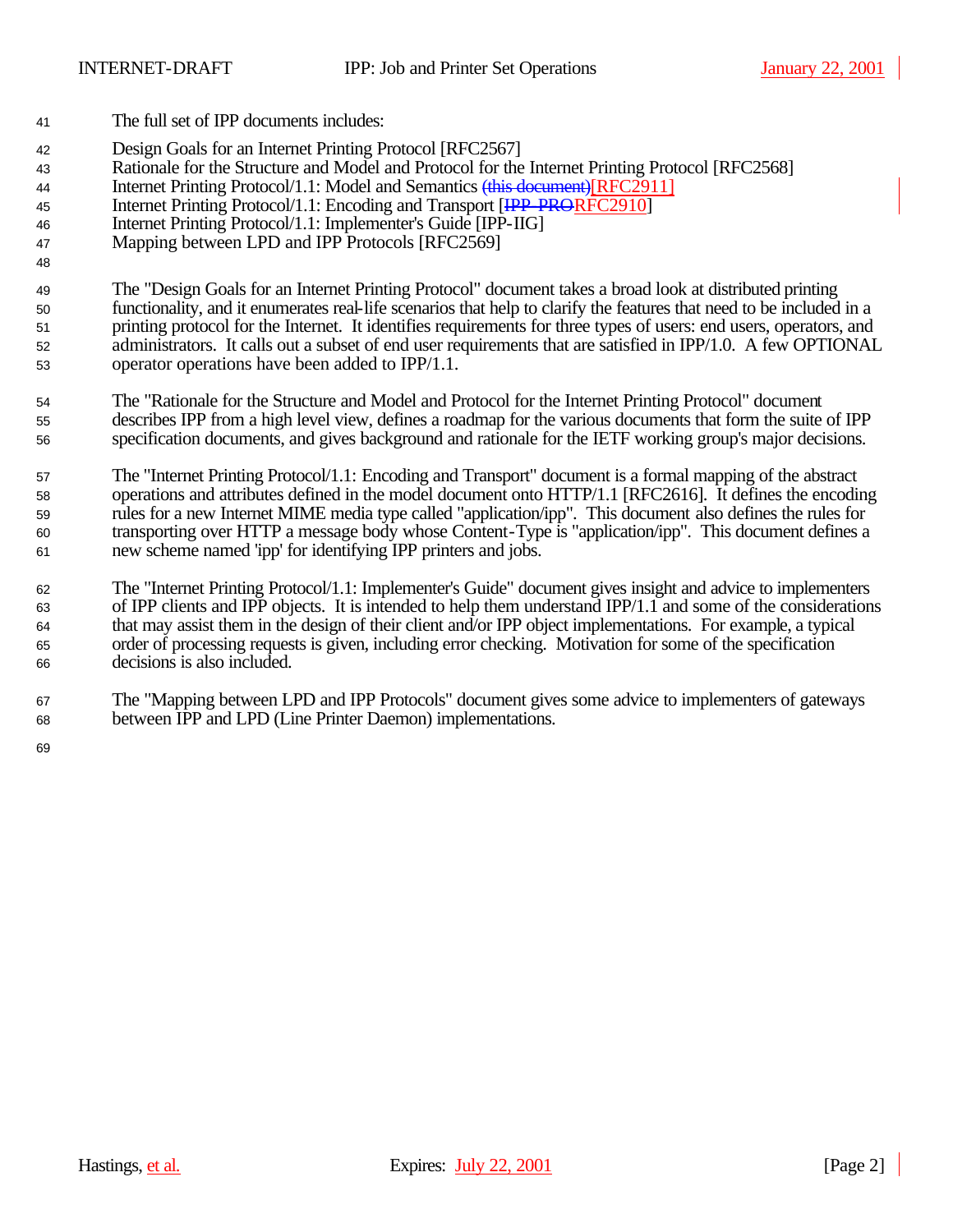# **Table of Contents**

| 70  | 1              |                                                                              |  |
|-----|----------------|------------------------------------------------------------------------------|--|
| 71  | $\overline{2}$ |                                                                              |  |
| 72  | 2.1            |                                                                              |  |
| 73  | 2.2            |                                                                              |  |
| 74  | 3              |                                                                              |  |
| 75  | 4              |                                                                              |  |
| 76  | 4.1            |                                                                              |  |
| 77  | 4.1.1          |                                                                              |  |
| 78  | 4.1.2          |                                                                              |  |
| 79  | 4.1.3          |                                                                              |  |
| 80  | 4.2            |                                                                              |  |
| 81  | 4.2.1          |                                                                              |  |
| 82  | 4.2.2          |                                                                              |  |
| 83  | 4.2.3          |                                                                              |  |
| 84  | 4.3            |                                                                              |  |
|     | 4.3.1          | Definition of the usage of the 'admin-define' out-of-band attribute value 15 |  |
| 85  |                |                                                                              |  |
| 86  | 5              |                                                                              |  |
| 87  | 5.1            |                                                                              |  |
| 88  | 5.2            |                                                                              |  |
| 89  | 6              |                                                                              |  |
| 90  | 6.1            |                                                                              |  |
| 91  | 6.2            |                                                                              |  |
| 92  | 6.3            |                                                                              |  |
| 93  | 6.4            |                                                                              |  |
| 94  | 6.5            |                                                                              |  |
| 95  | 6.6            |                                                                              |  |
| 96  | 6.7            |                                                                              |  |
| 97  | 6.8            |                                                                              |  |
| 98  | 6.9            |                                                                              |  |
|     |                |                                                                              |  |
| 99  | 7              |                                                                              |  |
| 100 | 7.1            |                                                                              |  |
| 101 | 8              |                                                                              |  |
| 102 | 8.1            |                                                                              |  |
| 103 | 8.1.1          |                                                                              |  |
| 104 | 8.2            |                                                                              |  |
| 105 | 8.2.1          |                                                                              |  |
| 106 | 8.3            |                                                                              |  |
| 107 | 8.3.1          |                                                                              |  |
| 108 | 9              |                                                                              |  |
|     |                |                                                                              |  |
| 109 | 10             |                                                                              |  |
| 110 | 10.1           |                                                                              |  |
| 111 | 10.2           |                                                                              |  |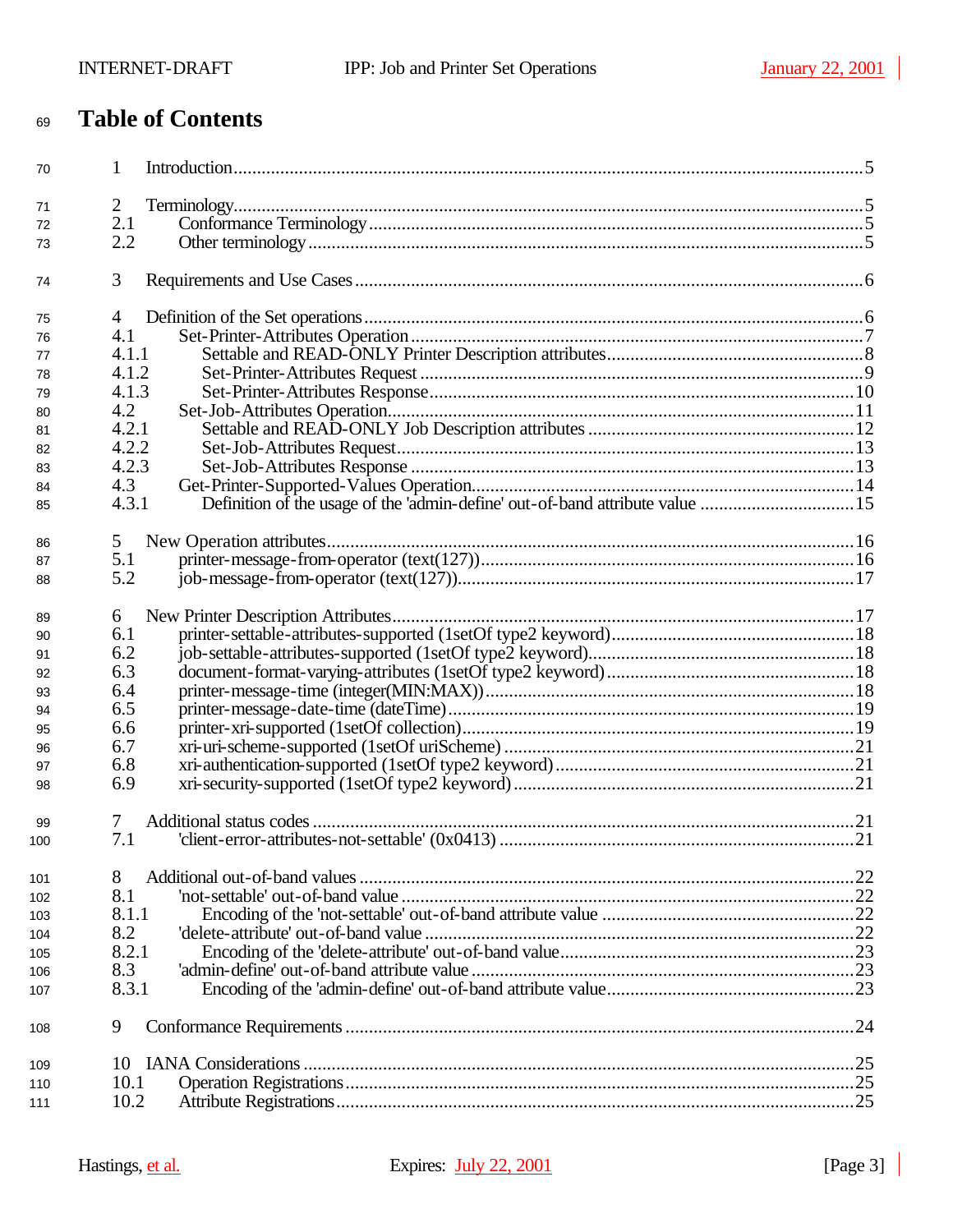| 112<br>113 | 10.3<br>10.4 |                                                                                         |  |
|------------|--------------|-----------------------------------------------------------------------------------------|--|
| 114        |              |                                                                                         |  |
| 115        | 12           |                                                                                         |  |
| 116        | 13           |                                                                                         |  |
| 117        | 14           |                                                                                         |  |
| 118        | 15           | Appendix A: Allowed Values for Set-Printer-Attributes and Set-Job-Attributes requests34 |  |
| 119        |              |                                                                                         |  |
| 120<br>121 | 17           |                                                                                         |  |

# **Table of Tables**

| 123 |                                                                                                        |  |
|-----|--------------------------------------------------------------------------------------------------------|--|
| 124 |                                                                                                        |  |
| 125 |                                                                                                        |  |
| 126 |                                                                                                        |  |
| 127 |                                                                                                        |  |
| 128 | Table 6 - Values allowed for Job Template Attributes in the Set-Job-Attributes Operation36             |  |
| 129 | Table 7 - Values allowed for Job Description Attributes in the Set-Job-Attributes Operation 37         |  |
| 130 | Table 8 - Values allowed for Printer Job Template Attributes in the Set-Printer-Attributes Operation38 |  |
| 131 | Table 9 - Values allowed for Printer Description Attributes in the Set-Printer-Attributes Operation39  |  |
| 132 | Table 10 - Printer Job Template Attributes returned from Get-Printer-Supported-Values40                |  |
| 133 | Table 11 - Printer Job Template Attributes returned from Get-Printer-Supported-Values41                |  |
| 134 | Table 12 - Printer Description Attributes returned from Get-Printer-Supported-Values41                 |  |
| 135 | Table 13 - Printer Job Template Attributes returned from Get-Printer-Supported-Values41                |  |
| 136 | Table 14 - Printer Job Template Attributes returned from Get-Printer-Supported-Values42                |  |
| 137 | Table 15 - Printer Description Attributes returned from Get-Printer-Supported-Values43                 |  |
| 100 |                                                                                                        |  |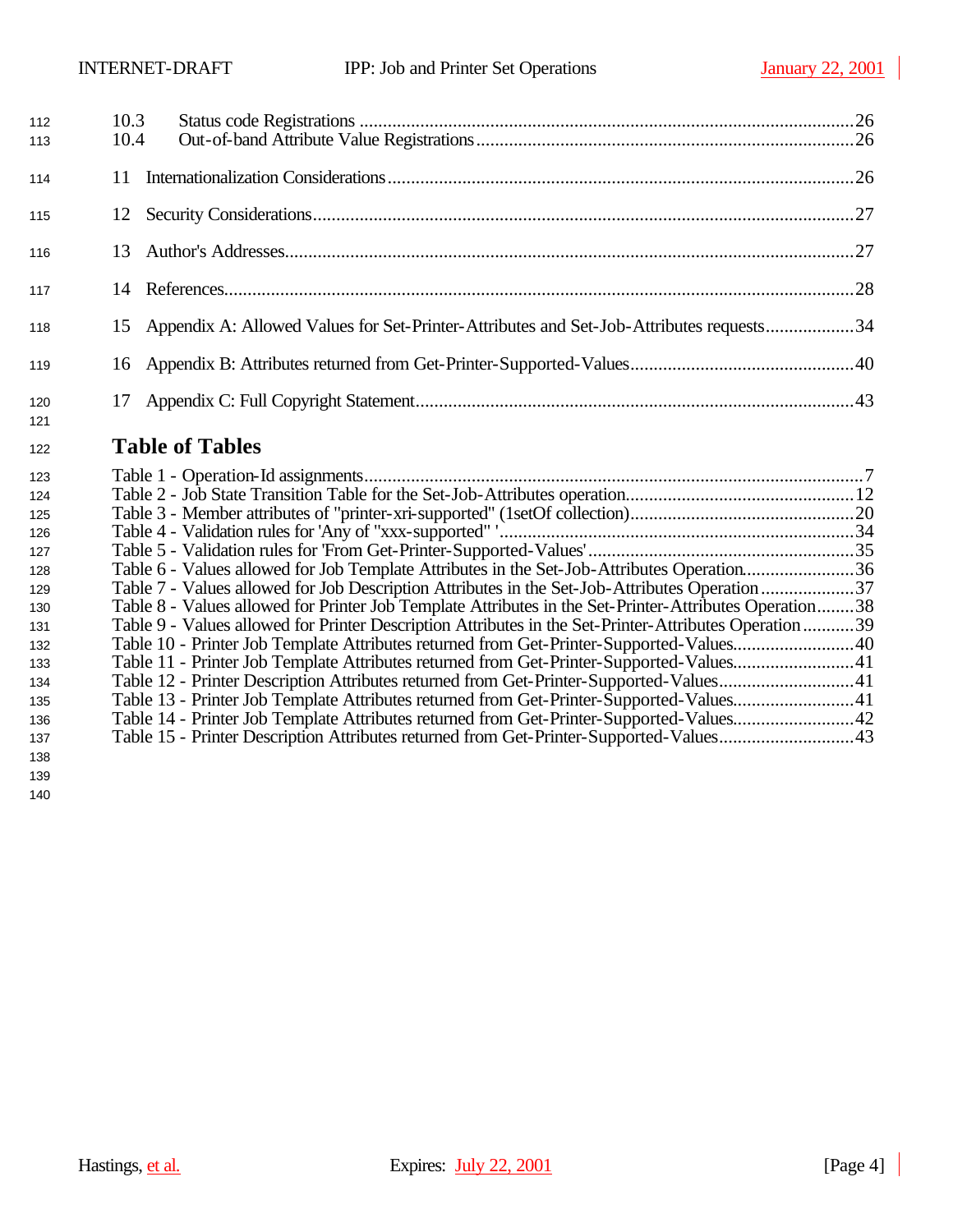# **1 Introduction**

 The Internet Printing Protocol (IPP) is an application level protocol that can be used for distributed printing 142 using Internet tools and technologies. IPP version 1.1 [ipp-modRFC2911, ipp-proRFC2910] focuses on end user functionality with a few administrative operations included. This document defines additional OPTIONAL end user, operator, and administrator Set-Job-Attributes and Set-Printer-Attributes operations used to modify IPP Job objects and Printer objects, respectively. It also defines a third administrator Get- Printer-Supported-Values operation that returns values that the IPP Printer will accept for setting its "xxx- supported" attributes. The Get-Printer-Supported-Values operation MUST be supported, if the implementation supports setting any "xxx-supported" Printer attributes using the Set-Printer-Attributes operation.

 Three out-of-band values are defined for use with these three operations: 'delete-attribute' for deleting Job attributes with the Set-Job-Attributes request, 'not-settable' for use in either the Set-Job-Attributes or Set-Printer-Attributes responses, and 'admin-define' for use in the Get-Printer-Supported-Values response.

 Two operation attributes: "printer-message-from-operator" (text) and "job-message-from-operator" (text) are defined to set the corresponding IPP/1.1 Printer and Job Description attributes with the same names. These operation attributes may be used with any operation that affect the Printer or Job object for which an operation might want to indicate a message. For the Set-Job-Attributes and Set-Printer-Attributes operations, the client MUST explicitly set them, rather than using these operation attributes.

- A Printer implementation can make the value of some attributes dependent on the document-format, e.g. "resolution-supported".
- 160 This document is an extension to IPP/1.0 [RFC2565, RFC2566] and IPP/1.1 [ipp-modRFC2911, ipp-**proRFC2910**, and future versions.

# **2 Terminology**

This section defines terminology used throughout this document.

## **2.1 Conformance Terminology**

- Capitalized terms, such as MUST, MUST NOT, REQUIRED, SHOULD, SHOULD NOT, MAY, NEED 166 NOT, and OPTIONAL, have special meaning relating to conformance. These terms are defined in [ipp-167 mode RFC 2911] section 12.1 on conformance terminology, most of which is taken from RFC 2119 [RFC2119].
- The following specialization of these terms apply to this document:
- REQUIRED: if an implementation supports the extensions described in this document, it MUST support a REQUIRED feature.
- OPTIONAL: if an implementation supports the extensions described in this document, it MAY support an OPTIONAL feature.

## **2.2 Other terminology**

 This document uses terms such as Job object (or Job), IPP Printer object (or Printer), "operation", "request", response", "attributes", "keywords", and "support". These terms have special meaning and are defined in the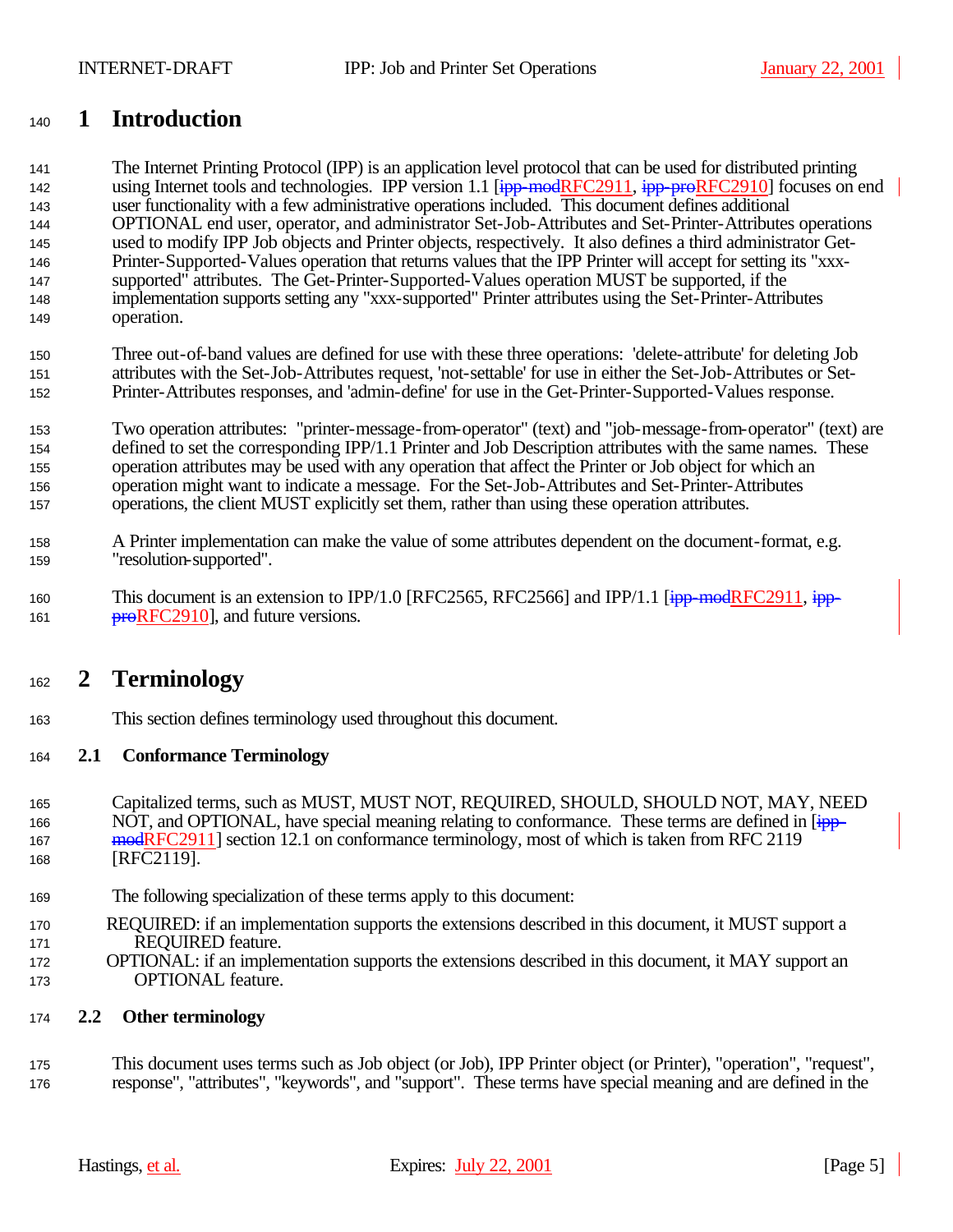- 177 model terminology [ipp-modRFC2911] section 12.2. The following additional terms are introduced in this document:
- READ-ONLY: used in an attribute definition document to indicate that the attribute MUST NOT be settable using an IPP protocol Set operation. In other words, the attribute is not settable by definition. not-settable: an implementation does not support setting an attribute (whether or not the attribute's definition is READ-ONLY).

# **3 Requirements and Use Cases**

- The following requirements and usage are intended to be met by the specification in this document.
- 1. The end-user and the operator need a way to modify a Job that is in the 'pending' or 'pending-held' state.
- Usage: The end-user discovers that he/she forgot to include a print instruction, such as "finishings" = 'staple' after submitting a job. Rather than canceling the job and resubmitting it to the same IPP Printer, the end-user is able to modify the job on the IPP Printer.
- The operator needs to modify a job because it is requesting a particular kind of media for which there is no more, but the policy is to print the job on a comparable medium.
- 2. The system administrator needs a way to re-configure or change the policy of the IPP Printer remotely.
- Usage: The system administrator is adding additional named media to the supported media list (setting 'name' values to the "media-supported" Printer attribute).
- The system administrator is reducing the capability of the IPP Printer by removing one of the operations from the supported operations list, such as Cancel-Job, because the policy is to run the IPP Printer like a public facsimile machine. After having removed Cancel-Job from the list of supported operations, an administrative client needs to be able to display to an administrator that the implementation is capable of being reconfigured to support Cancel-Job once again.
- The system administrator is remotely configuring the IPP Printer after installing it, and so is replacing the 200 Printer Description attributes that have the out-of-band 'no-value' value (see [ipp-modRFC2911] section 4.1) with the proper values.
- The operator is changing the media loaded in the input tray and so is replacing the "media-ready" Job Template Printer attribute value with the proper values

# **4 Definition of the Set operations**

- The Set-Printer-Attributes operation (as are all Printer operations) are directed at Printer objects. A client MUST always supply the "printer-uri" operation attribute in order to identify the correct target of the operation. These descriptions assume all of the common semantics of IPP/1.1 Model and Semantics 208 document  $[ipp$ -modRFC2911] section 3.1.
- The Set-Job-Attributes operation (as are all Job operations) are directed at Job objects. A client MUST always supply some means of identifying the Job object in order to identify the correct target of the operation. That job identification MAY either be a single Job URI or a combination of a Printer URI with a Job ID as 212 defined in [ipp-modRFC2911]. The IPP object implementation MUST support both forms of identification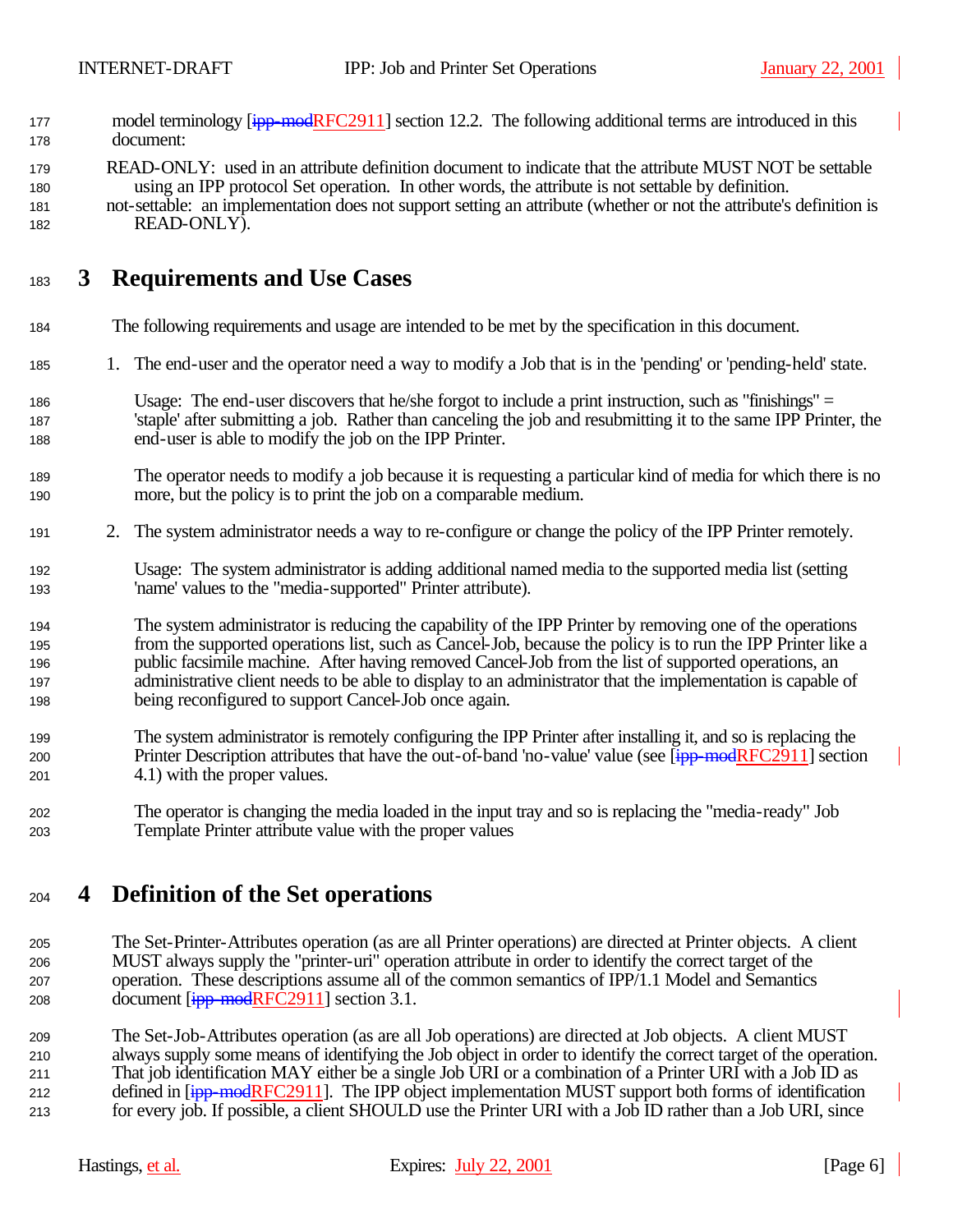- the 32-bit "job-id" is more readily translated to and from other print protocols that MAY be serving as
- gateways into or out of the IPP implementation.
- The Set Printer operations are summarized in Table 1:
- 

## **Table 1 - Operation-Id assignments**

| <b>Operation Name</b>  |        | Operation-Id   Brief description                       |
|------------------------|--------|--------------------------------------------------------|
| Set-Printer-Attributes | 0x0013 | Sets attribute values of the target Printer object     |
| Set-Job-Attributes     | 0x0014 | Sets attribute values of the target Job object         |
| Get-Printer-Supported- | 0x0015 | Gets values that are valid for setting "xxx-supported" |
| Values                 |        | attributes using the Set-Printer-Attributes operation  |

## **4.1 Set-Printer-Attributes Operation**

- This OPTIONAL operation allows a client to set the values of the attributes of a Printer object. In the request, the client supplies the set of Printer keyword attribute names and values that are to be set. In the response, the Printer object returns success or rejects the entire request with indications of which attribute or attributes could not be set.
- The Printer object validates the client-supplied attributes in the Set-Printer-Attributes request. For an attribute to validate it MUST meet all of the following rules:
- 1. The number of attributes supplied by the client MUST NOT exceed the maximum number that the Printer supports in a Set-Printer-Attributes request. A Printer MUST accept at least one attribute, but SHOULD accept a reasonable number in a single Set-Printer-Attributes request.
- Note: There is no way for the client to determine the maximum number of attributes that the Printer supports in a Set-Printer-Attributes request, except to try a reasonable number.
- 2. The Printer MUST support the attribute.
- 3. The attribute MUST NOT be READ-ONLY, i.e., the definition of the attribute MUST NOT indicate that the attribute is READ-ONLY (see Appendix A for an indication of which IPP/1.1 attributes are READ-ONLY).
- 4. The attribute MUST be settable in this implementation.
- 5. The Printer MUST support the value according to the rules defined in Appendix A, i.e., each value of each supplied "xxx" attribute MUST be validated against a value of a corresponding "xxx-supported" Printer attribute. One of those rules permits an administrator to set arbitrary 'name' values to those "xxx- supported" Printer attributes that include the 'name' attribute syntax if the implementation supports the 'admin-define' out-of-band value for that "xxx-supported" attribute (see section 15 and 8.3).
- 6. The attribute's values MUST NOT conflict with the values of other Printer attributes, including ones being set in this same operation.
- If any of the supplied attributes does not validate, the Printer object MUST reject the entire operation; the Printer object MUST NOT partially set some of the supplied attributes. In other words, after the operation, all the supplied attributes MUST be set or none of them MUST be set, thus making the Set-Printer-Attributes an atomic operation.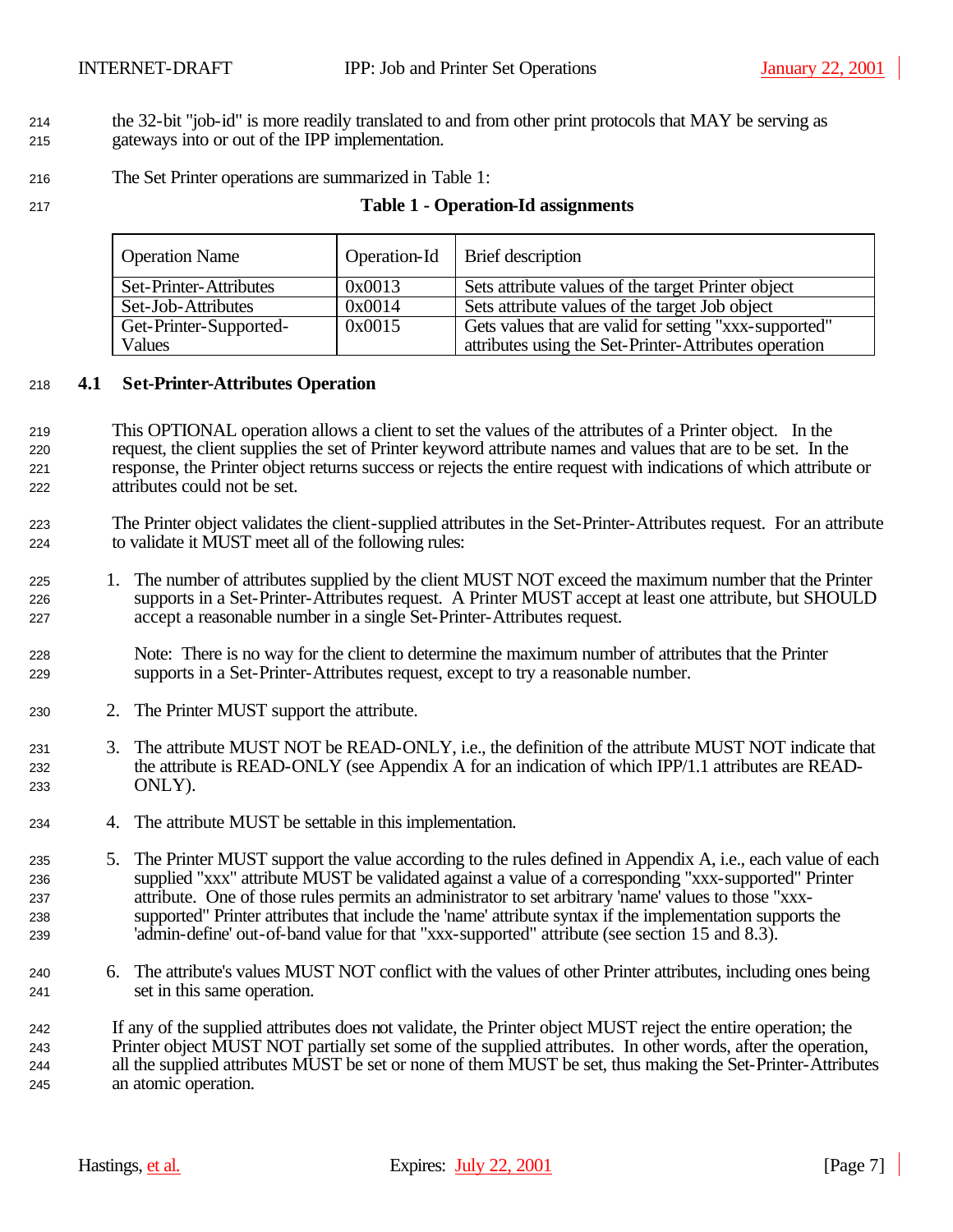246 The Printer MUST accept this operation when its READ-ONLY "printer-state" attribute (see  $\frac{1}{2}$  modRFC2911] section 4.4.11) is 'idle' or 'stopped', and SHOULD accept it when the value is 'processing'. The Printer MUST accept this operation for any of the values of the Printer object's READ-ONLY "printer- state-reasons" and "printer-is-accepting-jobs" attributes, unless explicitly defined otherwise in the definition of these attributes' values.

 This operation MUST NOT change the value of attributes not specified in the operation unless the definition of the attribute explicitly specifies such side-effects. For example, this document explicitly specifies that when this operation sets "printer-message-from-operator", the Printer also MUST set the READ-ONLY "printer- message-time" and READ-ONLY "printer-message-date-time" attributes to the time of the operation as a side effect . In particular, if this operation changes an "xxx-default" attribute, the new value MUST be in the "xxx- supported" attribute or the request MUST contain a new value for "xxx-supported" which contains the new value for the "xxx-default". Otherwise, the Printer MUST reject the operation. In general, Printer attribute definitions that are settable will not define side-effects on other attributes that are settable, only side effects on READ-ONLY attributes, if any.

## **4.1.1 Settable and READ-ONLY Printer Description attributes**

- If the Printer supports the Set-Printer-Attributes operation, then it SHOULD support setting of:
- all Job Template Default ("xxx-default") attributes
- all Job Template Supported ("xxx-supported") attributes
- all Job Template Ready ("xxx-ready") attributes
- 265 that the implementation supports (see  $\boxed{\frac{1}{1}$  mod RFC2911] section 4.2 and extensions).

266 Some Printer Description attributes (see [ipp-modRFC2911] section 4.4) MUST NOT be settable, i.e., they are defined to be READ-ONLY. An attribute marked as "READ-ONLY" in the Printer Description attribute table in Appendix A is such an attribute. The Printer attributes that are not marked as "READ-ONLY" MAY be settable using the Set-Printer-Attributes operation, depending on implementation.

 Note: From now on, all extensions that define new object attributes will indicate whether or not the attributes are READ-ONLY, by including the "READ-ONLY" adjective in their descriptions and/or explicitly stating whether they MAY be settable.

 The current values of each "xxx-supported" Printer attribute MUST reflect the current policy for support of the corresponding "xxx" attribute. If an "xxx-supported" Printer attribute is settable in an implementation, then its value(s) MUST affect the behavior of the implementation. If an "xxx-supported" Printer attribute is defined to be READ-ONLY or is not-settable in an implementation, then its values MUST NOT be settable using the Set-Printer-Attributes operation. Consider the following example:

- 278 For example, if the "operations-supported" Printer Description attribute (see [ipp-modRFC2911] section 4.4.15) is settable in a particular implementation, then changing its value with a Set-Printer-Attributes operation MUST affect the operations that the implementation accepts or rejects. Such an implementation will need to be able to reject values for operations that it contains no code support for (see section 4.3). If the "operations-supported" Printer Description attribute is not settable in a particular implementation, then that implementation MUST reject an attempt to set it with a Set-Printer-Attributes operation, return the 'client-error-attributes-not-settable' status code (see section 7.1), and return the "operations-supported" attribute with the out-of-band 'not-settable' value in the Unsupported Attributes Group.
- As another example, consider an implementation in which the "media-default" and "media-supported" are settable. If a client supplies a Set-Printer-Attributes request that contains the "media-default" attribute with a value that is not a member of the Printer's "media-supported" attribute, the Printer MUST reject the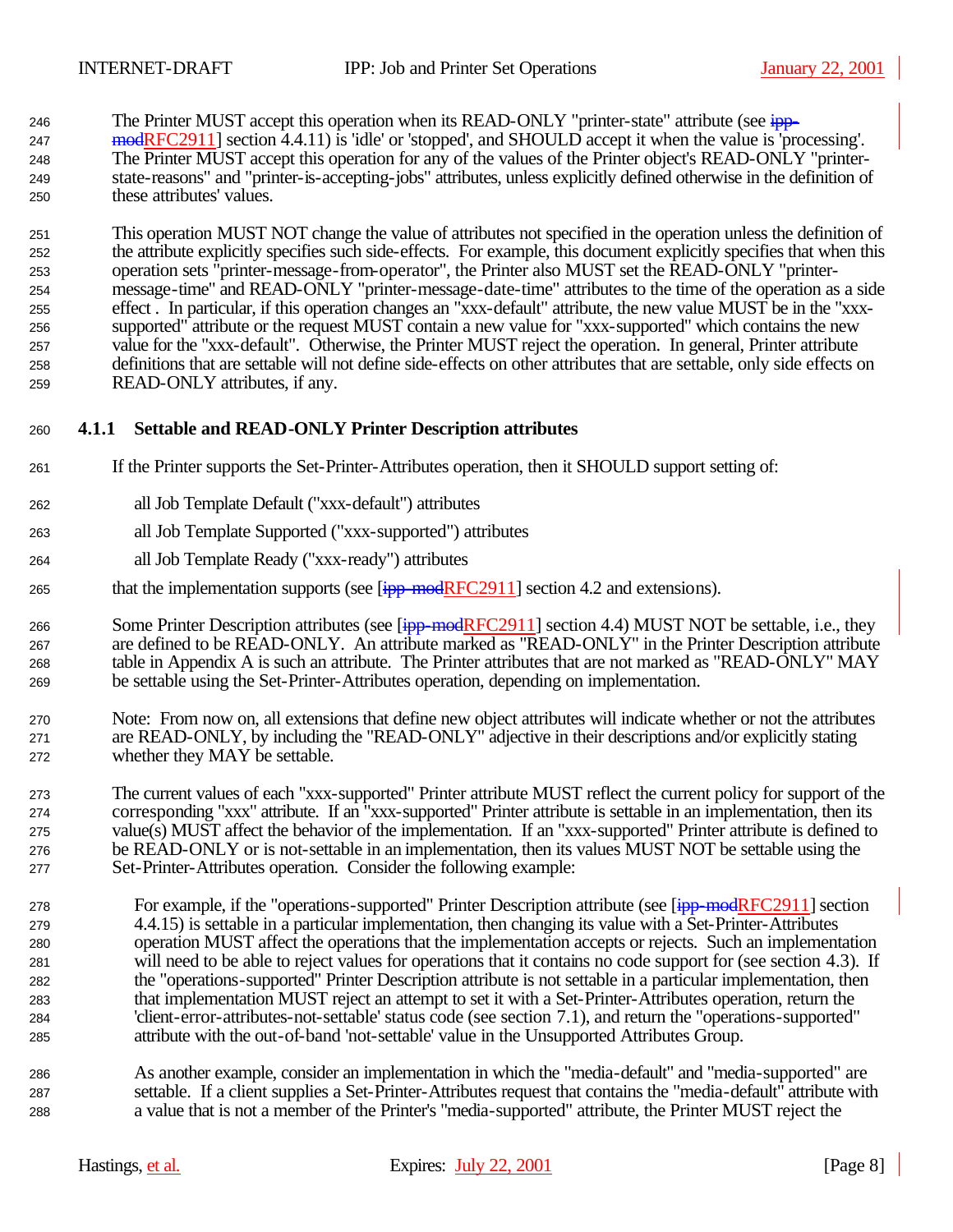request and return the "client-error-conflicting-attributes" status code with the "media-default" and "media-290 supported" attributes and their values (see  $\frac{1}{2}$  = modRFC2911] section 3.1.7).

 As a third example, if a client supplies a Set-Printer-Attributes request that contains both the "media- default" and the "media-supported" attributes, but includes a value in the "media-default" that is not a member of the supplied "media-supported" attribute, the Printer MUST reject the request and return the "client-error-conflicting-attributes" status code with the "media-default" and "media-supported" attributes 295 and their values (see  $\left[\frac{ipp \mod{RFC2911}}{2}\right]$  section 3.1.7).

*Access Rights:* The authenticated user (see [ipp-modRFC2911] section 8.3) performing this operation must 297 be an operator or administrator of the Printer object (see  $\frac{1}{1}$ pp-modRFC2911] Sections 1 and 8.5). Most Printer attributes will require administrator access rights to set, such as "xxx-supported", while some will require operator access rights only, such as "media-ready" and "printer-message-from-operator". Which attributes require which access rights depends on implementation and MAY depend on site policy.

- **4.1.2 Set-Printer-Attributes Request**
- The following sets of attributes are part of the Set-Printer-Attributes Request:
- Group 1: Operation Attributes
- Natural Language and Character Set:
- 305 The "attributes-charset" and "attributes-natural-language" attributes as described in [ipp-306 modRFC2911] section 3.1.4.1.
- Target:

309 The "printer-uri" (uri) operation attribute which is the target for this operation as described in [ipp-**modRFC2911** section 3.1.5.

Requesting User Name:

 The "requesting-user-name" (name(MAX)) attribute SHOULD be supplied by the client as 314 described in [ipp-modRFC2911] section 8.3.

## "document-format" (mimeMediaType):

 The client OPTIONALLY supplies this attribute. The Printer object MUST support this attribute. This attribute is useful for a client to select the document-format to which the attribute modification should be applied. A Printer implementation MAY allow some attributes to have different values for 320 each document format that it supports. See [ipp-modRFC2911] section 3.2.5.1 "Get-Printer-Attributes Request".

 If the client includes this attribute, the Printer MUST change the supplied attributes for the document format specified by this attribute. If a supplied attribute is a member of the "document-format- varying-attributes" (i.e., the attribute varies by document format, see section 6.3), the Printer MUST change the supplied attribute for the document format specified by this attribute, but not for other document formats. If a supplied attribute isn't a member of the "document-format-varying-attributes" (i.e. it doesn't vary by document format), the Printer MUST change the supplied attribute for all document formats.

- If the client omits this attribute, the Printer MUST change the supplied attributes for all document formats whether or not they vary by document-format.
- If the client supplies a value for the "document-format" Operation attribute that is either 'application/octet-stream' or not supported by the Printer, i.e., is not among the values of the Printer object's "document-format-supported" attribute, the Printer object MUST reject the operation and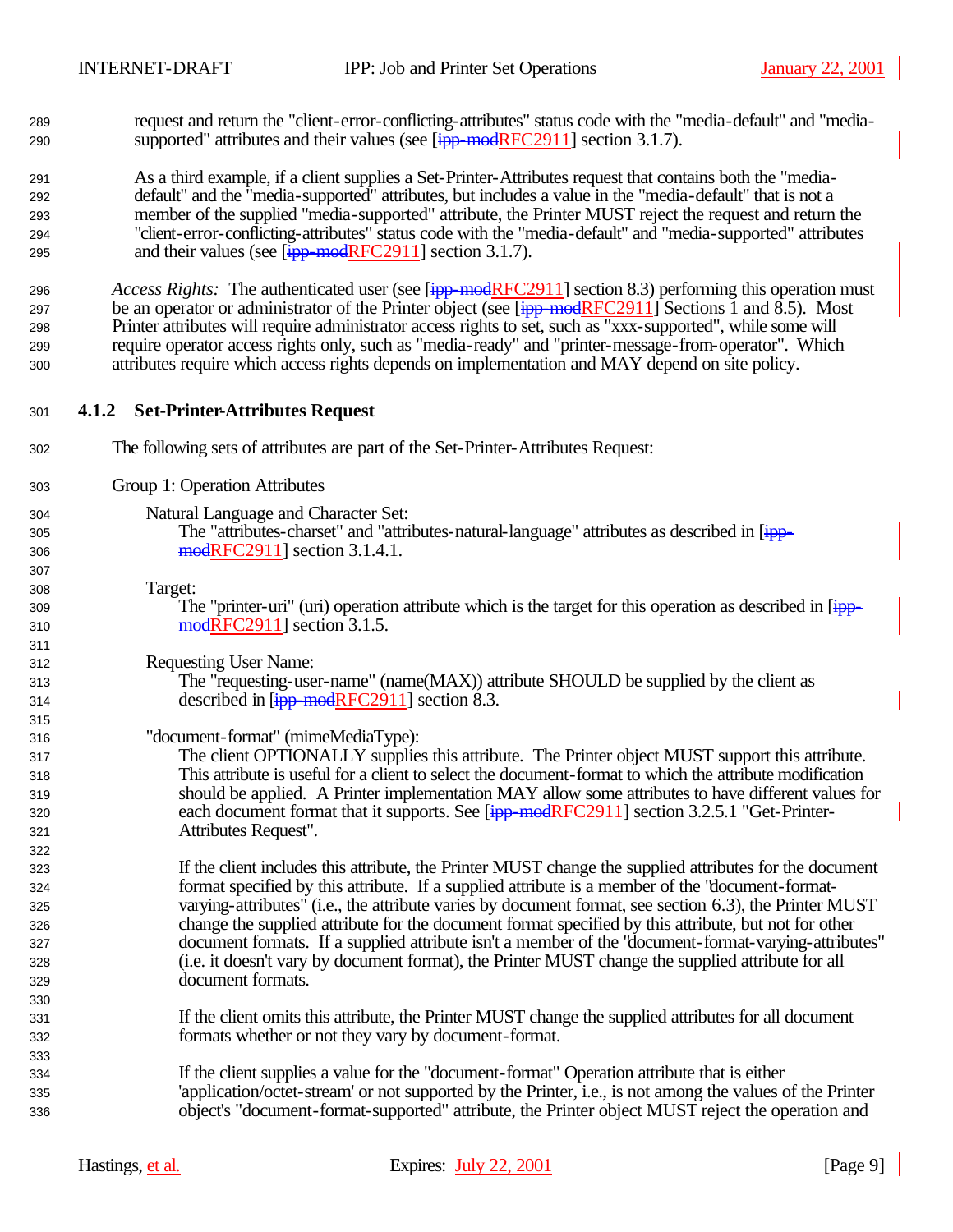return the 'client-error-document-format-not-supported' status code. Note: the document-format 338 'application/octet-stream' is the union of several document-formats (see [ipp-modRFC2911] section 3.2.5.1, Get-Printer-Attributes) and is not a true document-format.

## Group 2: Printer Attributes

 The client MUST supply a set of Printer attributes with one or more values (including explicitly 343 allowed out-of-band values) as defined in [ipp-modRFC2911] section 4.2 Job Template Attributes ("xxx-default", "xxx-supported", and "xxx-ready" attributes), section 4.4 Printer Description Attributes, and any attribute extensions supported by the Printer. The value(s) of each Printer attribute supplied in Group 2 replaces the value(s) of the corresponding Printer attribute on the target Printer object. For attributes that can have multiple values (1setOf), all values supplied by the client replace all values of the corresponding Printer object attribute. If a Printer object attribute had not 349 been configured yet and so had the 'no-value' out-of-band value (see [ipp-modRFC2911] section 4.1), the supplied value(s) replace the 'no-value' value.

## **4.1.3 Set-Printer-Attributes Response**

- The Printer object returns the following sets of attributes as part of the Get-Printer-Attributes Response:
- Group 1: Operation Attributes
- Status Message:

 In addition to the REQUIRED status code returned in every response, the response OPTIONALLY includes a "status-message" (text(255)) and/or a "detailed-status-message" (text(MAX)) operation 358 attribute as described in [ipp-modRFC2911] sections 13 and 3.1.6.

## Natural Language and Character Set:

361 The "attributes-charset" and "attributes-natural-language" attributes as described in [ipp-**modRFC2911** section 3.1.4.2.

- Group 2: Unsupported Attributes
- 365 See [ipp-modRFC2911] section 3.1.7 for details on returning Unsupported Attributes.

 If some of the attributes in the operation fail to validate, the Printer MUST reject the operation, MUST NOT change any Printer attributes, and MUST return the indicated status code below. In this group, the Printer MUST also return all attributes that fail to validate. The following are the reasons that an attribute fails to validate and the value returned for the attribute, along with the indicated status code and order of detection:

- 1. The number of attributes supplied by the client exceeds the maximum number that the Printer supports in a Set-Printer-Attributes request: return the 'client-error-request-entity-too-large' 374 (see  $\text{[ipp-modelRFC2911]}$  section 13.1.4.9).
- 2. The Printer doesn't support the attribute: return the attribute with the "out-of-band" value 376 'unsupported' (see [ipp-modRFC2911] section 3.1.7 and [ipp-proRFC2910]) and the 'client-377 error-attributes-or-values-not-supported (see [ipp-modRFC2911] section 13.1.4.12).
- 378 378 378 3. The attribute is either READ-ONLY (in its definition) or is not-settable in this implementation: return the attribute with the "out-of-band" value 'not-settable' (see section 8.1) and the 'client-error-attributes-not-settable' status code (see section 7.1).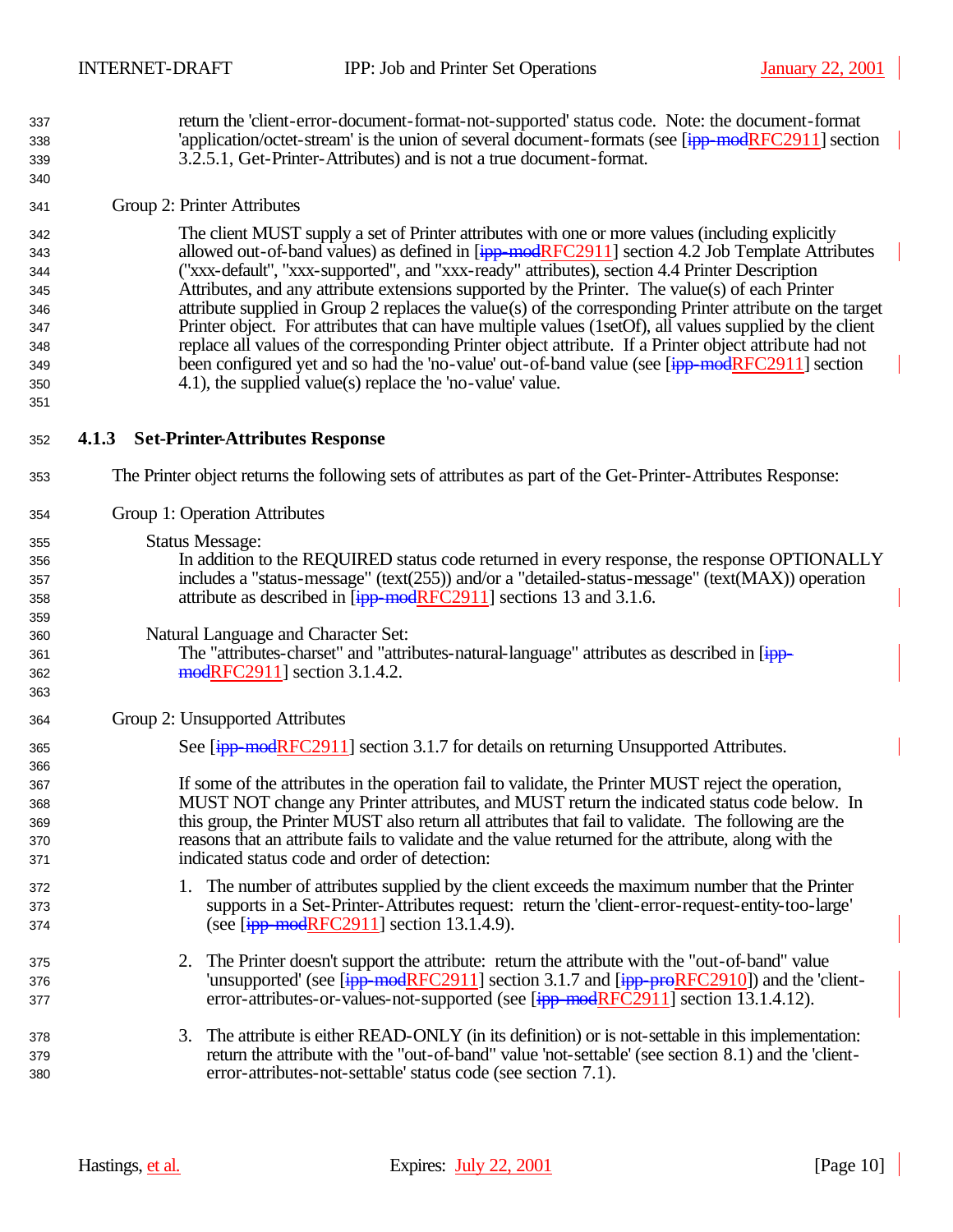- 4. The Printer doesn't support the value: if the attribute in the operation has a single value return it. If the attribute in the operation is multi-valued, return only those values in a 1setOf that are not 383 supported. Return the 'client-error-attributes-or-values-not-supported' status code (see [ipp-**modRFC2911** section 13.1.4.12).
- 5. The values of some of the supplied attributes conflict with one another and/or other Printer attribute values not being set: if the conflicting attribute in the operation has a single value return the attribute and the value. If the attribute in the operation is multi-valued, return only the attribute and those values in a 1setOf that are conflicting with other attributes. Return the 'client-389 error-conflicting-attributes' status code (see [ipp-modRFC2911] section 13.1.4.15).

## **4.2 Set-Job-Attributes Operation**

- This OPTIONAL operation allows a client to set the values of the attributes of a Job object. In the request, the client supplies the set of Job keyword attribute names and values that are to be set. In the response, the IPP object returns success or rejects the entire request with indications of which attribute or attributes could not be set.
- This operation is almost identical to the Set-Printer-Attributes operation and follows the same rules for validation (see section 4.1). The only differences are that the Set-Job-Attributes operation is directed at a Job object rather than a Printer object, there is no "document-format" operation attribute used when setting a Job object, the operation can add an attribute to the (Job) object, the 'delete-attributes' out-of-band value is permitted to remove an attribute, and the validation is the same as the Job Creation operations (Print-Job, 400 Print-URI, and Create-Job), i.e., depends on the "xxx-supported" Printer Description attributes (see [ipp-401 modRFC2911] section 3.1). Using the Set-Printer-Attributes operation, the administrator can set arbitrary 'name' values to those "xxx-supported" Printer attributes that include the 'name' attribute syntax if the implementation supports the 'admin-define' out-of-band value for that "xxx-supported" attribute (see section 15 and 8.3). However, the Set-Job-Attributes cannot be used to add unsupported names to the Job object.
- If a client supplies a job attribute in a Set-Job-Attributes request that the Printer supports, and the job was originally submitted without supplying that attribute, the Printer adds the attribute to the Job object.
- If the client supplies a job attribute with the "out-of-band" value 'delete-attribute' (see section 8.2), then the Printer MUST remove the attribute and all of its values from the Job object, if present. The semantic effect of the client supplying the 'delete-attribute' value in a Set-Job-Attributes operation MUST be the same as if the attribute had not been supplied with the Job object in the Job Creation operation, i.e., the Printer applies its 411 default attribute or behavior with lower precedence that the PDL (see the beginning of  $\frac{1}{1}$ pp-modRFC2911] 412 section 4.2 and  $\overline{[ipp\text{-}modRFC2911] }$  3.2.1.1). Any subsequent query of the Job object using Get-Job- Attributes or Get-Jobs MUST NOT return any attribute that has been deleted using the 'delete-attribute' out- of-band value. However, a client can re-establish such a deleted Job attribute with any supported value(s) using a subsequent Set-Job-Attributes operation.
- If the client supplies an attribute in a Set-Job-Attributes request with the 'delete-attribute' value and that attribute is not present on the Job object, the Printer ignores that supplied attribute in the request, does not return the attribute in the Unsupported Attributes group, and returns the 'successful-ok' status code, if there are no other problems with the request.
- The validation of the Set-Job-Attributes request is performed by the Printer as if the job had been submitted originally with the new attribute values (and the deleted attributes removed) and with "ipp-attribute-fidelity" set to 'true', i.e., all modified attributes Job attributes and values MUST be supported in combination with the Job attributes not modified. If such a Job Creation operation would have been accepted, then the Set-Job- Attributes MUST be accepted. If such a Job Creation operation would have been rejected, then the Set-Job-Attributes MUST be rejected and the Job MUST be unchanged. In addition, if any of the supplied attributes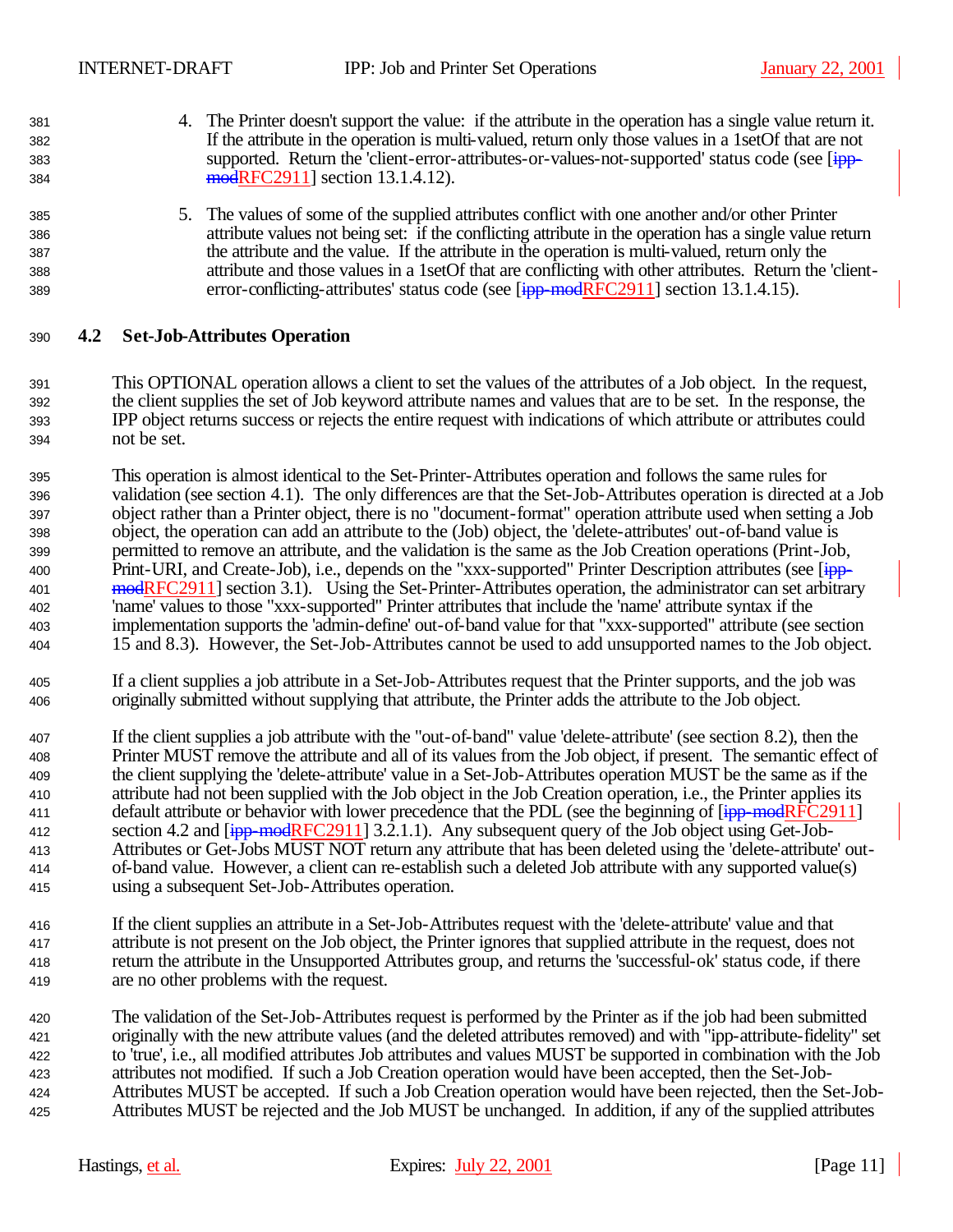are not supported, are not settable, or the values are not supported, the Printer object MUST reject the entire operation; the Printer object MUST NOT partially set some of the supplied attributes. In other words, after the operation, all the supplied attributes MUST be set or none of them MUST be set, thus making the Set-Job-Attributes an atomic operation.

 The IPP object MUST accept or reject this operations when the Job's READ-ONLY "job-state" attribute has the values shown in Table 2. The job's current state MUST affect whether the IPP object accepts or rejects the request. For example, in the case where the operation creates a request for unavailable resources, the Job transitions to a new state. Table 2 shows the allowed behaviors in each job state and the transitions.

|  |  | Table 2 - Job State Transition Table for the Set-Job-Attributes operation |  |
|--|--|---------------------------------------------------------------------------|--|
|  |  |                                                                           |  |

| Current "job-state"  | New "job-state"      | IPP object's response status code and action:                                                                                                                            |
|----------------------|----------------------|--------------------------------------------------------------------------------------------------------------------------------------------------------------------------|
| 'pending'            | 'pending'            | 'successful-ok'                                                                                                                                                          |
| 'pending'            | 'pending-held'       | 'successful-ok' - needed resources are not ready                                                                                                                         |
| 'pending-held'       | 'pending-held'       | 'successful-ok'                                                                                                                                                          |
| 'pending-held'       | 'pending'            | 'successful-ok' - needed resources are ready                                                                                                                             |
| 'processing'         | 'processing'         | 'successful-ok' or 'client-error-not-possible'<br>depending on implementation, including the attributes<br>being set, whether the job has started marking media,<br>etc. |
| 'processing-stopped' | 'processing-stopped' | 'successful-ok' or 'client-error-not-possible'<br>depending on implementation, including the attributes<br>being set, whether the job has started marking media,<br>etc. |
| 'completed'          | 'completed'          | 'client-error-not-possible'                                                                                                                                              |
| 'canceled'           | 'canceled'           | 'client-error-not-possible'                                                                                                                                              |
| 'aborted'            | 'aborted'            | 'client-error-not-possible'                                                                                                                                              |

435

<sup>436</sup> This operation MUST NOT change the value of attributes not specified in the operation unless the definition of <sup>437</sup> the attribute explicitly specifies such side-effects. In general, Job attribute definitions that are settable will not <sup>438</sup> define side-effects on other attributes that are settable, only side effects on READ-ONLY attributes, if any.

## <sup>439</sup> **4.2.1 Settable and READ-ONLY Job Description attributes**

- 440 If the Printer supports the "job-message-from-operator" Job Description attribute (see [ipp-modRFC2911] <sup>441</sup> section 4.3.16) and the client explicitly supplies a new value for the "job-message-from-operator" in the Set-<sup>442</sup> Job-Attributes request, then the Printer MUST set the "job-message-from-operator" Job attribute to this new <sup>443</sup> value.
- <sup>444</sup> If the Printer supports the Set-Job-Attributes operation, then it SHOULD support setting of:
- <sup>445</sup> all Job Template job ("xxx") attributes
- 446 that the implementation supports (see  $\boxed{\frac{1}{1}$  mod RFC2911] section 4.2 and extensions).

447 Some Job Description attributes (see [ $i$ pp-modRFC2911] section 4.3) MUST NOT be settable, i.e., they are defined to be READ-ONLY. An attribute marked as "READ-ONLY" in the Job Description attribute table in Appendix A is such an attribute. The Job attributes not marked as "READ-ONLY" MAY be settable using the Set-Job-Attributes operation, depending on implementation.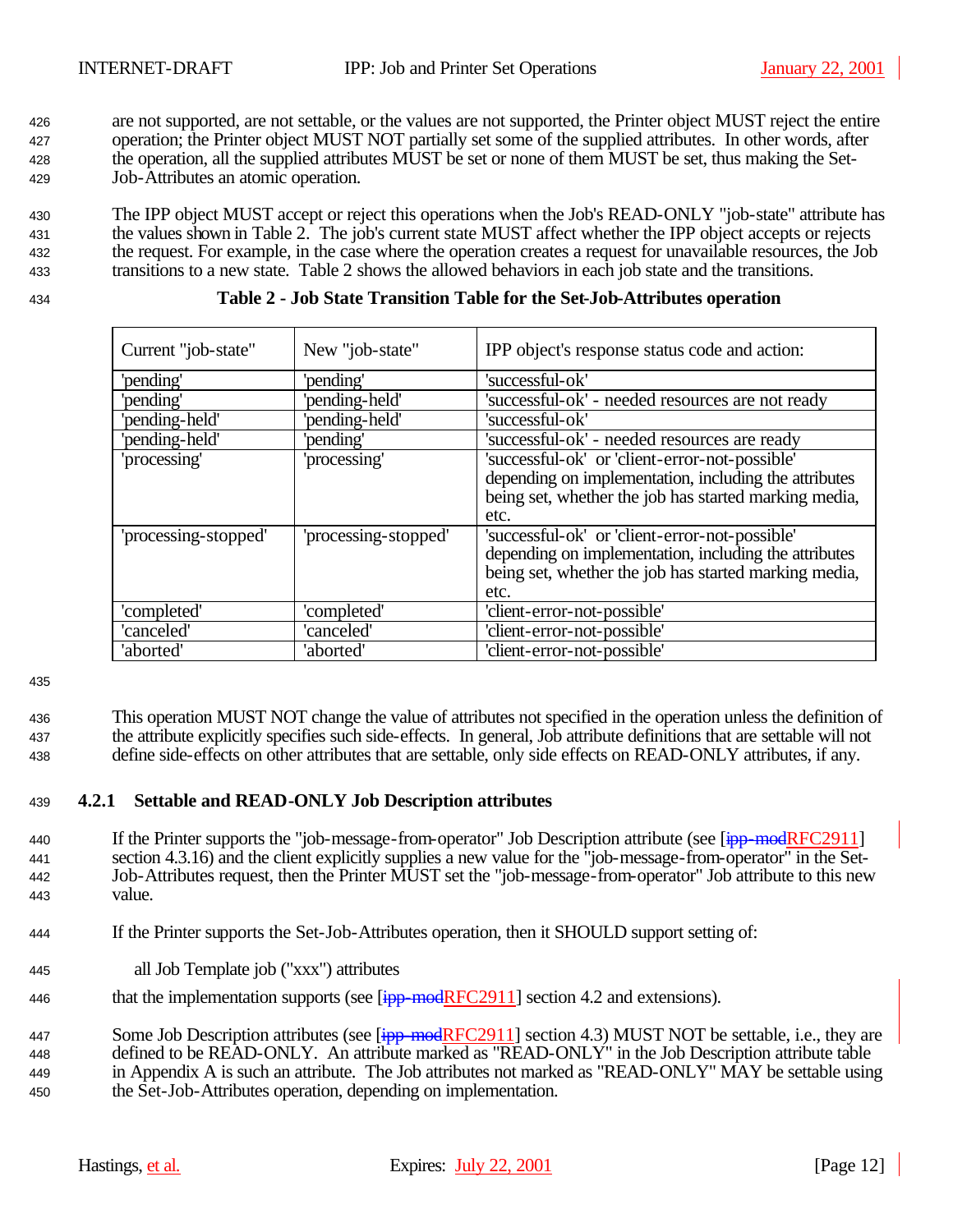| 451<br>452<br>453                      | Note: From now on, all extensions that define new object attributes will indicate whether or not the attributes<br>are READ-ONLY, by including the "READ-ONLY" adjective in their descriptions and/or explicitly stating<br>whether they MAY be settable.                                                                                                                                                                                                                                                                                                                                                                      |
|----------------------------------------|--------------------------------------------------------------------------------------------------------------------------------------------------------------------------------------------------------------------------------------------------------------------------------------------------------------------------------------------------------------------------------------------------------------------------------------------------------------------------------------------------------------------------------------------------------------------------------------------------------------------------------|
| 454<br>455<br>456                      | <i>Access Rights:</i> The authenticated user (see [ipp-modRFC2911] section 8.3) performing this operation must<br>either be the job owner (as determined in the Job Creation operation) or an operator or administrator of the<br>Printer object (see $\overline{[ipp \mod{RFC2911}}$ Sections 1 and 8.5).                                                                                                                                                                                                                                                                                                                     |
| 457                                    | 4.2.2 Set-Job-Attributes Request                                                                                                                                                                                                                                                                                                                                                                                                                                                                                                                                                                                               |
| 458                                    | The following sets of attributes are part of the Set-Job-Attributes Request:                                                                                                                                                                                                                                                                                                                                                                                                                                                                                                                                                   |
| 459                                    | Group 1: Operation Attributes                                                                                                                                                                                                                                                                                                                                                                                                                                                                                                                                                                                                  |
| 460<br>461<br>462<br>463               | Natural Language and Character Set:<br>The "attributes-charset" and "attributes-natural-language" attributes as described in [ipp-<br>modRFC2911] section 3.1.4.1.                                                                                                                                                                                                                                                                                                                                                                                                                                                             |
| 464<br>465<br>466<br>467               | Target:<br>Either (1) the "printer-uri" (uri) plus "job-id" (integer(1:MAX)) or (2) the "job-uri" (uri) operation<br>attribute(s) which define the target for this operation as described in $\frac{1}{1}$ = modRFC2911] section<br>3.1.5.                                                                                                                                                                                                                                                                                                                                                                                     |
| 468<br>469<br>470<br>471<br>472        | <b>Requesting User Name:</b><br>The "requesting-user-name" (name(MAX)) attribute SHOULD be supplied by the client as<br>described in $[ipp$ -modRFC2911] section 8.3.                                                                                                                                                                                                                                                                                                                                                                                                                                                          |
| 473                                    | Group 2: Job Attributes                                                                                                                                                                                                                                                                                                                                                                                                                                                                                                                                                                                                        |
| 474<br>475<br>476<br>477<br>478<br>479 | The client MUST supply a set of Job attributes with one or more values (including explicitly allowed<br>out-of-band values) as defined in [ipp-modRFC2911] section 4.2 Job Template Attributes ("xxx"<br>attributes), section 4.3 Job Description Attributes, and any attribute extensions supported by the<br>Printer. The value(s) of each Job attribute supplied in Group 2 replaces the value(s) of the<br>corresponding Job attribute on the target Job object. For attributes that can have multiple values<br>(1setOf), all values supplied by the client replace all values of the corresponding Job object attribute. |
| 480<br>481<br>482<br>483               | If the client supplies an "xxx" attribute with the 'delete-attribute' out-of-band value (see section 8.2),<br>the Printer MUST remove the "xxx" attribute from the Job object, if present.                                                                                                                                                                                                                                                                                                                                                                                                                                     |
| 484                                    | <b>Set-Job-Attributes Response</b><br>4.2.3                                                                                                                                                                                                                                                                                                                                                                                                                                                                                                                                                                                    |
| 485                                    | The IPP object returns the following sets of attributes as part of the Set-Job-Attributes Response:                                                                                                                                                                                                                                                                                                                                                                                                                                                                                                                            |
| 486                                    | Group 1: Operation Attributes                                                                                                                                                                                                                                                                                                                                                                                                                                                                                                                                                                                                  |
| 487<br>488<br>489<br>490               | <b>Status Message:</b><br>In addition to the REQUIRED status code returned in every response, the response OPTIONALLY<br>includes a "status-message" (text(255)) and/or a "detailed-status-message" (text(MAX)) operation<br>attribute as described in [ipp-modRFC2911] sections 13 and 3.1.6.                                                                                                                                                                                                                                                                                                                                 |
| 491<br>492<br>493<br>494               | Natural Language and Character Set:<br>The "attributes-charset" and "attributes-natural-language" attributes as described in [ipp-<br>$mod$ RFC2911] section 3.1.4.2.                                                                                                                                                                                                                                                                                                                                                                                                                                                          |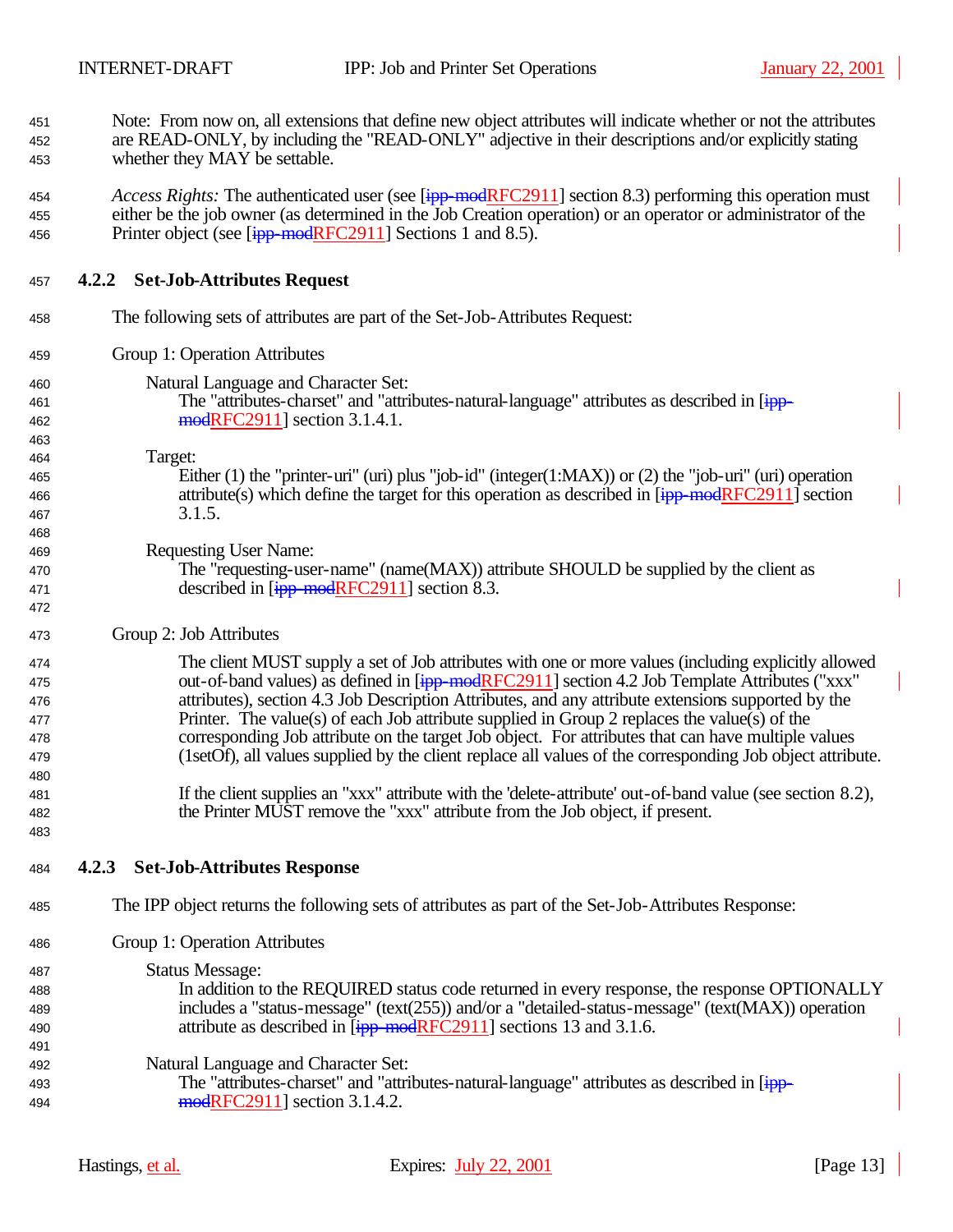| 495 |     |                                                                                                                            |
|-----|-----|----------------------------------------------------------------------------------------------------------------------------|
| 496 |     | Group 2: Unsupported Attributes                                                                                            |
| 497 |     | See [ipp-modRFC2911] section 3.1.7 for details on returning Unsupported Attributes.                                        |
| 498 |     |                                                                                                                            |
| 499 |     | If some of the attributes in the operation fail to validate, the Printer MUST reject the operation,                        |
| 500 |     | MUST NOT change any Job attributes, and MUST return the indicated status code below. In this                               |
| 501 |     | group, the Printer MUST also return all attributes that fail to validate. The following are the reasons                    |
| 502 |     | that an attribute fails to validate and the value returned for the attribute, along with the indicated                     |
| 503 |     | status code and order of detection:                                                                                        |
| 504 |     | 1. The number of attributes supplied by the client exceeds the maximum number that the Printer                             |
| 505 |     | supports in a Set-Printer-Attributes request: return the 'client-error-request-entity-too-large'                           |
| 506 |     | (see $[ipp$ -modRFC2911] section 13.1.4.9).                                                                                |
| 507 |     | The Printer doesn't support the attribute: return the attribute with the 'unsupported' out-of-band<br>2.                   |
| 508 |     | attribute value (see $[\frac{ipp \mod{RFC2911}}{sp}]\$ section 3.1.7 and $[\frac{ipp \mod{RFC2910}}{sp}]$ and the 'client- |
| 509 |     | error-attributes-or-values-not-supported (see [ipp-modRFC2911] section 13.1.4.12).                                         |
| 510 |     | The attribute is READ-ONLY (in its definition) or is not-settable in this implementation: return<br>3.                     |
| 511 |     | the attribute with the 'not-settable' out-of-band attribute value (see section 8.1) and the 'client-                       |
| 512 |     | error-attributes-not-settable' status code (see section 7.1).                                                              |
| 513 |     | The Printer doesn't support the value: if the attribute in the operation has a single value return it.<br>4.               |
| 514 |     | If the attribute in the operation is multi-valued, return only those values in a 1setOf that are not                       |
| 515 |     | supported. Return the 'client-error-attributes-or-values-not-supported' status code (see [ipp-                             |
| 516 |     | modRFC2911] section 13.1.4.12).                                                                                            |
| 517 |     | 5. The values of some of the supplied attributes conflict with one another and/or other Job attribute                      |
| 518 |     | values not being set: if the conflicting attribute in the operation has a single value return the                          |
| 519 |     | attribute and the value. If the attribute in the operation is multi-valued, return only the attribute                      |
| 520 |     | and those values in a 1setOf that are conflicting with other attributes. Return the 'client-error-                         |
| 521 |     | conflicting-attributes' status code (see [ipp-modRFC2911] section 13.1.4.15).                                              |
| 522 | 4.3 | <b>Get-Printer-Supported-Values Operation</b>                                                                              |
| 523 |     | This OPTIONAL operation allows a client to request the values that the Printer allows in the Set-Printer-                  |

- Attributes operation for "xxx-supported" attributes. If the Printer supports the Set-Printer-Attributes operation AND some of its "xxx-supported" Printer attributes are settable, then the Printer MUST also support this operation.
- The Printer MUST return in the Get-Printer-Supported-Values response those, and only those, "xxx- supported" Printer attributes that it supports setting with the Set-Printer-Attributes operation. Furthermore, if a client requests the value of an attribute that is not settable or is not supported (as in the Get-Printer- Attributes response), the Unsupported Attributes Group of the response NEED NOT contain the "requested-attributes" operation attribute with any such requested (attribute keyword) values.
- This operation has identical request/response attributes to the Get-Printer-Attributes operation in IPP/1.1 **EinmodRFC2911**. The operation also behaves identically to the Get-Printer-Attributes operation in 534 IPP/1.1  $\left[\frac{1}{1}P\right]^{1}$  with the following exceptions:
- 1. The Get-Printer-Supported-Values operation supports only "xxx-supported" attributes.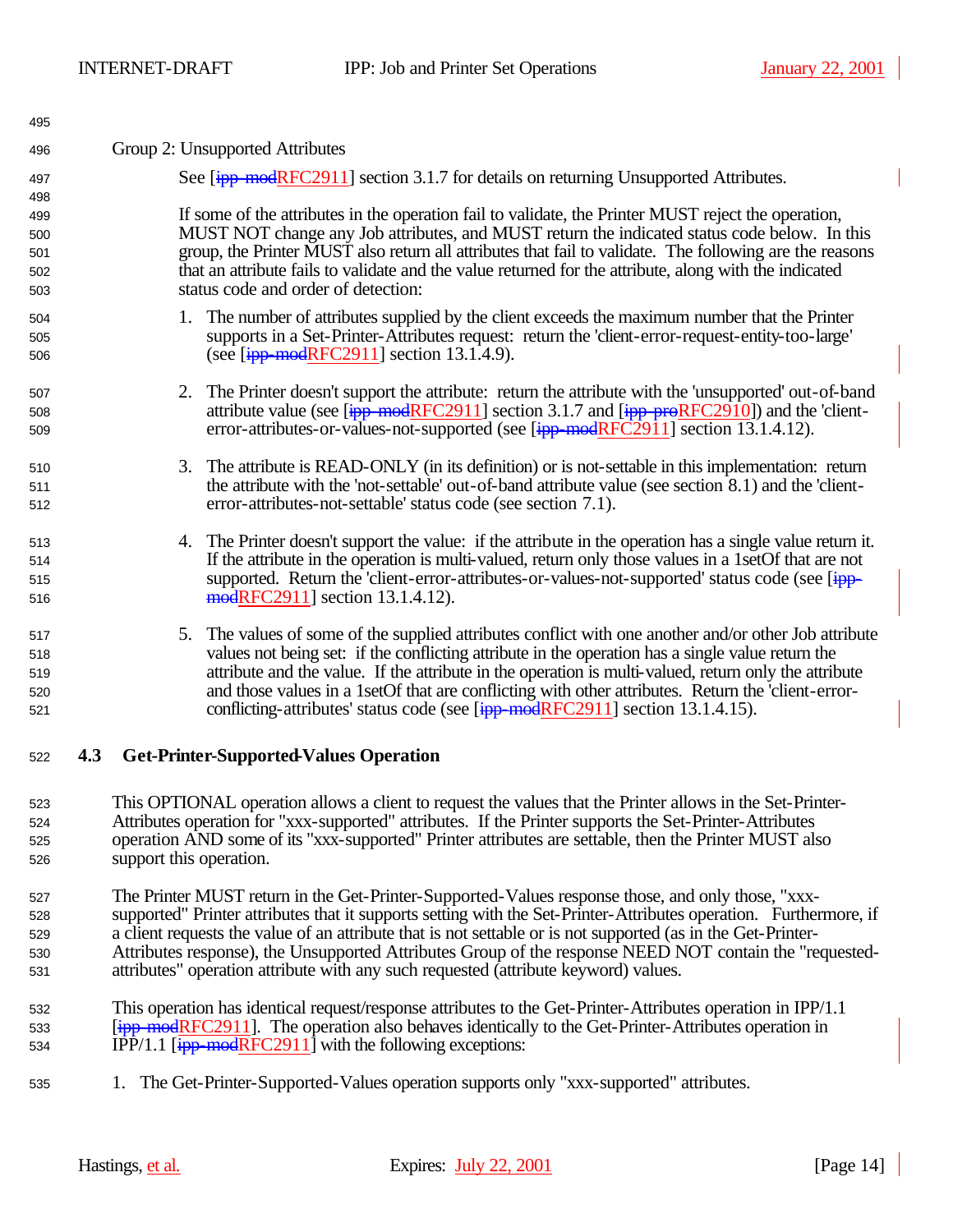- 2. The Get-Printer-Attributes operation returns the few "xxx-supported" attributes that are defined to be single valued, such as "page-ranges-supported" (boolean) or "pdl-override-supported" (type2 keyword), as single values, while Get-Printer-Supported-Values returns the possible values that can be set as a 1setOf of the same attribute syntax type (See Appendix B: Attributes returned from Get-Printer-Supported-Values).
- 3. The Get-Printer-Attributes operation returns the current values of requested attributes while the Get- Printer-Supported-Values operation returns the values that are inherently supported by the implementation code, i.e., the values that an administrative client can set in a Set-Printer-Attributes request.
- 4. The Get-Printer-Attributes operation returns the current values of requested "xxx-supported" attributes that the Printer is configured to accept in Job Creation operations, including additional values defined by the administrator, while the Get-Printer-Supported-Values operation returns only the values of "xxx- supported" attributes that are inherently supported by the implementation and does not return any additional values defined by the administrator where the implementation supports the 'admin-define' out-of-band value.
- 5. The Get-Printer-Attributes never returns the 'admin-define' out-of-band attribute value, while the Get- Printer-Supported-Attributes operation does, if the implementation allows the administrator to define name values by setting that "xxx-supported" attribute with any 'name' value(s).
- 6. The Get-Printer-Attributes operation only requires end-user access rights, while the Get-Printer-Supported-Values requires administrator access rights.
- *Access Rights:* The authenticated user (see [ipp-modRFC2911] section 8.3) performing this operation must 556 be an administrator of the Printer object (see  $\frac{1}{1}$  = modRFC2911] Sections 1 and 8.5).

## **4.3.1 Definition of the usage of the 'admin-define' out-of-band attribute value**

- If the Set-Printer-Attributes operation allows the System Administrator to define arbitrary 'name' values for an "xxx-supported" attribute, then the Get-Printer-Supported-Values operation MUST return the 'admin-define' out-of-band attribute value (see section 8.3) as one of the values of the "xxx-supported" attribute. In other words, the 'admin-define' out-of-band attribute value indicates that the Printer implementation supports clients setting arbitrary 'name' attribute syntax values for that "xxx-supported" attribute using the Set-Printer-Attributes operation as long as the attribute is defined with the 'name' attribute syntax.
- For example, if the Get-Printer-Supported-Values operation returns several keywords as the value of the "media-supported" attribute, then the Set-Printer-Attributes operation MUST accept any of these keywords as values for the "media-supported" attribute. If the Get-Printer-Supported-Values operation returns an 'admin-define' out-of-band attribute value as one of the values of the "media-supported" attribute, then the Set-Printer-Attributes operation MUST accept any value whose attribute syntax is 'name' as a value for the "media-supported" attribute (provided that the user is properly authenticated to use the Set-Printer-Attributes operation, e.g., has administrative access rights).
- The Get-Printer-Supported-Values MAY return the 'admin-define' out-of-band attribute value for any IPP/1.1 or extension Job Template attribute if the implementation supports allowing the System Administrator to add values to the "xxx-supported" attribute using the Set-Printer-Attributes operation. In this case, the Printer MUST accept any 'name' value of the correct attribute syntax in a Set-Printer-Attributes operation that is setting that attribute. For "xxx-supported" attributes that are defined with a choice of attribute syntaxes, such as 'keyword | name', it is the 'name' attribute syntax that the System Administrator can use to add new values, not the 'keyword' attribute syntax. For IPP/1.1 this requirement includes the following Job Template attributes:
- media-supported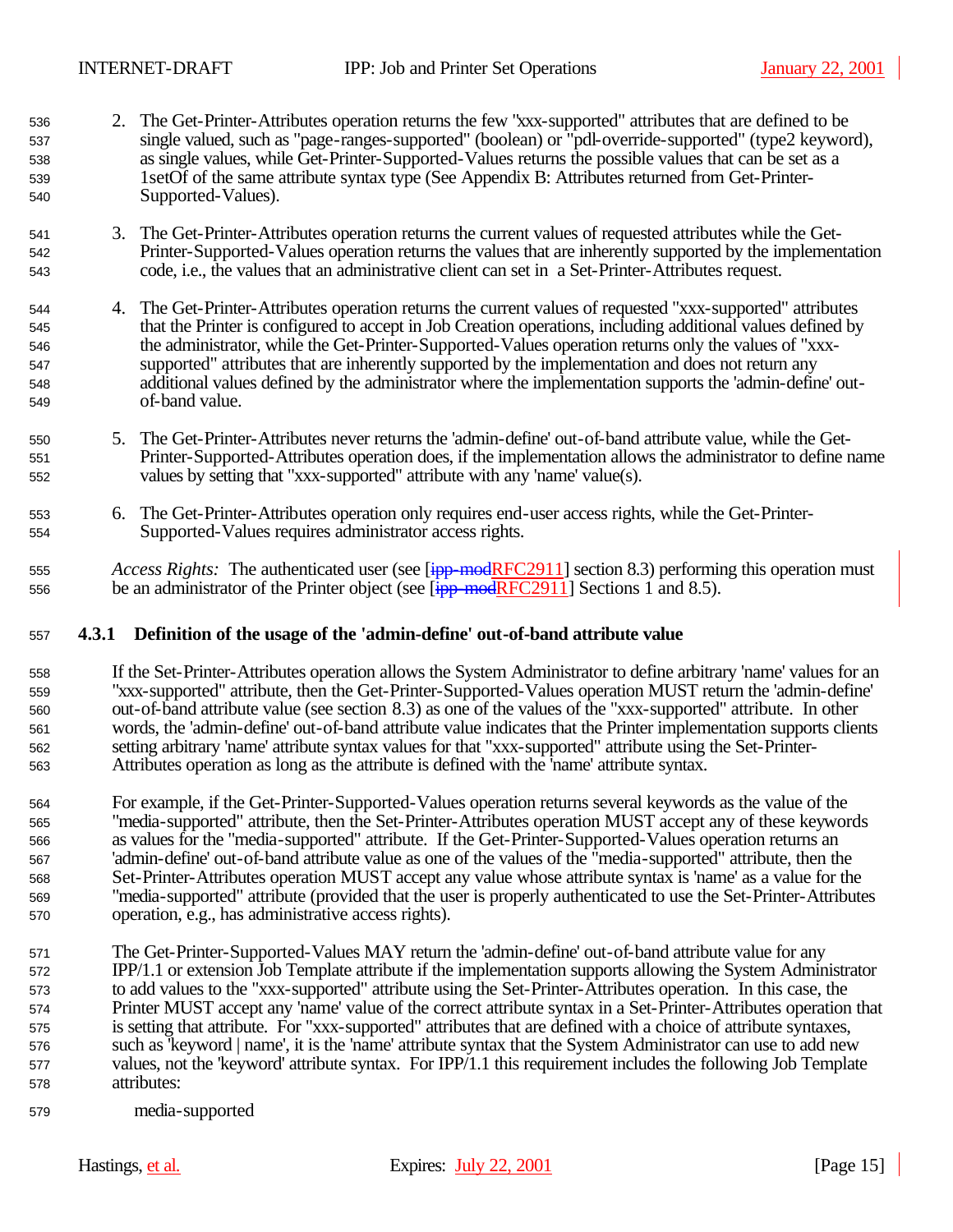| 580 | job-hold-until-supported |
|-----|--------------------------|
| 581 | job-sheets-supported     |

- Implementations that support additional Job Template attributes that include the 'name' attribute syntax, MAY use the 'admin-define' out-of-band value with them.
- If the 'admin-define' out-of-band attribute value is not one of the values of an "xxx-supported" attribute returned in a Get-Printer-Supported-Values response, then the Printer MUST NOT allow the Set-Printer- Attributes operation for that attribute to contain a value that is not one of the explicit 'keyword' or 'name' values returned in a Get-Printer-Supported-Values response.
- See Appendix B: Attributes returned from Get-Printer-Supported-Values for a full list of values returned by this operation.

## **5 New Operation attributes**

 This section defines new operation attributes for use with the IPP/1.1 operations indicated. As new operations are defined they will also indicate explicitly whether these operation attributes are defined for use with them.

## **5.1 printer-message-from-operator (text(127))**

- The Printer SHOULD support this Operation attribute in following operations if it supports the corresponding "printer-message-from-operator" Printer Description attribute.
- Pause-Printer Resume-Printer
- Purge-Jobs
- The client OPTIONALLY supplies this attribute in the above operations. The value of this attribute is a message from the operator about the Printer object on which the operator is performing the operation. If this operation attribute is supported, the Printer copies the value to its "printer-message-from-operator" Printer 603 Description attribute (see [ipp-modRFC2911] section 4.4.25) even if this Operation attribute is a zero-length text value or consists solely of white space.
- If the Printer supports this operation attribute, it MUST support both a zero-length text value and the 'no-606 value' out-of-band value (see  $\overline{[ipp \mod{RFC2911}}$  section 4.1) to indicate that the operator has sent no message. In this case, the Printer sets the value of the "printer-message-from-operator" to the zero-length value or 'no-value' out-of-band value, respectively. If the client queries the "printer-message-from-operator" Printer attribute, the Printer returns the attribute with the zero-length value or the 'no-value' value, respectively.
- In addition, the Printer automatically copies:
- 611 1. the value of its "printer-up-time" attribute (see  $\frac{1}{1}$  = modRFC2911] section 4.4.29) to its "printer-message-time" attribute,
- 613 2. the value of its printer-current-time" (dateTime) attribute (see  $\boxed{\text{ipp-model}$ RFC2911] section 4.4.30) to its "printer-message-date-time" attribute, if supported.
- If the client omits this operation attribute, the Printer does not change the value of its "printer-message-from-operator", "printer-message-time" and "printer-message-date-time" Printer Description attributes.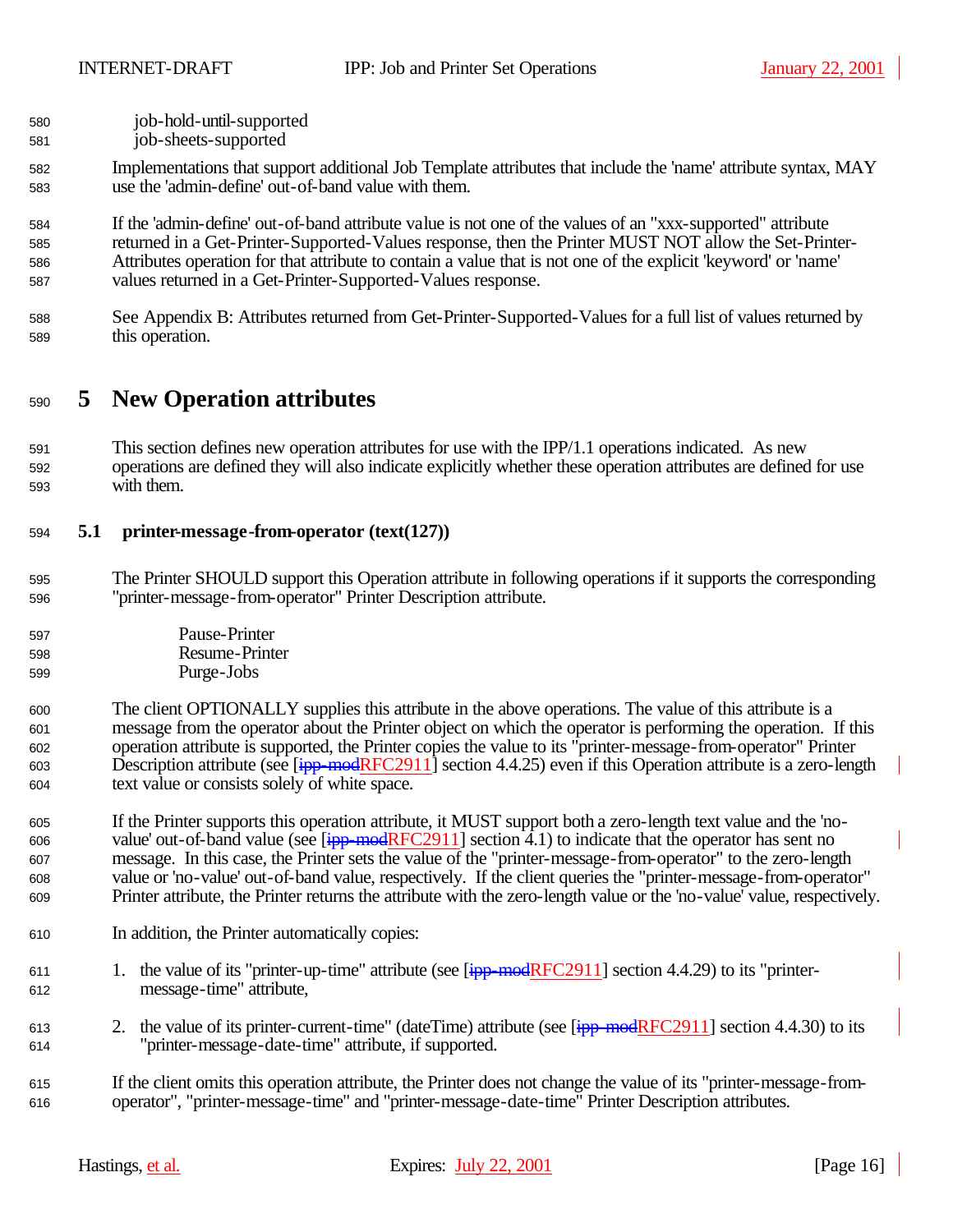The "printer-message-from-operator" operation attribute MUST NOT be supported as an operation attribute for the Set-Printer-Attributes operation. If the operator wants to set the Printer's "printer-message-from- operator" Printer Description attribute when issuing the Set-Printer-Attributes operation, the client supplies the "printer-message-from-operator" explicitly with its new value as one of the Printer Description attributes in Group 2 in the request. The Printer also updates its "printer-message-time" and "printer-message-date-time" Printer Description attributes. If the client does not explicitly supply the "printer-message-from-operator" with its new value in the Set-Printer-Attributes request, the Printer leaves the value of the Printer's "printer-message-from-operator" Printer Description attribute unchanged.

## **5.2 job-message-from-operator (text(127))**

- The Printer SHOULD support this Operation attribute in following operations if it supports the corresponding "job-message-from-operator" Job Description attribute.
- Cancel-Job Hold-Job Release-Job Restart-Job
- The client OPTIONALLY supplies this attribute in the above operations. The value of this attribute is a message from the operator about the Job object on which the operator has just performed an operation. If supported, the Printer copies the value to the Job's "job-message-from-operator" Job Description attribute 635 (see  $\left[\frac{ipp\text{-}modRFC2911}\right]$  section 4.3.16) (even if this Operation attribute is a zero-length text value or consists solely of white space).
- If the Printer supports this operation attribute, it MUST support both a zero-length text value and the 'no-638 value' out-of-band value (see  $\frac{1}{1}$  = modRFC2911] section 4.1) to indicate that the operator has sent no message. In this case, the Printer sets the value of the "job-message-from-operator" to the zero-length value or 'no-value' out-of-band value, respectively. If the client queries the "job-message-from-operator" Job attribute, the IPP object returns the attribute with the zero-length value or the 'no-value' value, respectively.
- If the client omits this attribute, the Printer does not change the value of its "job-message-from-operator" Job Description attribute.
- Note: There are no corresponding 'job-message-time" and "job-message-date-time" Job Description attributes, since the usual lifetime of a job is limited.
- The "job-message-from-operator" operation attribute MUST NOT be supported as an operation attribute for the Set-Job-Attributes operation. If the operator wants to set the Job's "job-message-from-operator" Job Description attribute when issuing the Set-Job-Attributes operation, the client MUST supply the "job- message-from-operator" with its new value as one of the Job Description attributes in Group 2 in the request. Otherwise, the Printer leaves the value of the Job's "job-message-from-operator" Job Description attribute unchanged by not explicitly setting the attribute. If the client does not explicitly supply the "job-message- from-operator" with its new value in the Set-Job-Attributes request, the Printer leaves the value of the Job's "job-message-from-operator" Job Description attribute unchanged.

# **6 New Printer Description Attributes**

 The following new Printer Description attributes are needed to support the new operations defined in this document.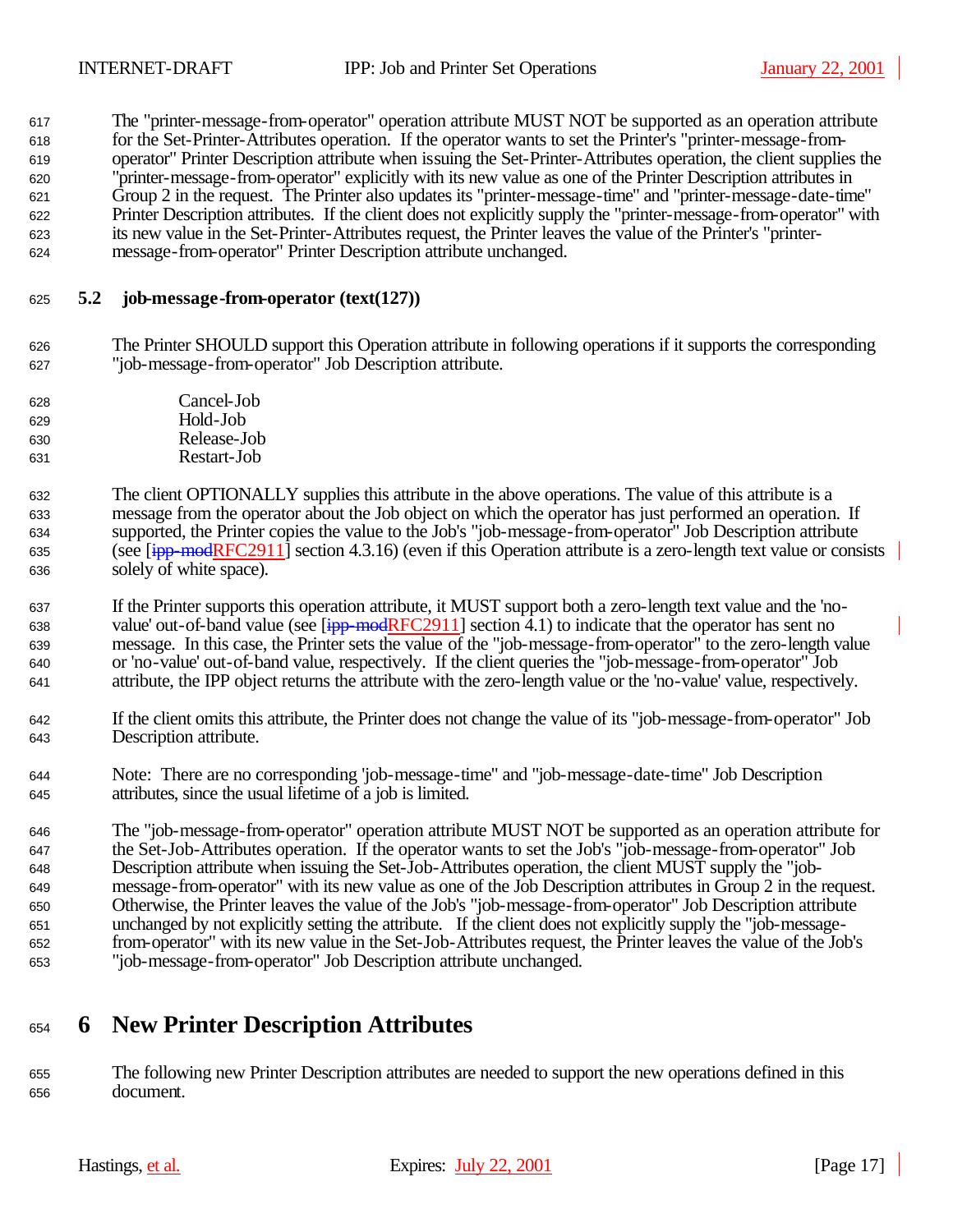## **6.1 printer-settable-attributes-supported (1setOf type2 keyword)**

 This REQUIRED READ-ONLY Printer attribute identifies the Printer object attributes that are settable in this implementation, i.e., that are settable using the Set-Printer-Attributes operations (see section 4.1). This attribute MUST be supported if the Set-Printer-Attributes operations is supported. The Printer MUST reject attempts to set any Printer attributes that are not one of the values of this attribute, returning the 'client-error- attributes-not-settable' status code (see section 7.1). The value of this attribute MAY depend on the value of 663 the "document-format" operation attribute supplied in the Get-Printer-Attributes operation (see [ipp-664 modRFC2911] section 3.2.5.1).

- Standard keyword values are:
- 'none': There are no settable Printer attributes.
- 'xxx': Where 'xxx' is any of the keyword attribute names allowed by section 4.1.1

## **6.2 job-settable-attributes-supported (1setOf type2 keyword)**

 This REQUIRED READ-ONLY Printer attribute identifies the Job object attributes that are settable in this implementation, i.e., that are settable using the Set-Job-Attributes operation (see section 4.2). This attribute MUST be supported if the Set-Job-Attributes operations is supported. The Printer MUST reject attempts to set any Job attributes that are not one of the values of this attribute, returning the 'client-error-attributes-not-settable' status code (see section 7.1).

- Standard keyword values are:
- 'none': There are no settable Job attributes.
- 'xxx': Where 'xxx' is any of the keyword attribute names allowed by section 4.2.1.

## **6.3 document-format-varying-attributes (1setOf type2 keyword)**

 This OPTIONAL READ-ONLY Printer Description attribute contains a set of attribute name keywords. This attribute SHOULD be supported by a Printer object, if the Printer object has Printer attributes whose 680 value vary depending on document format (see [ipp-modRFC2911] Get-Printer-Attributes operation). This attribute specifies which attribute values can vary by document-format. If an attribute's name "xxx" is a member of this attribute and the value of attribute "xxx" is changed with the Set-Printer-Attributes operation that included the "document-format" operation attribute, then the Printer MUST change the value for the specified document format and no other document formats (see section 4.1.2). If an attribute's name "xxx" is not a member of this attribute and the value of attribute "xxx" is changed with the Set-Printer-Attributes operation, then the attribute is changed for all document formats (whether or not the client supplied the "document-format" operation attribute).

## **6.4 printer-message-time (integer(MIN:MAX))**

 This OPTIONAL READ-ONLY Printer Description attribute contains the time that the Printer's "printer- message-from-operator" was changed by the operator using any operation where the client supplied the "printer-message-from-operator" operation attribute (see section 5.1) or was explicitly set using the Set- Printer-Attributes operation (see section 4.1). This attribute allows the users to know when the "printer-message-from-operator" attribute was last set.

 The Printer sets the value of this attribute by copying the value of the Printer's "printer-up-time" attribute (see 695  $\left[\frac{ipp\text{-}modRFC2911}{ipp\text{-}modRFC2911}\right]$  section 4.3.14). If the Printer resets its "printer-up-time" attribute to 1 on power-up,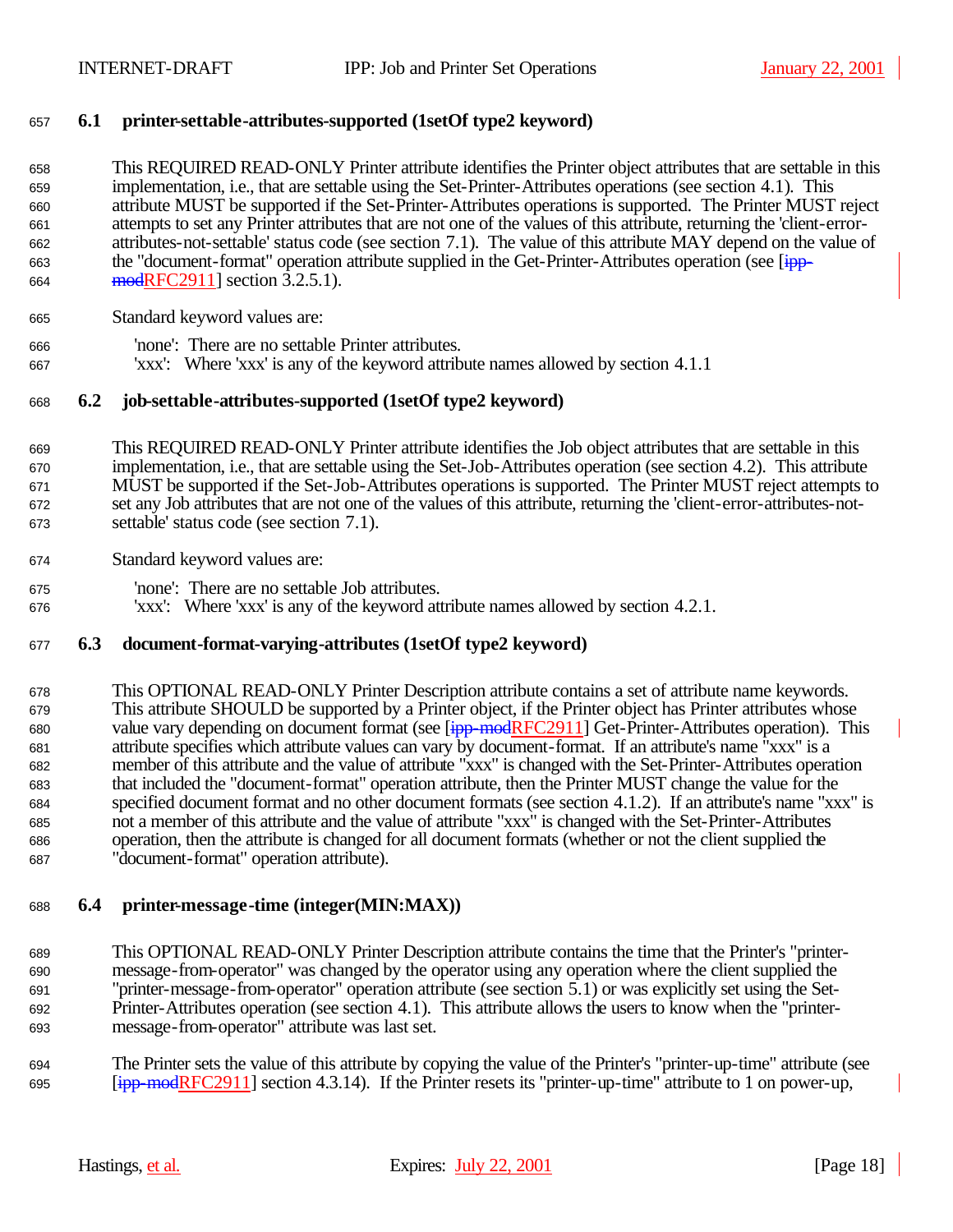- 696 then it MUST change the value of the "printer-message-time" to 0 or a negative number as specified in  $\overline{1}$ 697 modRFC2911] section 4.3.14.
- Note: This attribute helps users better understand the context for the "printer-message-from-operator" message.

## **6.5 printer-message-date-time (dateTime)**

- This OPTIONAL READ-ONLY Printer Description attribute contains the date and time that the Printer's "printer-message-from-operator" was changed by the operator using any operation where the client supplied the "printer-message-from-operator" operation attribute (see section 5.1) or was explicitly set using the Set- Printer-Attributes operation (see section 4.1). This attribute allows the users to know when the "printer-message-from-operator" attribute was last set.
- This attribute MUST be supported if the Printer supports both the "printer-message-time" and the "printer-707 current-time" (dateTime) attributes (see [ipp-modRFC2911] section 4.4.30).
- Note: This attribute helps users better understand the context for the "printer-message-from-operator" message.

## **6.6 printer-xri-supported (1setOf collection)**

- This OPTIONAL Printer Description attribute is a multi-valued attribute where each value has the 'collection' attribute syntax (see [ipp-coll]) containing member attributes with the same semantics as the following IPP/1.1 READ-ONLY Printer Description attributes, except for cardinality:
- 714 printer-uri-supported (1setOf uri) see [ipp-modRFC2911] section 4.4.1 715 uri-authentication-supported (1setOf type2 keyword) - see  $\frac{1}{1}$  = modRFC2911] section 4.4.2 716 uri-security-supported (1setOf type2 keyword) - see [ipp-modRFC2911] section 4.4.3
- When setting the "printer-xri-supported" attribute with a Set-Printer-Attributes request, the Printer MUST also set these three IPP/1.1 READ-ONLY Printer Description attributes as a defined side effect. Thus, this collection attribute provides the means to set these three IPP/1.1 READ-ONLY attributes atomically so that they are never left in a partially inconsistent state.
- An IPP Printer MUST NOT provide any other way using IPP to set these three IPP/1.1 READ-ONLY Printer Description attributes, since they are READ-ONLY and MUST have consistent values at all times. Note: The "xri-printer-supported" (1setOf collection) attribute can be put into a directory schema that requires a single text string value, such as SLP or LDPA, by using suitable delimiting characters to separate member attributes of the collection and/or terminating collection values. See [svrloc-printer] and [ldap-printer].
- The member attributes of the "printer-xri-supported" (1setOf collection) are given in Table 3.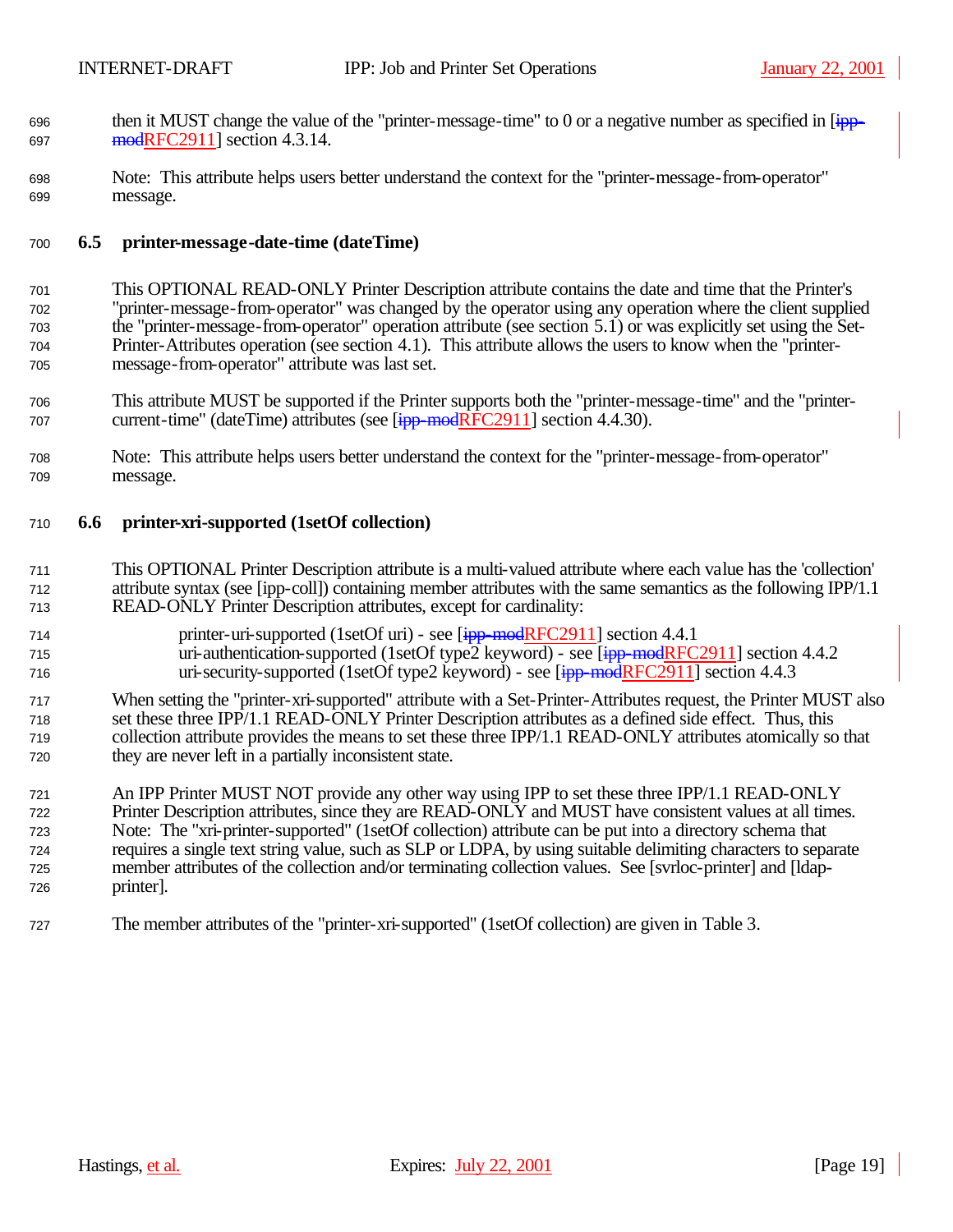| Member attribute                          | client MUST<br>supply | Printer MUST<br>support |
|-------------------------------------------|-----------------------|-------------------------|
| $xri$ - $uri$ $(iuri)$                    | yes                   | ves                     |
| xri-authentication (1setOf type2 keyword) | ves                   | ves                     |
| xri-security (1setOf type2 keyword)       | ves                   | ves                     |

## **Table 3 - Member attributes of "printer-xri-supported" (1setOf collection)**

 Each collection value MUST contain a single unique value for the "xri-uri" member attribute. However, the other two member attributes are multi-valued, so that a single URI can support more than one authentication scheme and/or more than one security scheme. Other than the uniqueness and the cardinality requirements, 732 the semantics of these three member attributes is given in  $[ipp\text{-}modRFC2911]$  sections 4.4.1, 4.4.2, and 4.4.3, respectively.

- A client can query the current values using the Get-Printer-Attributes operation by supplying either:
- 1. the three IPP/1.1 attribute names: "printer-uri-supported", "uri-authentication-supported", "uri-security-supported" and getting back the parallel values OR
- 2. the single attribute name: "printer-xri-supported" and getting back the 1setOf collection which contains the same information semantically, but in a different form.

 A client can query what member attribute values can be set by supplying the three attribute names: "xri-uri- scheme-supported", "xri-authentication-supported", and "xri-security-supported" in a Get-Printer-Supported- Values request and getting back the uriScheme and type2 keyword values that can be set. Since the "printer- xri-supported", "uri-authentication-supported", and "uri-security-supported" attributes are READ-ONLY, they are not queriable with the Get-Printer-Supported-Values operation (see section 4.3). See Table 15.

 When performing a Set-Printer-Attributes operation, if there are multiple values for the "xri-authentication" and/or "xri-security" member attributes, the Printer MUST set the corresponding three READ-ONLY attributes with all possible combinations of values. For example, setting the "printer-xri-supported" with the following two collection values where the first URI has both 'basic' and 'digest' authentication:

```
749 "printer-xri-supported = 
750 { "xri-uri" = ipp://abc.com/p1
751 "xri-authentication" = basic, digest
752 "xri-security" = tls
753 },
754 \{ "xri-uri" = http://abc.com/pq
755 "xri-authentication" = none
756 "xri-security" = none
757 }
758
```
 would cause the Printer to set the three corresponding IPP/1.1 READ-ONLY attributes, each with three parallel values as follows:

```
761
762 "printer-uri-supported" = { ipp://abc.com/p1, ipp://abc.com/p1,
763 http://abc.com/pq }
764 "uri-authentication-supported" = { basic, digest, none }
765 "uri-security-supported" = { tls, tls, none }
766
```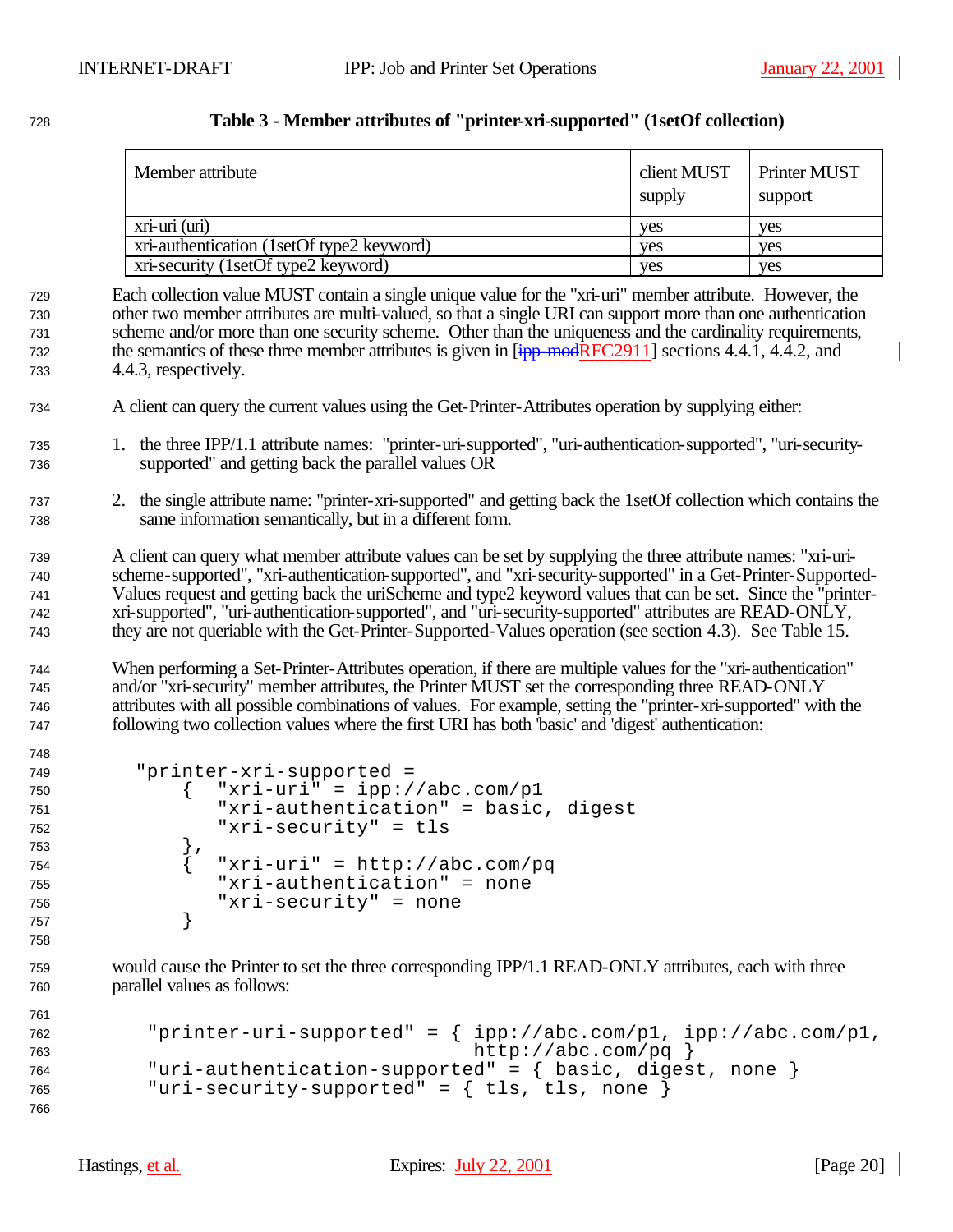Because there were two authentication values for the ipp://abc.com/p1 URL, that URL value is repeated.

768 Had the ipp URL had 2 authentication values and 3 security values, then there would have been  $7(2*3 + 1)$ parallel values for each of the three attributes, 6 with the same ipp URI and 1 with the http URI.

## **6.7 xri-uri-scheme-supported (1setOf uriScheme)**

- This OPTIONAL READ-ONLY Printer Description attribute identifies the URI schemes that the implementation supports for use in the "printer-uri-supported" (1setOf uri) Printer Description attribute (see 773 [ipp-modRFC2911] section 4.4.1) and the "xri-uri" member attribute of the "xri-printer-supported" (1setOf collection) Printer Description attribute (see section 6.6).
- A Printer MUST support this attribute if it supports setting the "printer-xri-supported" (1setOf collection) with the Set-Printer-Attributes operation.

## **6.8 xri-authentication-supported (1setOf type2 keyword)**

- This OPTIONAL READ-ONLY Printer Description attribute identifies the Client Authentication mechanisms 779 that the implementation supports for use in the "**printeruri**-authentication-supported" (1setOf type2 keyword) 780 Printer Description attribute (see [ipp-modRFC2911] section 4.4.2) and the "xri-authentication" member attribute of the "xri-printer-supported" (1setOf collection) Printer Description attribute (see section 6.6).
- A Printer MUST support this attribute if it supports setting the "printer-xri-supported" (1setOf collection) with the Set-Printer-Attributes operation.
- **6.9 xri-security-supported (1setOf type2 keyword)**
- This OPTIONAL READ-ONLY Printer Description attribute identifies the URI schemes that the 786 implementation supports for use in the "*printeruri-security-supported"* (1setOf type2 keyword) Printer 787 Description attribute (see [ipp-modRFC2911] section 4.4.3) and the "xri-security" member attribute of the "xri-printer-supported" (1setOf collection) Printer Description attribute (see section 6.6).
- A Printer MUST support this attribute if it supports setting the "printer-xri-supported" (1setOf collection) with the Set-Printer-Attributes operation.

# **7 Additional status codes**

This section defines new status codes used by the operations defined in this document.

## **7.1 'client-error-attributes-not-settable' (0x0413)**

 The Set-Printer-Attributes or Set-Job-Attributes operation failed because one or more of the specified attributes cannot be set either because the attribute is defined to be READ-ONLY or the attribute is not settable in this implementation (see sections 4.1.3 and 4.2.3), the Printer MUST return this error code and the attribute keyword name(s) and the 'not-settable' out-of-band value (see section 8.1) in the Unsupported 798 Attributes Group(see  $\frac{1}{1}$  modRFC2911] section 3.1.7) for all of the attributes that could not be set. When the Printer returns this status, it MUST NOT change any of the attributes supplied in the operation.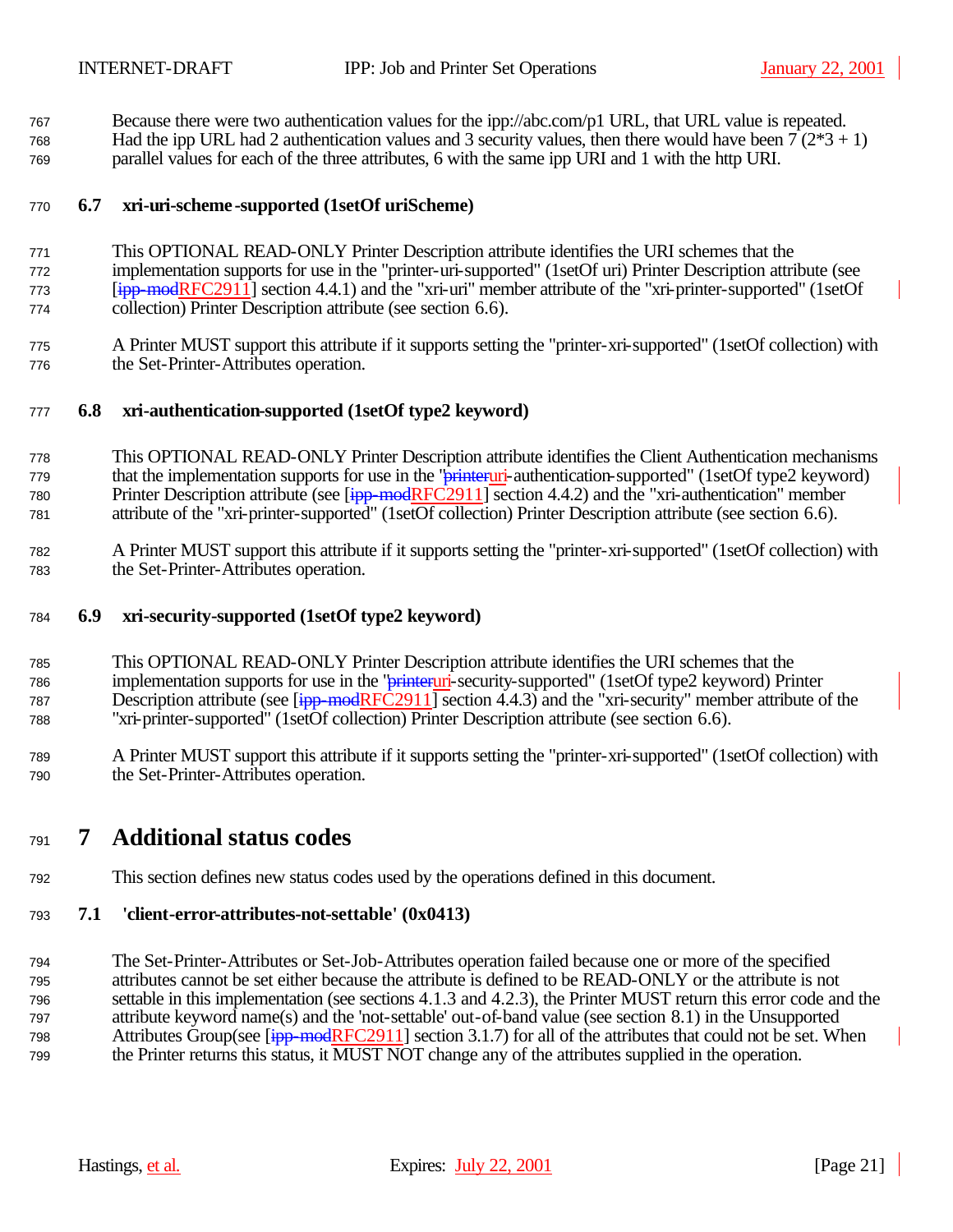# **8 Additional out-of-band values**

 This section defines additional out-of-band values. As with all out-of-band values, a client or a Printer MUST NOT use an out-of-band value unless the definition of the attribute in an operation request and/or response 803 explicitly allows such usage. See the beginning of  $\boxed{\text{ipp-model}$  modRFC2911] section 4.1.

## **8.1 'not-settable' out-of-band value**

 The 'not-settable' out-of-band attribute value is returned by the IPP Printer in the Unsupported Attributes group of a response to indicate that the attribute supplied by the client in the request is READ-ONLY by definition or is not settable in this implementation.

 The 'not-settable' out-of-band attribute value is defined for use with the Set-Job-Attributes and Set-Printer- Attributes response only. If a future additional "set" operation allows the 'not-settable' out-of-band value, its definition document MUST indicate such use explicitly, including with which attributes.

 An IPP object MUST support the 'not-settable' out-of-band value in a Set-Job-Attributes or Set-Printer- Attributes request if it supports those operations. A client MUST NOT supply the 'not-settable' out-of-band value in any request. An IPP object MUST NOT support the 'not-settable' out-of-band value in other operations, unless the operations' definition document explicitly defines such usage. If a Printer receives this out-of-band value in any operation request, the Printer MUST either (1) reject the entire request and return the 'client-error-bad-request' status code or (2) ignore the attribute and return it with the 'unsupported' out-of-band value.

 See sections 4.1.3 and 4.2.3 in this document for an example definition of the usage of the 'not-settable' out-of-band value in the Set-Printer-Attributes and Set-Job-Attributes responses.

## **8.1.1 Encoding of the 'not-settable' out-of-band attribute value**

821 The encoding of the 'not-settable' out-of-band value is  $0x15$  (see [ipp-proRFC2910]). The value-length MUST be 0 and the value empty.

## **8.2 'delete-attribute' out-of-band value**

 The 'delete-attribute' out-of-band attribute value is supplied by the client in a request to indicate that the Printer is to remove the supplied attribute and all of its values from the target object, if present.

 The 'delete-attribute' out-of-band attribute value is defined for use with the Set-Job-Attributes request only. If a future additional "set" operation allows the 'delete-attribute' out-of-band value, its definition document MUST indicate such use explicitly, including with which attributes.

 An IPP Printer MUST support the 'delete-attribute' out-of-band value if it supports the Set-Job-Attributes operation. A client MUST NOT supply and an IPP object MUST NOT support the 'delete-attribute' out-of- band value in other operations, unless the operations' definition document explicitly defines such usage. For example, the 'delete-attribute' out-of-band value MUST NOT be used in the Set-Printer-Attributes operation, where the absence of an attribute from an IPP object indicates that the attribute is not supported. If a Printer receives this out-of-band value in other operation requests, the Printer MUST either (1) reject the entire request and return the 'client-error-bad-request' status code or (2) ignore the attribute and return it with the 'unsupported' out-of-band value.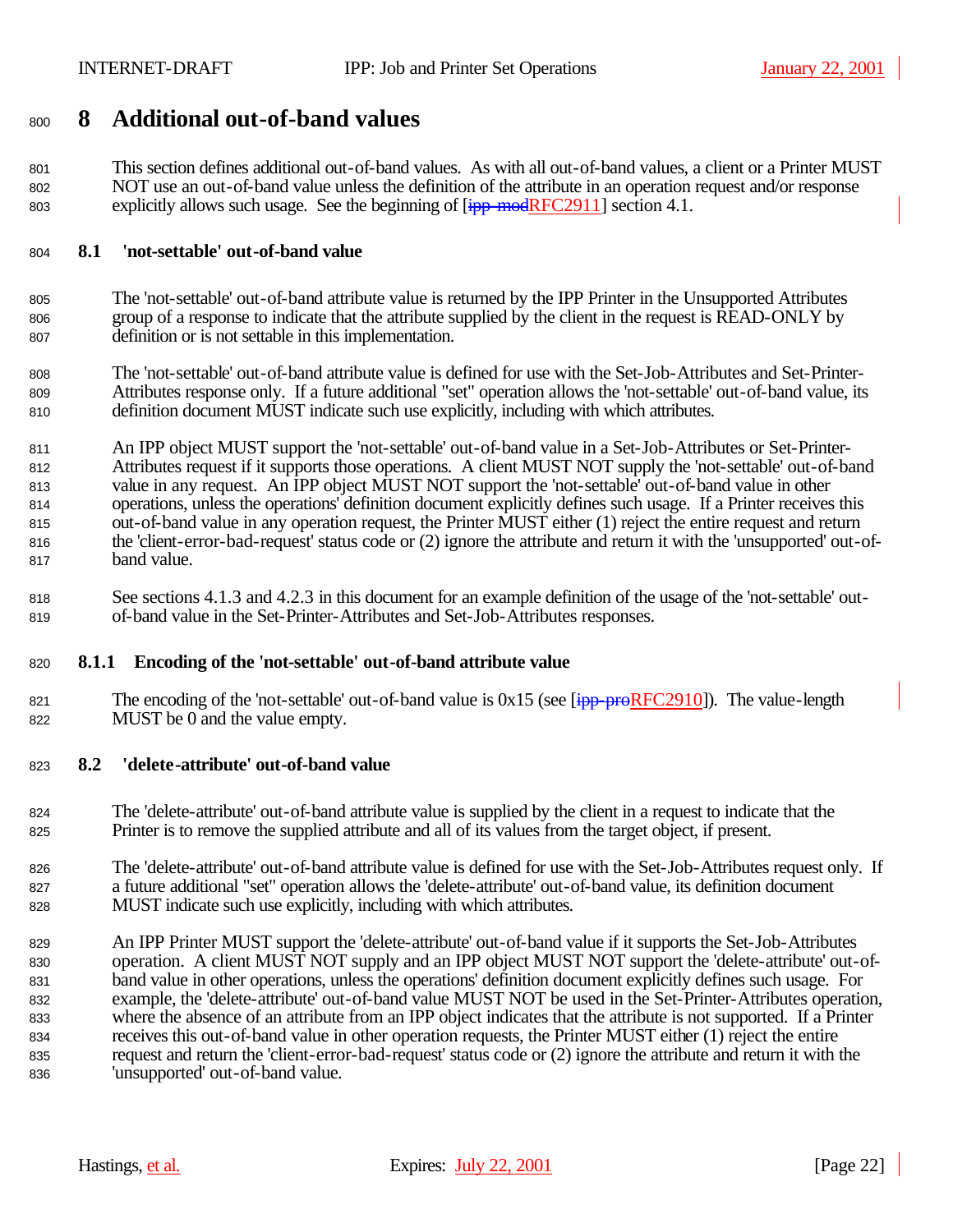See section 4.2 in this document for the definition of the usage of the 'delete-attribute' out-of-band value in the Set-Job-Attributes request.

## **8.2.1 Encoding of the 'delete-attribute' out-of-band value**

840 The encoding of the 'delete-attribute' out-of-band value is  $0x16$  (see [ipp-proRFC2910]). The value-length MUST be 0 and the value empty.

### **8.3 'admin-define' out-of-band attribute value**

- Section 4.3 defines the Get-Printer-Supported-Values response to contain the values of an "xxx-supported" attribute that are supported by the implementation before any additional value are defined by the administrator. The 'admin-define' out-of-band attribute value is returned as an additional value of an "xxx-supported" attribute in a Get-Printer-Supported-Values response to indicate that the implementation supports allowing an administrator to define additional arbitrary 'name' values for that "xxx-supported" attribute.
- For example, if the "media-supported" (1setOf (type3 keyword | name)) attribute contains this value, then the Printer MUST permit an administrator to add new media names to the Printer's "media-supported" attribute. In order for an administrator to add new values to a Printer's "xxx-supported" attribute, the client supplies the existing and new values in a Set-Printer-Attributes request for that attribute. The client MUST supply any such administratively defined values in the Set-Printer-Attributes request using the 'name' attribute syntax.
- The 'admin-define' out-of-band attribute value is defined for use with the Get-Printer-Supported-Values response only. A Printer MUST NOT return the 'admin-define' out-of-band value in a Get-Printer-Attributes response, since such a response indicates what an end-user client can supply in a Job Creation operation. If a future additional "get" operation allows the 'admin-define' out-of-band value, its definition document MUST indicate such use explicitly, including with which attributes.
- An IPP Printer MUST support the 'admin-define' out-of-band value, if it supports a client setting arbitrary 'name' values of an "xxx-supported" Printer attribute using the Set-Printer-Attributes operation. A client MUST NOT supply the 'admin-define' out-of-band value in any request. An IPP object MUST NOT support the 'admin-define' out-of-band value in other operations, unless the operations' definition document explicitly defines such usage. If a Printer receives this out-of-band value in any operation request, the Printer MUST either (1) reject the entire request and return the 'client-error-bad-request' status code or (2) ignore the attribute and return it with the 'unsupported' out-of-band value.
- This document defines that the 'admin-define' out-of-band value MUST be used only with "xxx-supported" attributes that are defined to include the 'name' attribute syntax. This out-of-band value is not intended to be used with "xxx-supported" attributes of other attribute syntaxes, such as 'uri', even though the administrator defines arbitrary values for such attributes. If other documents extend the use of the 'admin-define' out-of- band value to other attribute syntaxes, such a document MUST define such use explicitly, including with which attributes.
- See section 4.3 in this document for an example definition of the usage of the 'admin-define' out-of-band attribute value in any "xxx-supported" attribute returned in a Get-Printer-Supported-Values response that is defined to include the 'name' attribute syntax.

## **8.3.1 Encoding of the 'admin-define' out-of-band attribute value**

875 The encoding of the 'admin-define' out-of-band attribute value is  $0x17$  (see  $\overline{[\text{ipp-preRFC2910}]}$ ). The value-length MUST be 0 and the value empty.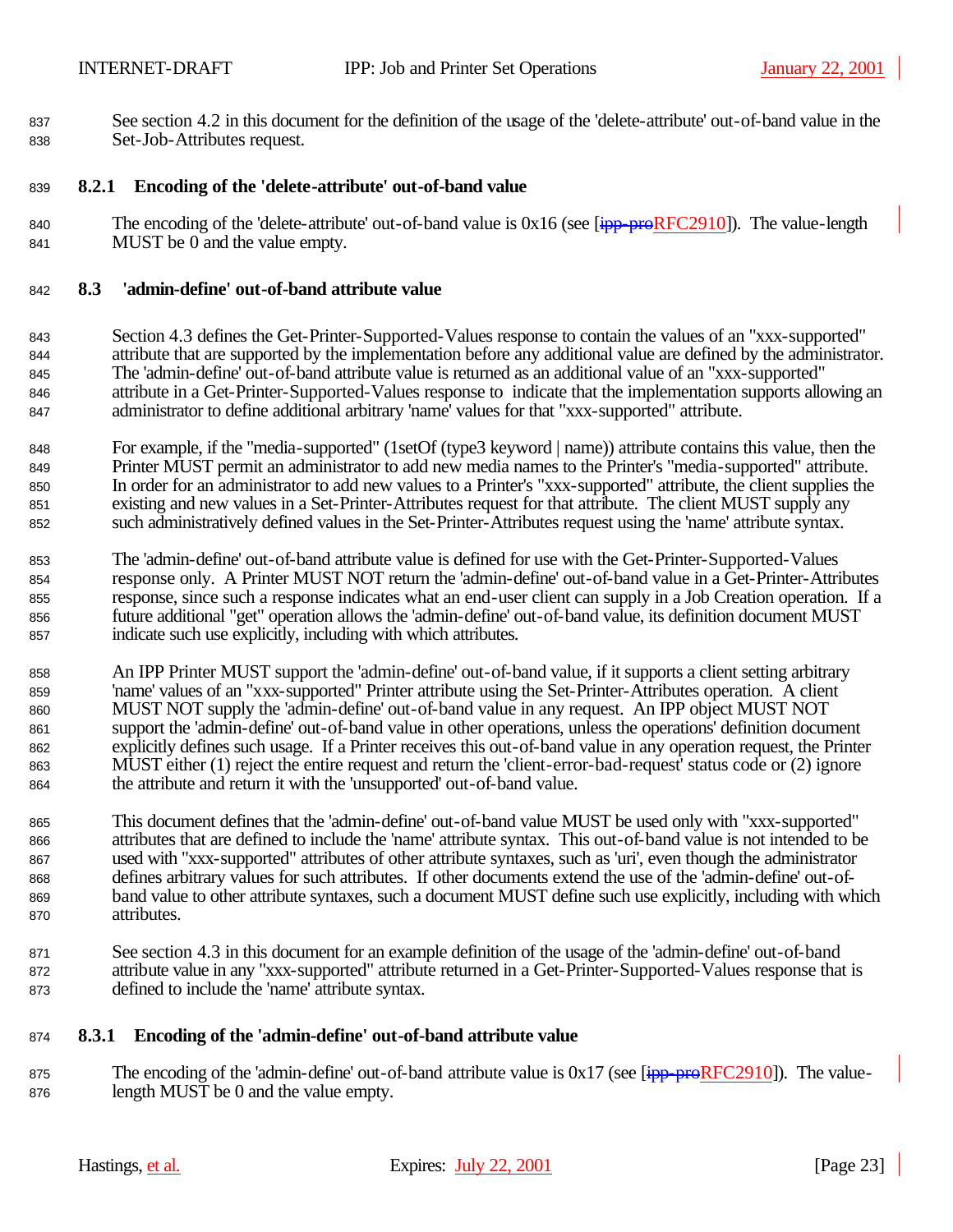# **9 Conformance Requirements**

| 878 |  |  | This section specifies the conformance requirements for clients and IPP objects. |  |
|-----|--|--|----------------------------------------------------------------------------------|--|
|     |  |  |                                                                                  |  |

 Both the Set-Job-Attributes and the Set-Printer-Attributes operations defined in the document are OPTIONAL for an IPP object to support. Either one MAY be supported without the other or both MAY be supported. However, if the Set-Printer-Attributes operation is supported, then the Get-Printer-Supported- Values operation MUST be supported if any "xxx-supported" attributes are settable. Otherwise, the Get-Printer-Supported-Values operation is OPTIONAL for an IPP Printer to support.

- If the Set-Printer-Attributes operation is supported, then the Printer MUST support the following additional items:
- 886 1. the Get-Printer-Supported-Values operation (see section 5), if any "xxx-supported" attributes are settable.
- 2. the "printer-settable-attributes-supported" Printer Description attribute (see section 6.1)
- 3. the 'not-settable' out-of-band value in responses (see section 8.1)
- 4. the 'client-error-not-settable' status code (see section 7.1)
- 891 5. If "printer-message-from-operator" Printer Description attribute is supported (see [ipp-modRFC2911] section 4.4.25), then it MUST be settable.
- 6. the Get-Printer-Supported-Values operation (see section 4.3), if any "xxx-supported" attributes are settable.
- 7. If a client can set a value with the 'name' attribute syntax for one or more "xxx-supported" attributes, then the 'admin-define' out-of-band attribute value (see section 8.3) MUST be supported in the Get-Printer-Supported-Values response for each such settable attribute (see section 4.3)
- If the Set-Job-Attributes operation is supported, then the Printer MUST support the following additional items:
- 1. the "job-settable-attributes-supported " Printer Description attribute (see section 6.2)
- 2. the 'not-settable' out-of-band value in responses (see section 8.1)
- 3. the 'delete-attribute' out-of-band value in requests (see section 8.2)
- 4. the 'client-error-not-settable' status code (see section 7.1)
- 904 5. If the "job-message-from-operator" Printer Description attribute is supported (see [ipp-modRFC2911] 4.3.16), then it MUST be settable.

 It is OPTIONAL for the Printer object to support the "printer-message-time" (integer) and "printer-message- date-time" (dateTime) Printer Description attributes. If both the "printer-message-time" (integer) and the 908 "printer-current-time" (dateTime) (see [ipp-modRFC2911] section 4.4.30) attributes are supported, then the "printer-message-date-time" (dateTime) Printer Description attribute MUST be supported.

 As with all out-of-band values, a client or a Printer MUST NOT use an out-of-band value unless the definition document for the attribute in an operation request and/or response explicitly allows such usage.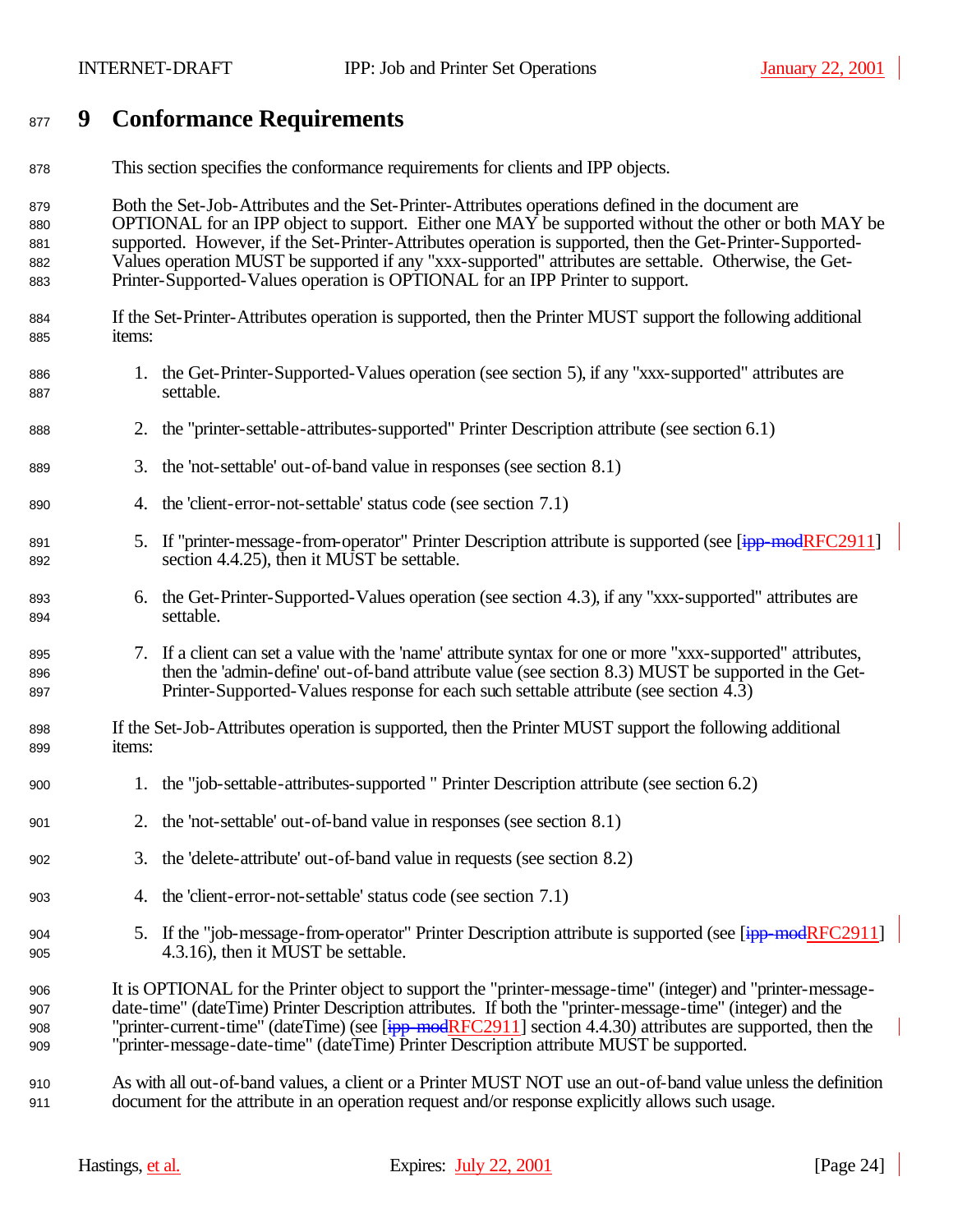# <sup>912</sup> **10 IANA Considerations**

| 913 | This section contains the exact information for IANA to add to the IPP Registries according to the procedures |          |
|-----|---------------------------------------------------------------------------------------------------------------|----------|
| 914 | defined in RFC 2911 [RFC2911] section 6.                                                                      |          |
| 915 | Since this document is intended to be a standards track document, there is no need to also register the       |          |
| 916 | operations, attributes, status codes, and out-of-band values defined here in with IANA according to the       |          |
| 917 | procedures in RFC 2566 [rfc2566] section 6. However, other registration proposals may site the out-of-        |          |
| 918 | <b>band attribute values or the status codes defined in this document.</b>                                    |          |
| 919 | Note to RFC Editors: Replace RFC NNNN below with the RFC number for this document, so that it                 |          |
| 920 | accurately reflects the content of the information for the IANA Registry.                                     |          |
| 921 | <b>10.1 Operation Registrations</b>                                                                           |          |
| 922 | The operations defined in this document will be published by IANA according to the procedures in RFC 2911     |          |
| 923 | [RFC2911] section 6.4 with the following path:                                                                |          |
| 924 |                                                                                                               |          |
| 925 | ftp.isi.edu/iana/assignments/ipp/operations/                                                                  |          |
| 926 |                                                                                                               |          |
| 927 | The registry entry will contain the following information:                                                    |          |
| 928 |                                                                                                               |          |
| 929 | Operations:                                                                                                   | Ref.     |
| 930 | Section:                                                                                                      |          |
| 931 | Set-Printer-Attributes                                                                                        | RFC NNNN |
| 932 | 4.1                                                                                                           |          |
| 933 | Set-Job-Attributes                                                                                            | RFC NNNN |
| 934 | 4.2                                                                                                           |          |
| 935 | Get-Printer-Supported-Values                                                                                  | RFC NNNN |
| 936 | 4.3                                                                                                           |          |
| 937 |                                                                                                               |          |
|     |                                                                                                               |          |
| 938 | <b>10.2</b> Attribute Registrations                                                                           |          |
|     |                                                                                                               |          |
| 939 | The attributes defined in this document will be published by IANA according to the procedures in RFC 2911     |          |
| 940 | [RFC2911] section 6.2 with the following path:                                                                |          |
| 941 |                                                                                                               |          |
| 942 | ftp.isi.edu/iana/assignments/ipp/attributes/                                                                  |          |
| 943 |                                                                                                               |          |
| 944 | The registry entry will contain the following information:                                                    |          |
| 945 |                                                                                                               |          |
| 946 | Operation attributes:                                                                                         | Ref.     |
| 947 | Section:                                                                                                      |          |
| 948 | printer-message-from-operator (text(127))                                                                     | RFC NNNN |
| 949 | 5.1                                                                                                           |          |
| 950 | job-message-from-operator (text(127))                                                                         | RFC NNNN |
| 951 | 5.2                                                                                                           |          |
| 952 |                                                                                                               |          |
| 953 | Printer Description attributes:                                                                               | Ref.     |
| 954 | Section:                                                                                                      |          |
| 955 | printer-settable-attributes-supported (1setOf type2 keyword)                                                  |          |
| 956 |                                                                                                               | RFC NNNN |
| 957 | 6.1                                                                                                           |          |
| 958 | job-settable-attributes-supported (1setOf type2 keyword)                                                      |          |
| 959 |                                                                                                               | RFC NNNN |
| 960 | 6.2                                                                                                           |          |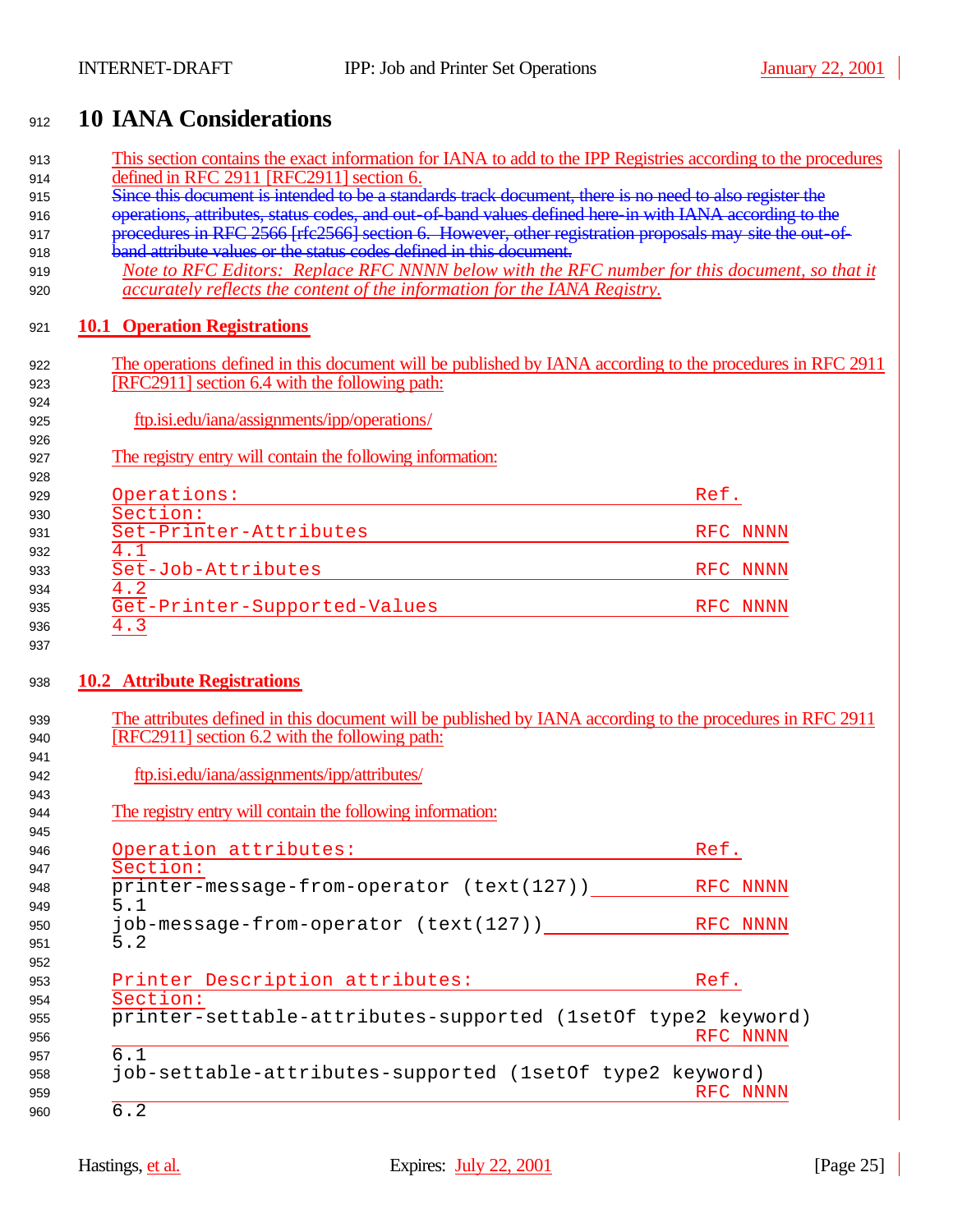| 961<br>962               | document-format-varying-attributes (1setOf type2 keyword)                                                                                                                     | RFC NNNN |
|--------------------------|-------------------------------------------------------------------------------------------------------------------------------------------------------------------------------|----------|
| 963<br>964<br>965        | $\overline{6.3}$<br>6.4                                                                                                                                                       |          |
| 966<br>967               | 6.5                                                                                                                                                                           |          |
| 968<br>969               | printer-xri-supported (1setOf collection) RFC NNNN<br>6.6                                                                                                                     |          |
| 970<br>971               | xri-uri-scheme-supported (1setOf uriScheme) RFC NNNN<br>6.7                                                                                                                   |          |
| 972<br>973               | xri-authentication-supported (1setOf type2 keyword)<br>6.8                                                                                                                    |          |
| 974<br>975<br>976        | xri-security-supported (1setOf type2 keyword) RFC NNNN<br>6.9                                                                                                                 |          |
| 977                      | <b>10.3 Status code Registrations</b>                                                                                                                                         |          |
| 978<br>979<br>980        | The status codes defined in this document will be published by IANA according to the procedures in RFC<br>2911 [RFC2911] section 6.6 with the following path:                 |          |
| 981<br>982               | ftp.isi.edu/iana/assignments/ipp/status-codes/                                                                                                                                |          |
| 983<br>984               | The registry entry will contain the following information:                                                                                                                    |          |
| 985                      | Status codes:<br><u> 1980 - Johann Stein, fransk politik (d. 1980)</u>                                                                                                        | Ref.     |
| 986<br>987<br>988<br>989 | Section:<br>'client-error-attributes-not-settable' (0x0413) RFC NNNN<br>7.1                                                                                                   |          |
| 990                      | <b>10.4 Out-of-band Attribute Value Registrations</b>                                                                                                                         |          |
| 991<br>992<br>993        | The out-of-band attribute values defined in this document will be published by IANA according to the<br>procedures in RFC 2911 [RFC2911] section 6.7 with the following path: |          |
| 994<br>995               | ftp.isi.edu/iana/assignments/ipp/out-of-band-attribute-value-tags/                                                                                                            |          |
| 996<br>997               | The registry entry will contain the following information:                                                                                                                    |          |
| 998<br>999               | Out-of-band Attribute Values:<br>Section:                                                                                                                                     | Ref.     |
| 000<br>001               | 8.1                                                                                                                                                                           | RFC NNNN |
| 002<br>003               | 8.2                                                                                                                                                                           |          |
| 004<br>005               | 'admin-define' out-of-band attribute value RFC NNNN<br>8.3                                                                                                                    |          |

- <sup>1006</sup> **11 Internationalization Considerations**
- 007 This document has the same localization considerations as the [ipp-modRFC2911].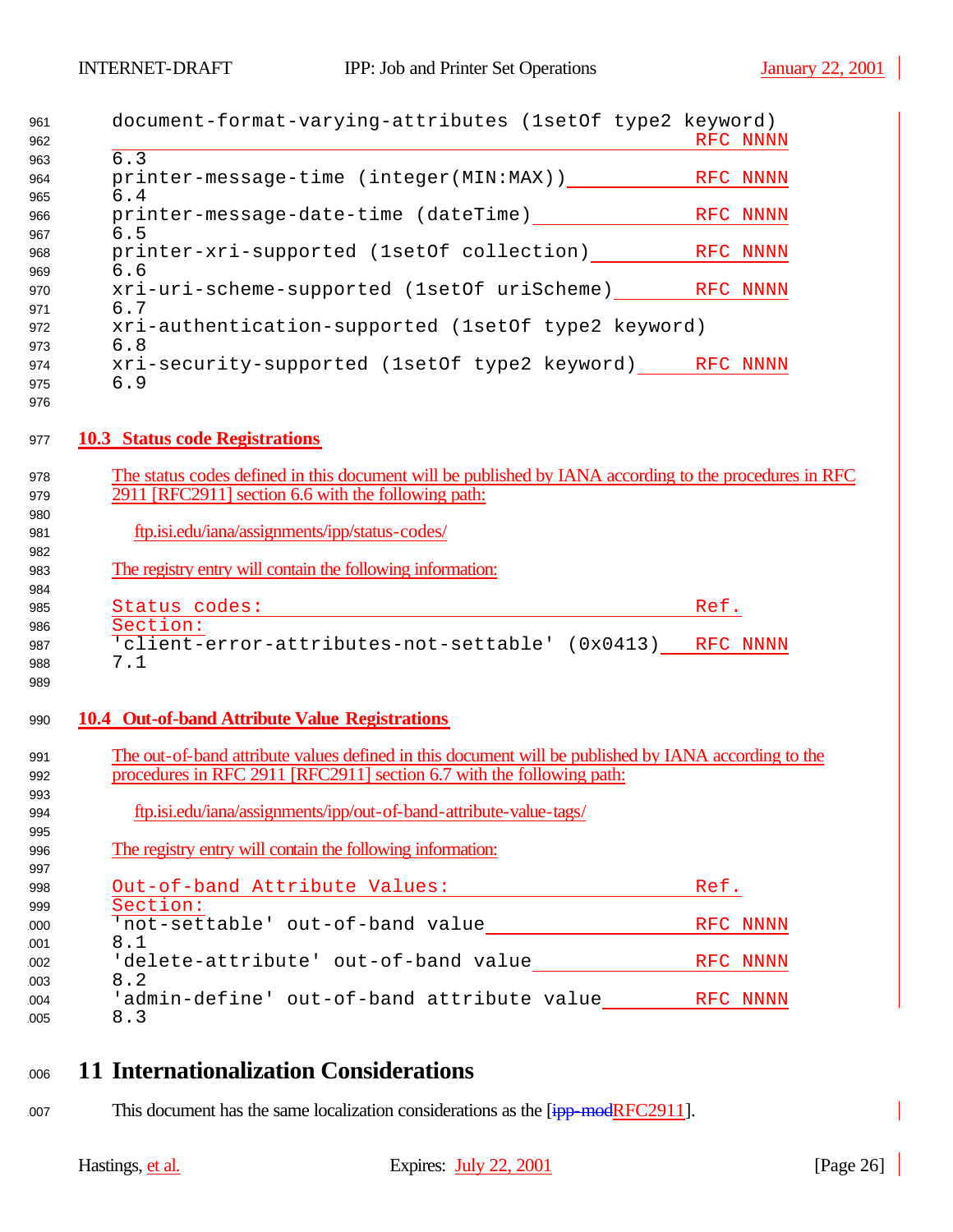# **12 Security Considerations**

009 The IPP Model and Semantics document [ipp-modRFC2911 section 8] discusses high level security requirements (Client Authentication, Server Authentication and Operation Privacy). Client Authentication is the mechanism by which the client proves its identity to the server in a secure manner. Server Authentication is the mechanism by which the server proves its identity to the client in a secure manner. Operation Privacy is defined as a mechanism for protecting operations from eavesdropping.

- In addition, the introduction of the Set-Printer-Attributes and Set-Job-Attributes operations creates another security threat, since the client is able to modify the Printer and Job attributes stored in the Printer. Such modifications could lead to denial of service.
- A malicious user could alter the policy established by the system administrator and stored in the Printer attributes. Such alteration could either grant access to more resources or deny access to resources that the system administrator has established. For example, the malicious user could remove all of the document- format values from the "document-format-supported" Printer attribute so that the Printer would refuse to accept all jobs.
- The general remedy for such malicious user actions against Printer attributes is to have strong Client Authentication coupled with Printer access control to limit the users who have System Administrator or 024 Operator privileges.
- A malicious user could modify the Job Template attributes of another user's Job, such as the "copies" attribute. For example, setting the number of copies to a large number.

 The general remedy for such malicious user actions against another user's job is to have strong Client Authentication coupled with Printer access control to limit the users who have System Administrator or Operator privileges who can modify any job and, in addition, store the Client Authentication with each Job so that only the job owner End User can modify his/her own job.

# **13 Author's Addresses**

032 Carl Kugler **IBM** 034 P.O. Box 1900 035 Boulder, CO 80301-9191 037 Phone: (303) 924-5060 038 FAX: e-mail: kugler@us.ibm.com 041 Tom Hastings Xerox Corporation 737 Hawaii St. ESAE 231 044 El Segundo, CA 90245 046 Phone: 310-333-6413 047 Fax: 310-333-5514 048 e-mail: hastings@cp10.es.xerox.com Robert Herriot 051 Xerox Corp.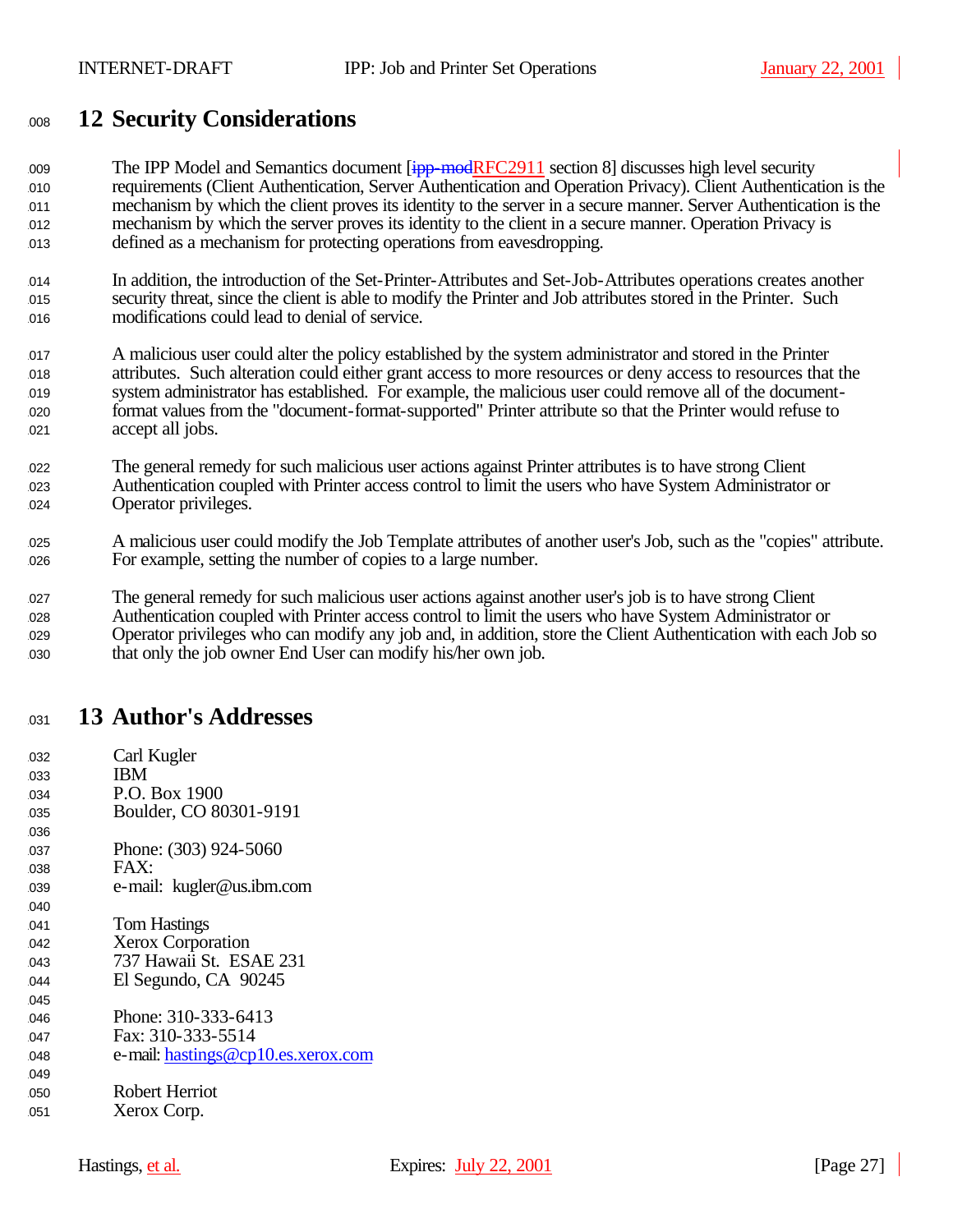| 052 | 3400 Hill View Ave, Building 1        |
|-----|---------------------------------------|
| 053 | Palo Alto, CA 94304                   |
| 054 |                                       |
| 055 | Phone: 650-813-7696                   |
| 056 | 650-813-6860<br>Fax:                  |
| 057 | e-mail: robert.herriot@pahv.xerox.com |
| 058 |                                       |
| 059 | Harry Lewis                           |
| 060 | <b>IBM</b>                            |
| 061 | P.O. Box 1900                         |
| 062 | Boulder, CO 80301-9191                |
| 063 |                                       |
| 064 | Phone: (303) 924-5337                 |
| 065 | FAX:                                  |
| 066 | e-mail: harryl@us.ibm.com             |
| 067 |                                       |

# <sup>1068</sup> **14 References**

| 069 | $[$ ipp-coll $]$                                                                                                                             |
|-----|----------------------------------------------------------------------------------------------------------------------------------------------|
| 070 | deBry, R., , Hastings, T., Herriot, R., "Internet Printing Protocol (IPP): The Collection Attribute Syntax",                                 |
| 071 | <draft-ietf-ipp-collection-02.doc>, work in progress, March 9, 2000.</draft-ietf-ipp-collection-02.doc>                                      |
| 072 | $f$ <sub>ipp</sub> -mod                                                                                                                      |
| 073 | R. deBry, T. Hastings, R. Herriot, S. Isaacson, P. Powell, "Internet Printing Protocol/1.0: Model and                                        |
| 074 | Semantics", <draft-ietf-ipp-model-v11-06.txt>, March 1, 2000.</draft-ietf-ipp-model-v11-06.txt>                                              |
| 075 | $[$ ipp pro $]$                                                                                                                              |
| 076 | Herriot, R., Butler, S., Moore, P., Tuner, R., "Internet Printing Protocol/1.1: Encoding and Transport",                                     |
| 077 | draft-ietf-ipp-protocol-v11-05.txt, March 1, 2000.                                                                                           |
| 078 | $[$ ipp-set $2]$                                                                                                                             |
| 079 | Kugler, C, Hastings, T., Lewis, H., "Internet Printing Protocol/1.1: Job and Printer Administrative                                          |
| 080 | Operations", <draft-ietf-ipp-ops-set2-01.txt>, December 8, 1999.</draft-ietf-ipp-ops-set2-01.txt>                                            |
| 081 | [Idap-printer]                                                                                                                               |
| 082 | Fleming, P., Jones, K., Lewis, H., McDonald, I., "Internet Printing Protocol (IPP): LDAP Schema for                                          |
| 083 | Printer Services", <draft-ietf-ipp-idap-printer-schema-00.txt>, work in progress, March 8, 2000.</draft-ietf-ipp-idap-printer-schema-00.txt> |
| 084 | [RFC2565]                                                                                                                                    |
| 085 | Herriot, R., Butler, S., Moore, P., Tuner, R., "Internet Printing Protocol/1.0: Encoding and Transport",                                     |
| 086 | RFC 2565, April 1999.                                                                                                                        |
| 087 | [RFC2566]                                                                                                                                    |
| 088 | R. deBry, T. Hastings, R. Herriot, S. Isaacson, P. Powell, "Internet Printing Protocol/1.0: Model and                                        |
| 089 | Semantics", RFC 2566, April 1999.                                                                                                            |
| 090 | [RFC2910]                                                                                                                                    |
| 091 | Herriot, R., Butler, S., Moore, P., Turner, R., "Internet Printing Protocol/1.1: Encoding and Transport",                                    |
| 092 | RFC 2910, September 2000.                                                                                                                    |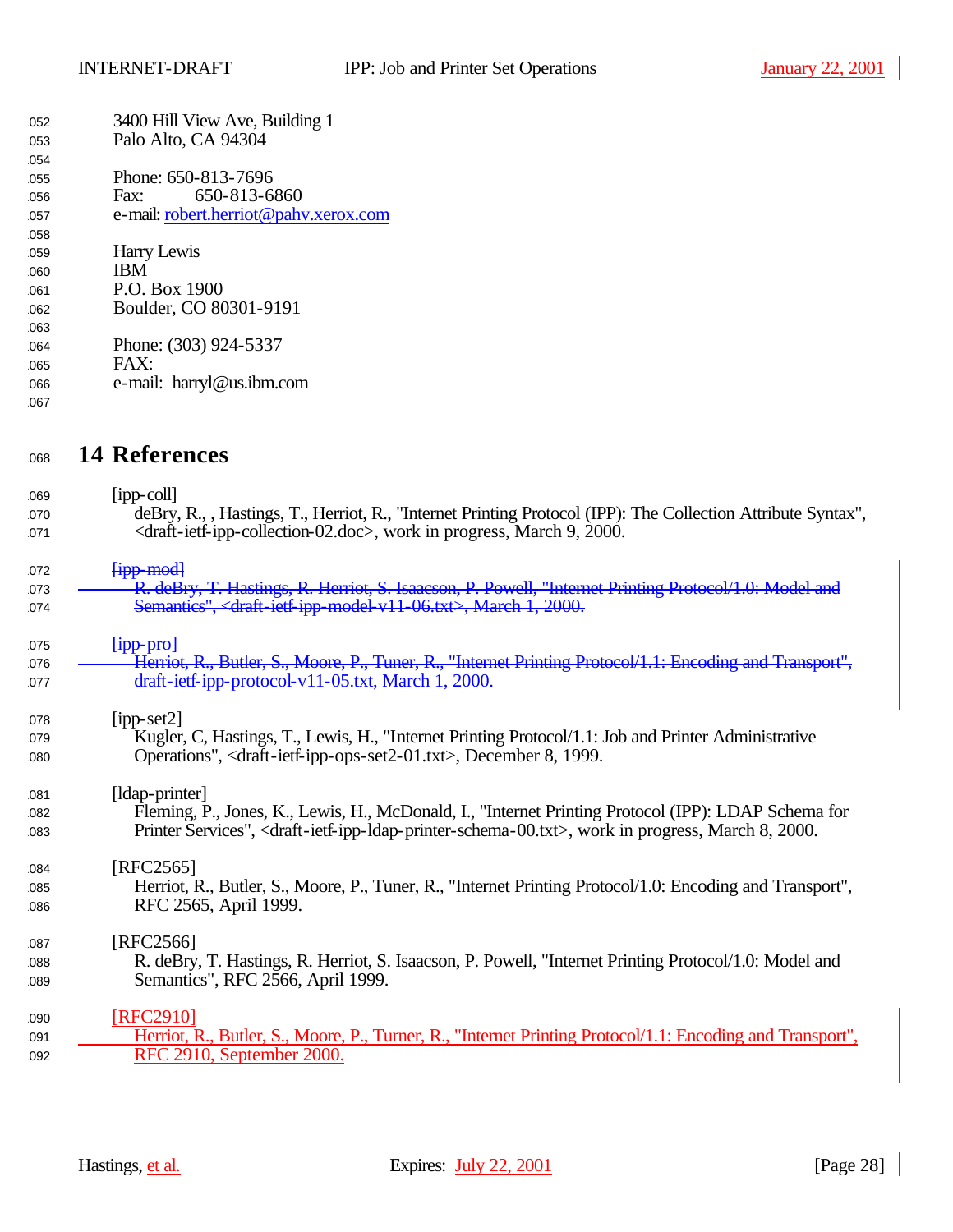## 093 [RFC2911]

| 094 | R. deBry, T. Hastings, R. Herriot, S. Isaacson, P. Powell, "Internet Printing Protocol/1.0: Model and |
|-----|-------------------------------------------------------------------------------------------------------|
| 095 | Semantics", RFC 2911, September 2000.                                                                 |

## 096 [svrloc-printer]

<sup>1097</sup> St. Pierre, P., Isaacson, S., McDonald, I., "Definition of the Printer Abstract Service Type v2.0", <draft-<sup>1098</sup> ietf-svrloc-printer-scheme-06.txt>, work in progress, March 8, 2000.

## <sup>1099</sup> **15Change History**

100 This section summarizes the changes. Each sub-section is in reverse chronological order. Adding or removing 101 **ISSUES** that don't change the document are not listed here.

## <sup>1102</sup> **15.1Changes to the March 21, 2000 version to make the March 23, 2000 version**

- 103 The following changes have been made to the March 21, 2000 version to make the March 23, 2000 version 104 as a result of the IPP WG telecons and mailing list discussion:
- 105 <del>1. Changed the name of the 'custom' out-of-band value to 'admin-define'.</del>
- 106 2. Tightened up the spec for 'admin-define' so that it cannot be used returned in a Get-Printer-Attributes response 107 to allow users to submit arbitrary values in a Job Creation operation. If that functionality is needed, it will have 108 to be done with another out of band value.
- 109 3. Clarified that the 'admin-define' out-of-band value is only intended to be used with "xxx-supported" attributes in a 110 Get-Printer-Supported-Values response that are defined to include the 'name' attribute syntax. If other 111 documents extend this usage, they MUST define for which attributes and operations.
- 112 4.Added the definitions of the xri-uri-scheme-supported (1setOf uriScheme), xri-authentication-supported (1setOf 113 type2 keyword), and xri-security-supported (1setOf type2 keyword) READ-ONLY Printer attributes that
- 114 were only referred to. Also made them returnable only in Get-Printer-Attributes, not Get-Printer-Supported-
- 115 Values, since they are READ-ONLY and the administrator cannot change them.
- 116 5. Clarified that the few "xxx-supported" attributes that are single valued, are made 1setOf X in the Get-Printer-117 Supported-Values so that the implementation can indicate what possible values can be set.
- 118 6. Required the client to have administrator access rights in order to use the Get-Printer-Supported-Values 119 operation, since its purpose is for administrators to use before doing a Set-Printer-Attributes operation.
- 120 7. Clarified that if an implementation supports setting arbitrary names in a Set-Printer-Attributes request, then it 121 MUST support the <sup>l</sup>admin-define' out-of-band value in the Get-Printer-Supported-Values response.
- 122 8. Copied the validation rules from the Implementer's Guide into Appendix A, since the IIG is not a standards track 123 document. Still refer to the IIG for additional non-normative explanation.

## <sup>1124</sup> **15.2Changes to the March 8, 2000 version to make the March 21, 2000 version**

### <sup>1125</sup> The following changes have been made to the March 8, 2000 version to make the March 21, 2000 version as 126 **a result of the IPP WG telecons and mailing list discussion:**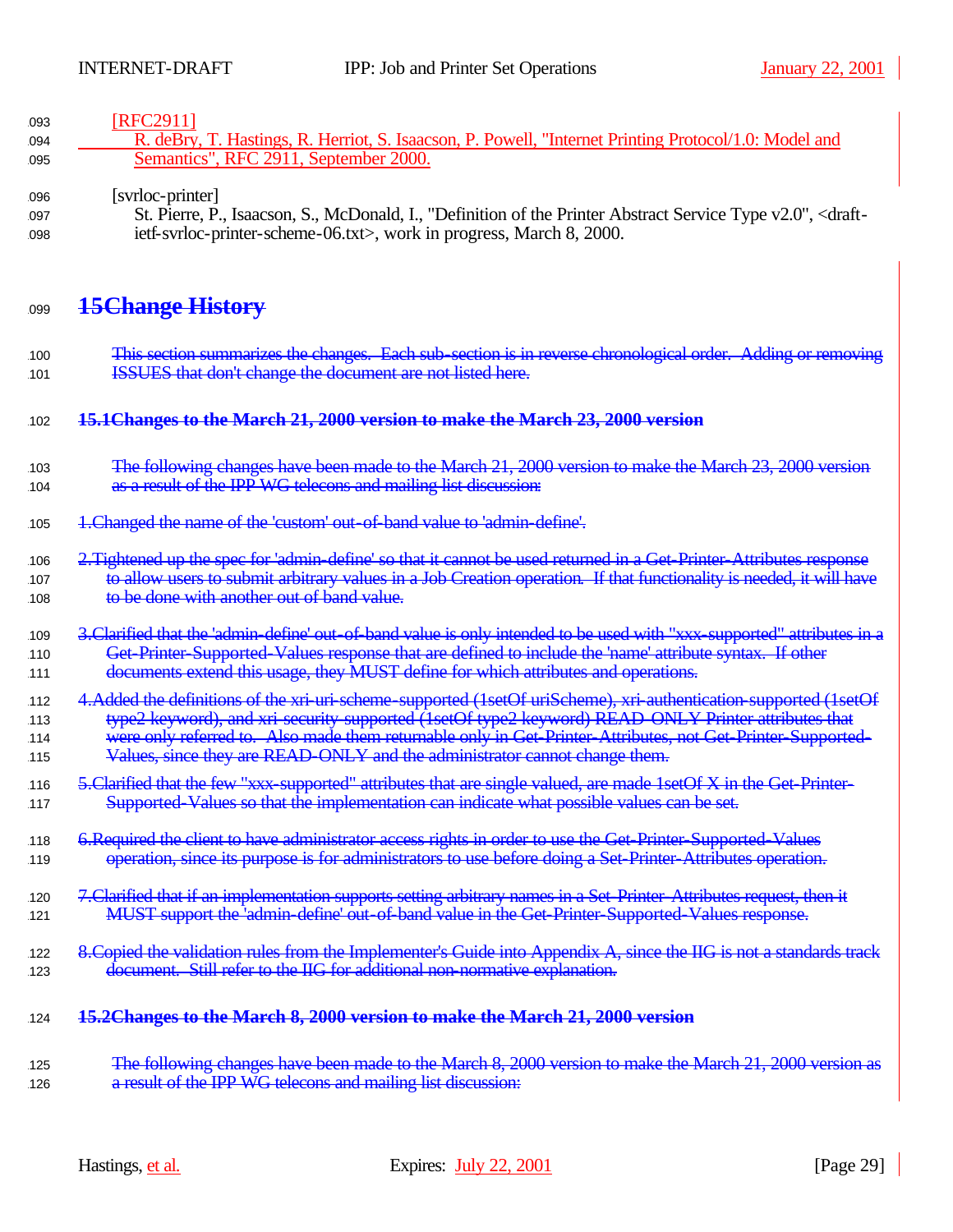| 127<br>128<br>129 | 9. Changed the name of the 'any-value' out-of-band value to 'custom'. Removed the idea of encoding the attribute<br>syntax that the 'custom' out of band value goes with. Required the value length to be zero. Instead, the spec<br>for the attribute or attribute syntax defines whether or not the 'custom' out-of-band value can be used. |  |  |
|-------------------|-----------------------------------------------------------------------------------------------------------------------------------------------------------------------------------------------------------------------------------------------------------------------------------------------------------------------------------------------|--|--|
|                   |                                                                                                                                                                                                                                                                                                                                               |  |  |
| 130               | 10. Clarified that the 'custom' out of band value can be used in combination with other values of an "xxx-                                                                                                                                                                                                                                    |  |  |
| 131               | supported" Printer attribute.                                                                                                                                                                                                                                                                                                                 |  |  |
| 132               | 11. Clarified that an implementation is not prevented from supporting some 'name' attribute values for "xxx-                                                                                                                                                                                                                                  |  |  |
| 133               | supported" out-of-the-box, if desired. But these values would be returned in a Get-Printer-Supported-Values                                                                                                                                                                                                                                   |  |  |
| 134               | response, such like keywords are.                                                                                                                                                                                                                                                                                                             |  |  |
| 135               | 15.3Changes to the March 1, 2000 version to make the March 8, 2000 version                                                                                                                                                                                                                                                                    |  |  |
| 136               | The following changes have been made to the March 1, 2000 version to make the March 8, 2000 version as a                                                                                                                                                                                                                                      |  |  |
| 137               | result of the IPP WG telecons and mailing list discussion:                                                                                                                                                                                                                                                                                    |  |  |
| 138               | 4. Added the "printer-xri-supported" (1setOf collection) attribute so that the three parallel IPP/1.1 "printer-uri-                                                                                                                                                                                                                           |  |  |
| 139               | supported", "uri-authentication-supported", and "uri-security-supported" attributes could be set as one atomic                                                                                                                                                                                                                                |  |  |
| 140               | attribute. Consequently, changed the three parallel attributes to be READ ONLY and removed the                                                                                                                                                                                                                                                |  |  |
| 141<br>142        | requirement that three attributes MUST be set in a single request if the three parallel IPP/1.1 "printer-uri-<br>supported", "uri-authentication-supported", and "uri-security-supported" were settable.                                                                                                                                      |  |  |
| 143               | 2. Clarified Get Printer-Supported-Values so that if an implementation does not support setting a settable attribute,                                                                                                                                                                                                                         |  |  |
| 144               | it MUST NOT return the attribute in the Printer Attribute group and it NEED NOT return the attribute in the                                                                                                                                                                                                                                   |  |  |
| 145               | Unsupported Attributes group, same as in a Get-Printer-Attributes response for unsupported attributes. Same                                                                                                                                                                                                                                   |  |  |
| 146               | clarification when unsupported attributes are requested.                                                                                                                                                                                                                                                                                      |  |  |
| 147               | 3. Fixed "printer message date time" (dateTime) attribute to be OPTIONAL.                                                                                                                                                                                                                                                                     |  |  |
| 148               | 4. Added note as to why the "printer-current-time" Printer Description attribute is settable (to fix an incorrect time                                                                                                                                                                                                                        |  |  |
| 149               | <del>or time zone).</del>                                                                                                                                                                                                                                                                                                                     |  |  |
| 150               | 5.Added "xri-authentication-supported" (1setOf type2 keyword) and "xri-security-supported" (1setOf type2                                                                                                                                                                                                                                      |  |  |
| 151               | keyword) attributes to the table of attributes that can be queried with Get-Printer-Supported-Values. Added a                                                                                                                                                                                                                                 |  |  |
| 152               | note that these two attributes are NOT queriable with Get-Printer-Attributes, since the client queries either (1)                                                                                                                                                                                                                             |  |  |
| 153               | the three "printer-uri-supported" (1setOf uri), "uri-authentication-supported" (1setOf type2 keyword), "uri-                                                                                                                                                                                                                                  |  |  |
| 154               | security supported" (1setOf type2 keyword) attributes, or (2) the single "printer xri-supported" (1setOf<br>collection) attribute.                                                                                                                                                                                                            |  |  |
| 155               |                                                                                                                                                                                                                                                                                                                                               |  |  |
| 156               | 15.4Changes to the January 30, 2000 version to make the March 1, 2000 version                                                                                                                                                                                                                                                                 |  |  |
| 157               | The following changes to the January 30, 2000 version to make the March 1, 2000 version as a result of the                                                                                                                                                                                                                                    |  |  |
| 158               | <b>IPP WG telecons and mailing list discussion:</b>                                                                                                                                                                                                                                                                                           |  |  |
| 159               | 1. Clarified that this extension may be used with any IPP version, including 1.0, 1.1, and future versions.                                                                                                                                                                                                                                   |  |  |
|                   | 2. Added "READ ONLY" and "not-settable" terms to the terminology section. READ ONLY is by definition, and                                                                                                                                                                                                                                     |  |  |
| 160<br>161        | "not settable" is by implementation.                                                                                                                                                                                                                                                                                                          |  |  |
| 162               | 3. Assigned the "operation id" values 0x0013, 0x0014, and 0x0015, respectively, for the Set-Printer-Attributes,                                                                                                                                                                                                                               |  |  |
| 163               | Set Job Attributes, and Get Printer Supported Values operations.                                                                                                                                                                                                                                                                              |  |  |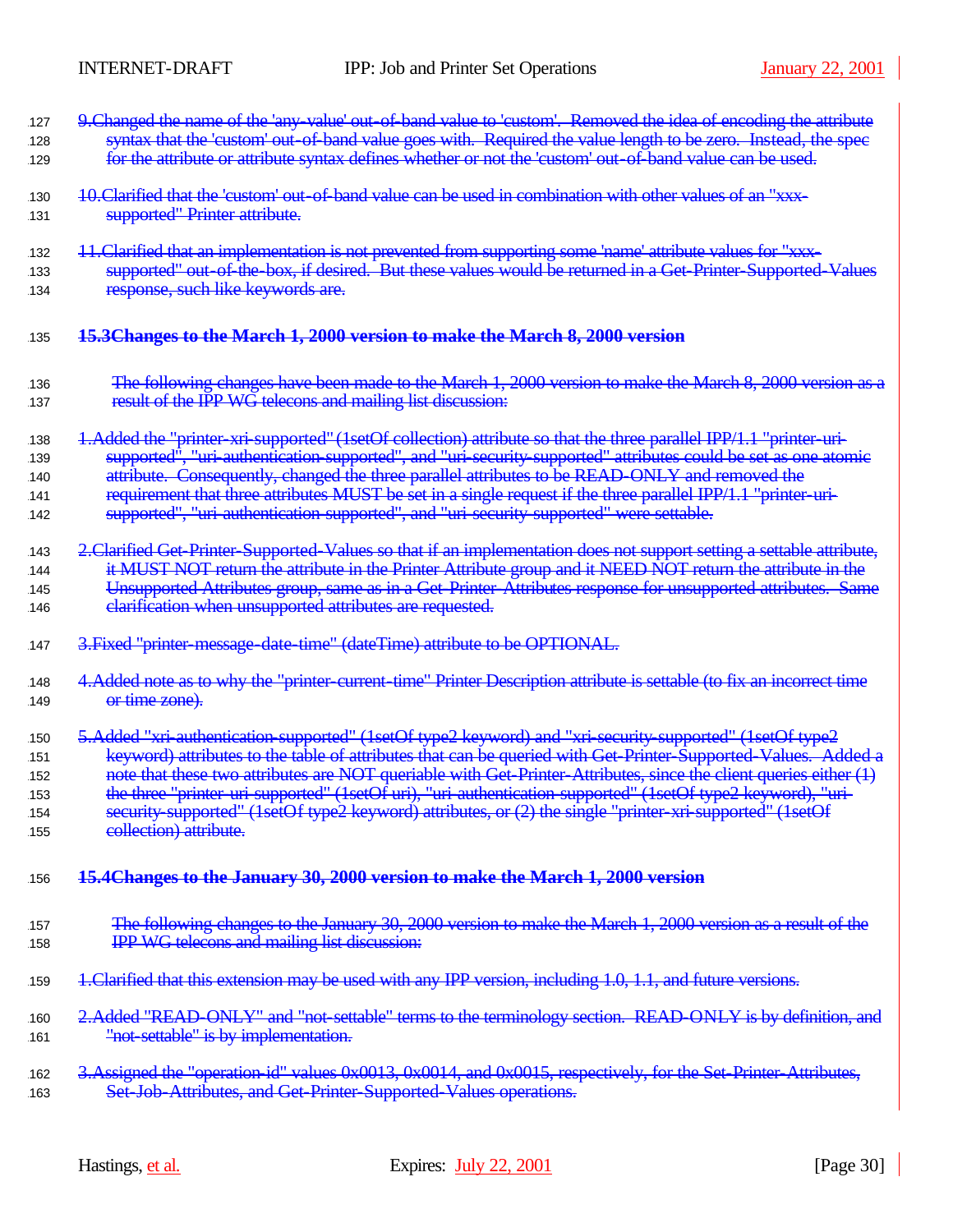| 164 | 4. Clarified that the Set-Printer-Attributes operation while a Printer SHOULD accept a reasonable number of            |
|-----|------------------------------------------------------------------------------------------------------------------------|
| 165 | attribute, the Printer need only support setting one attribute in a request, unless it supports setting the three      |
| 166 | "parallel" attributes, ("printer uri supported", "uri authentication supported", and "uri security supported" (see     |
| 167 | [ipp-mod] sections 4.4.1 through 4.4.3), in which case it MUST support setting at least three attributes in a          |
| 168 | single request.                                                                                                        |
| 169 | 5. Clarified that for the Set Printer-Attributes operation the Printer MUST validate all of the supplied attributes in |
| 170 | combination with each other, as well as with all of the existing attribute of the Printer object Set-Printer-          |
| 171 | Attributes.                                                                                                            |
|     |                                                                                                                        |
| 172 | 6. Changed the requirements for accepting the Set-Printer-Attributes operation when the Printer is in the 'stopped'    |
| 173 | state from MUST to SHOULD, since some implementations may not be able to accept requests when                          |
| 174 | stopped.                                                                                                               |
| 175 | 7. Clarified that setting certain Printer attributes with Set-Printer-Attributes MAY require more access rights than   |
| 176 | other attributes, i.e., System Administrator rights to set policy and only Operator rights to set the configuration    |
| 177 | attributes to reflect the current hardware setup.                                                                      |
| 178 | 8. Clarified the order of error checking and what is returned in each case in the Set-Printer-Attributes response.     |
| 179 | 9. Changed the 'default' out-of-band value to 'delete-attribute' out-of-band value so that the effect is to actually   |
| 180 | remove the Job attribute entirely in the Set-Job-Attribute operation.                                                  |
| 181 | 10. Clarified that removing a Job attribute that is not present is not an error.                                       |
| 182 | 11. Clarified the validation of the Set Job-Attributes request and what is returned for each error.                    |
| 183 | 12. Changed the 'any-name' out-of-band attribute value to a more general 'any-value' out-of-band attribute value       |
| 184 | which in combination with an attribute syntax represents any value of that attribute syntax. The 'any value'           |
| 185 | value can be used with the 'name' attribute syntax in a Get Printer-Supported-Values response to indicate              |
| 186 | whether or not a Set-Printer-Attributes will accept any name to be set for particular "xxx-supported" (1setOf          |
| 187 | name () Printer attributes.                                                                                            |
| 188 | 13. Clarified that "printer-message-from-operator" and "job-message-from-operator" both REQUIRE that the               |
| 189 | Printer accept zero length messages and the 'no-value' out-of-band value is synonymous with removing any               |
| 190 | value from these Printer attributes.                                                                                   |
| 191 | 14. Clarified that the Get-Printer-Supported-Values is REQUIRED only if the Set-Printer-Attributes operation will      |
| 192 | accept setting some "xxx-supported" Printer attributes.                                                                |
| 193 | 15. Changed the IANA Considerations to indicate that the operations, attributes, status codes, and out-of-band-        |
| 194 | values won't be registered and published by IANA, since this document is intended to be standards track.               |
| 195 | 16. Added security considerations for denial of service and sabotage because of the Set operations.                    |
| 196 | 15.5Changes to the January 20, 2000 version to make the January 30, 2000 version                                       |
| 197 | The following changes to the January 20, 2000 version to make the January 30, 2000 version as a result of the          |
| 198 | IPP WG telecons and mailing list discussion:                                                                           |
| 199 | 1. Deleted the "document-format-varying-scope" operation attribute from the Set-Printer-Attributes operation and       |
| 200 | made whether or not the "document format" operation was present determine whether one or all document                  |
| 201 | formats are affected, respectively.                                                                                    |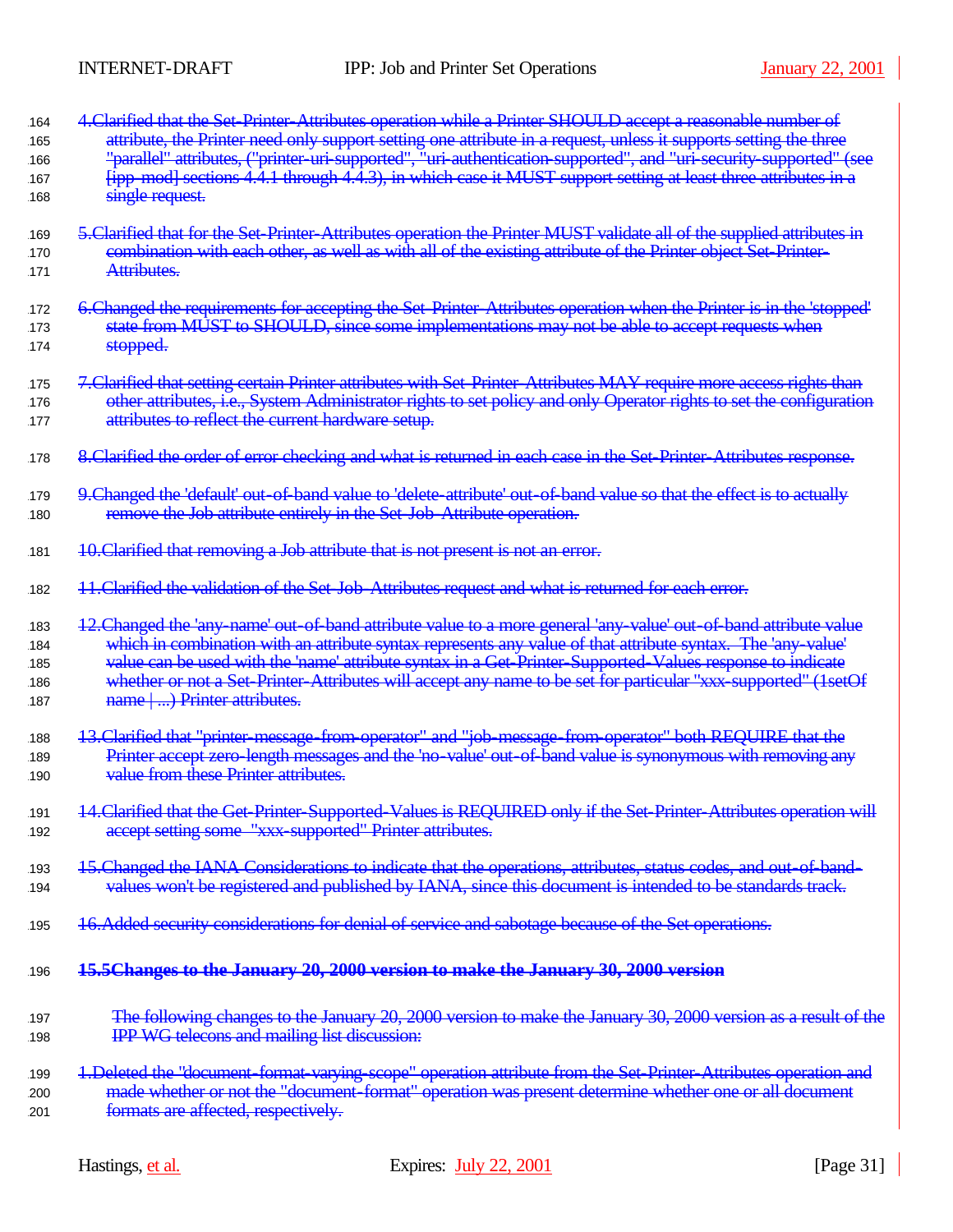| 202 | 2. Renamed the Get-Reset-Printer-Attributes operation to Get-Printer-Supported-Values, so that it only returns           |
|-----|--------------------------------------------------------------------------------------------------------------------------|
| 203 | "xxx-supported" values. Relegate obtaining reset values to another operation to be paired with the Reset-                |
| 204 | Printer operation in the Set2 [ipp-set2] document.                                                                       |
| 205 | 3. Added "supported" to the names of the "printer settable attributes" and "job settable attributes" Printer             |
| 206 | Description attributes, so that they could be returned in Get-Printer-Supported-Values and could be set by               |
| 207 | <b>Set Printer Attributes.</b>                                                                                           |
| 208 | 4. Deleted "authentication methods-supported" (1setOf type2 keyword) and "security methods-supported" (1setOf            |
| 209 | type2 keyword) and clarified that "uri-authentication-supported" (1setOf type2 keyword) and "uri-security-               |
| 210 | supported" (1setOf type2 keyword) can return multiple keywords of the same value in a Get-Printer-                       |
| 211 | <b>Supported Values operation.</b>                                                                                       |
| 212 | 15.6Changes to the January 4, 2000 version to make the January 20, 2000 version                                          |
| 213 | The following changes to the January 4, 2000 version to make the January 4, 2000 version as a result of the              |
| 214 | <b>IPP WG telecons and mailing list discussion:</b>                                                                      |
| 215 | 1. Replaced the "factory settings" operation attribute proposed to be added to the Get-Printer-Attributes operation      |
| 216 | with the Get-Rest-Printer-Attributes operation which returns the reset values and the possible "xxx-supported"           |
| 217 | values.                                                                                                                  |
| 218 | 2. Added the out-of-band 'any-name' value to be used with "xxx-supported" attributes with attribute syntax 'type3        |
| 219 | keyword   name' to indicate that any name will be accepted in a Job Creation operation for configurations that           |
| 220 | support such a concept.                                                                                                  |
| 221 | 3.Added authentication methods supported (1setOf type2 keyword) and security methods supported (1setOf                   |
| 222 | type2 keyword) Printer Description attributes so that clients can discover the possible values for use in Set-           |
| 223 | Printer-Attributes to set "uri-authentication-supported" and "uri-security-supported" attributes, since the Reset-       |
| 224 | Printer operation doesn't change them.                                                                                   |
| 225 | 4. Added validation rules that the Printer MUST use to validate a Set-Printer-Attributes request.                        |
| 226 | 5. Clarified that the Set-Printer-Attributes operation MUST NOT have any side effects on other attributes, unless        |
| 227 | explicitly specified in this document.                                                                                   |
| 228 | 6. Moved the specification of the attributes that MUST be READ ONLY to Annendix A.                                       |
| 229 | 7. Added the "document-format-varying-attributes" (1setOf type2 keyword)                                                 |
| 230 | 8. Added the REQUIRED "document-format-varying-scope" operation attribute to Set-Printer-Attributes in order             |
| 231 | to control whether one or all document formats are affected for those attributes that vary by document format.           |
| 232 | 9. Clarified that the Printer returns the 'client-error-attributes-not-settable' status code in a Set-Printer-Attributes |
| 233 | response whether the attribute is READ-ONLY, the attribute is not supported, or the value is not supported.              |
| 234 | 10. Added the out-of-band 'default' value for use with Set-Job-Attributes and Job Creation operations.                   |
| 235 | 11. Deleted the "printer-message-operation" Printer Description attribute.                                               |
| 236 | 12. Made the "Get-Reset-Printer-Attributes" operation, along with the "authentication-methods-supported" and the         |
| 237 | "security methods supported" Printer Description attributes REQUIRED, if the Set-Printer-Attributes                      |
| 238 | operation is supported.                                                                                                  |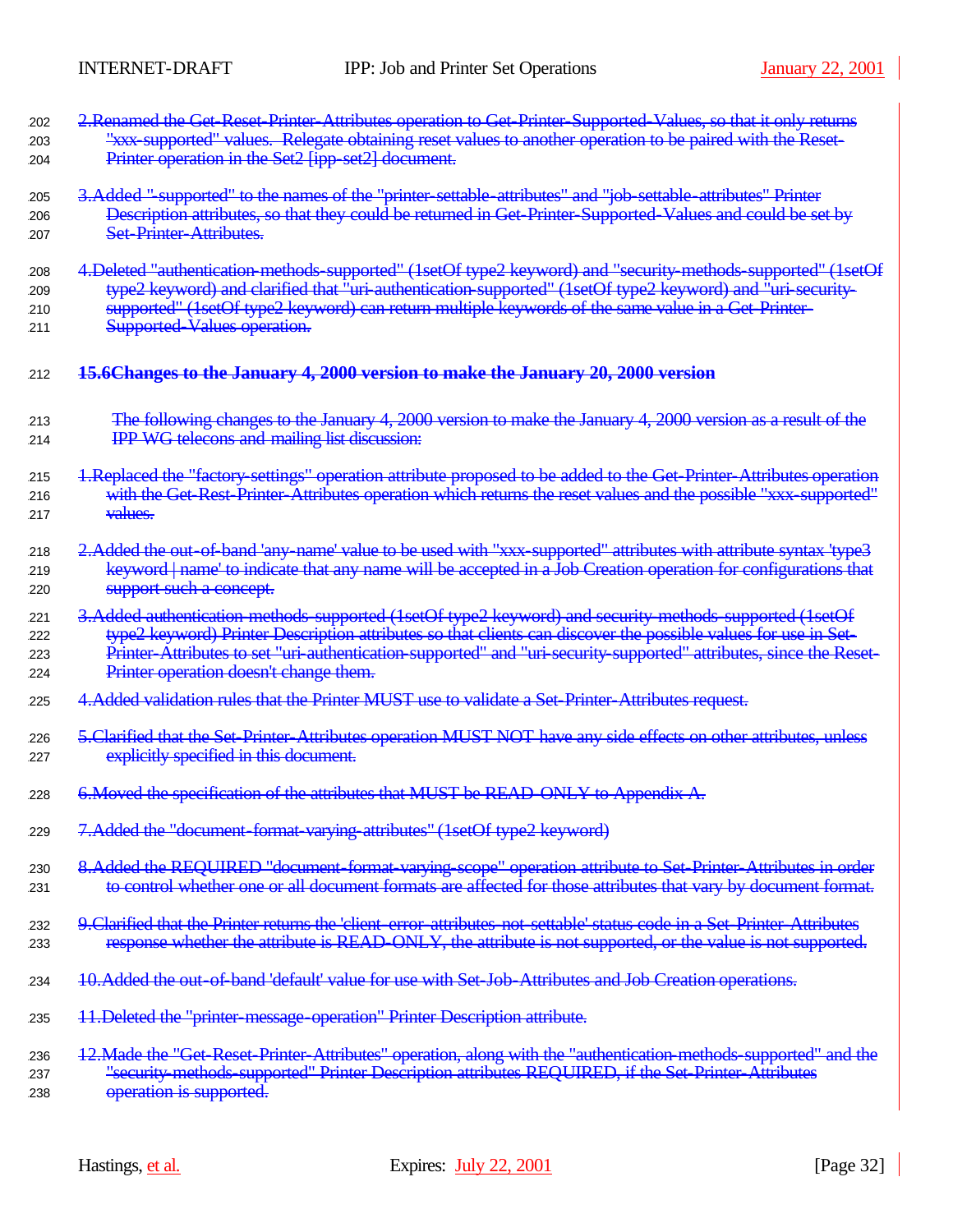| 239<br>240 | 13. Made the 'not settable' out of band value and the 'client error not settable' status code REQUIRED, if the<br>Set Printer Attributes operation is supported.            |
|------------|-----------------------------------------------------------------------------------------------------------------------------------------------------------------------------|
| 241        | 14. Made the 'default' out-of-band value REQUIRED, if the Set-Job-Attributes operation is supported.                                                                        |
| 242<br>243 | 15. Removed the requirement that "xxx-supported" Printer Description attributes that contain only one value be<br>read-only.                                                |
| 244        | 15.7 Changes to the December 8, 1999 version to make the January 4, 2000 version                                                                                            |
| 245<br>246 | The following changes to the December 8, 1999 version to make the January 4, 2000 version as a result of<br>the IPP WG telecons and mailing list discussion:                |
| 247<br>248 | 1. Removed the Set operations and related items from the Set2 specification [ipp set2] to create this Set<br>specification.                                                 |
| 249<br>250 | 2. Added that an attribute that can only be set to one fixed value SHOULD NOT be included in the "printer-<br>settable attributes" or "job settable attributes" attributes. |
| 251        | 3. Indicated that the encoding of the 'not-settable' out-of-band value is TBD.                                                                                              |
| 252        | 4. Added that Set Job-Attributes operation adds an attribute to the Job object if it wasn't already there                                                                   |
| 253        | 5. Added the conformance section to make it easy to understand the conformance requirements.                                                                                |
| 254        |                                                                                                                                                                             |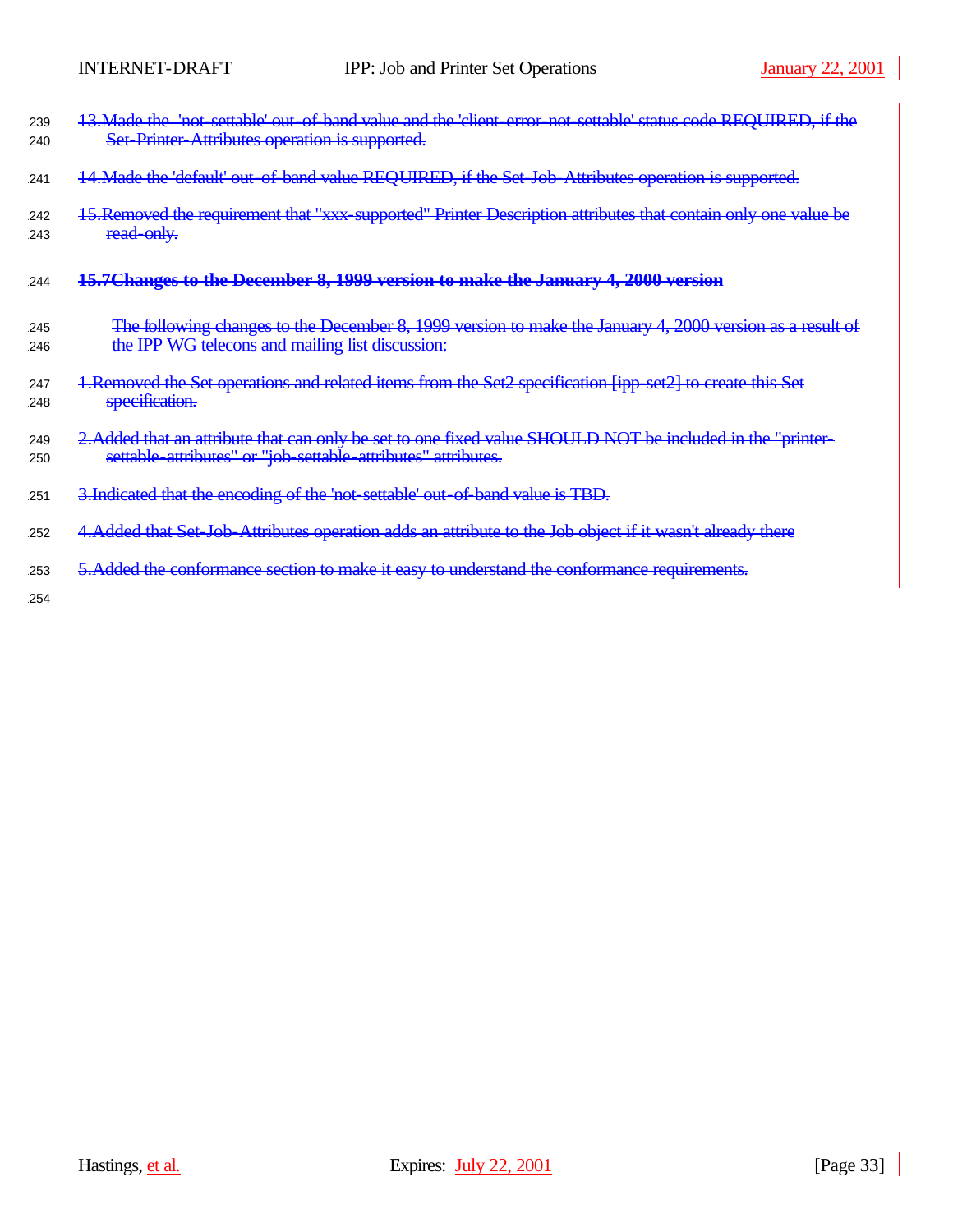## **15 Appendix A: Allowed Values for Set-Printer-Attributes and Set-Job-Attributes requests**

 This appendix is a normative part of this document and contains a table of all IPP/1.1 attributes. Each row contains:

- 258 − an attribute and
- − the values allowed in the Set-Printer-Attributes or Set-Job-Attributes request for the attribute. The entry in each cell is the name (first few words) of each item below 1, 2, 3, 4a-g, and 5.

## The allowed values include the following cases:

- 1. READ-ONLY: the Set-Printer-Attributes or Set-Job-Attributes operation MUST NOT change this attribute and MUST reject the entire operation (see section 7.1).
- 2. Any of "*xxx*-supported": the Set-Printer-Attributes or Set-Job-Attributes operation accepts values that are allowed according to the IPP/1.1 rules for validating the value(s) of an "xxx" Printer or Job attribute against the value(s) of the corresponding "xxx-supported" Printer attribute. Table 4 summarizes those validation rules depending on each attribute syntax and value of an "xxx" attribute supplied in the request and that of the corresponding "xxx-supported" Printer attribute. The "xxx-supported" attribute syntax type and value(s) are obtained from a Get-Printer-Supported-Values response (see the tables in this Appendix).

| Type of "xxx" value<br>to be set | Type of "xxx-supported"<br>value | Validates if:                                                   |
|----------------------------------|----------------------------------|-----------------------------------------------------------------|
| integer                          | rangeOfInteger                   | each value is in one of the "xxx-supported"<br>ranges           |
| uri                              | uriScheme                        | each uri scheme matches one of the "xxx-<br>supported" schemes  |
| any                              | boolean                          | if the boolean "xxx-supported" is 'true'                        |
| any                              | same type                        | each value matches an "xxx-supported" value<br>of the same type |

## **Table 4 - Validation rules for 'Any of "xxx-supported" '**

 For additional non-normative explanatory information see section 3.1.2.3 of the "Internet Printing Protocol/1.1: Implementer's Guide" [ipp-iig]).

 3. From Get-Printer-Supported-Values: the Set-Printer-Attributes operation accepts values that are allowed according to the IPP/1.1 rules for validating the value(s) of an "xxx" Printer attribute against the value(s) of the corresponding "xxx-supported" Printer attribute. Table 5 summarizes those validation rules depending on each attribute syntax and value of an "xxx" attribute supplied in the request and that of the corresponding "xxx-supported" Printer attribute. The "xxx-supported" attribute syntax type and attribute value(s) are obtained from a Get-Printer-Supported-Values response (see Appendix B: Attributes returned from Get-Printer-Supported-Values below).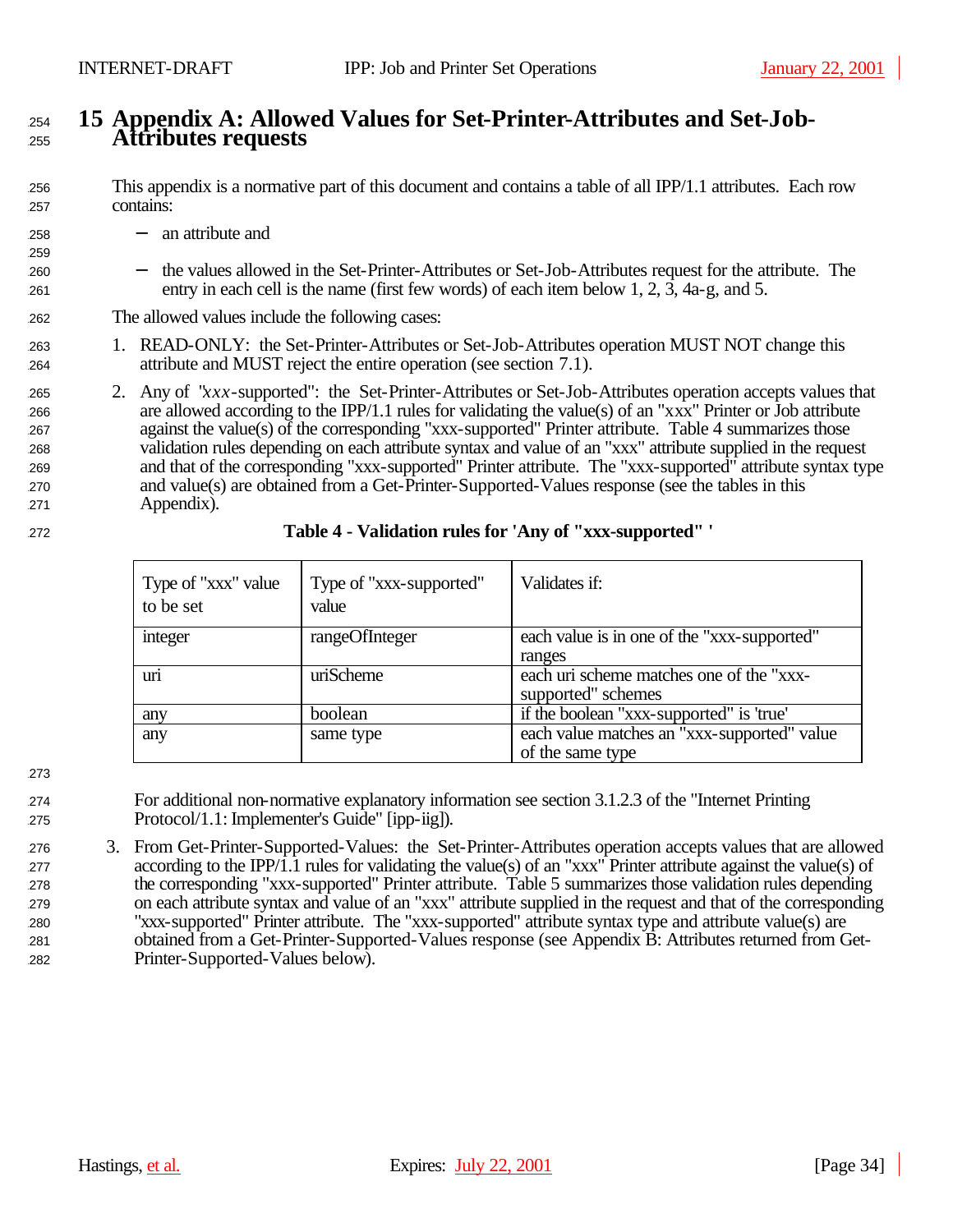| Type of "xxx"<br>value to be set | Type of "xxx-supported"<br>value     | Validates if:                                                               |
|----------------------------------|--------------------------------------|-----------------------------------------------------------------------------|
| integer                          | rangeOfInteger                       | each 'integer' value is in one of the "xxx-supported"<br>ranges             |
| uri                              | uriScheme                            | the uri scheme of each value matches one of the "xxx-<br>supported" schemes |
| any                              | boolean                              | if the boolean "xxx-supported" is 'true'                                    |
| name                             | 'admin-define' out-of-<br>band value | any 'name' value matches                                                    |
| any                              | same type                            | each value matches an "xxx-supported" value of the<br>same type             |

## <sup>1283</sup> **Table 5 - Validation rules for 'From Get-Printer-Supported-Values'**

1284

- <sup>1285</sup> For additional non-normative explanatory information see section 3.1.2.3 of the "Internet Printing <sup>1286</sup> Protocol/1.1: Implementer's Guide" [ipp-iig]).
- <sup>1287</sup> 4. Any value of the proper attribute syntax: the Set-Printer-Attributes or Set-Job-Attributes operation <sup>1288</sup> accepts any value of the specified attribute syntax. The attribute syntaxes supported are enumerated <sup>1289</sup> below.
- <sup>1290</sup> a. Any text(127)
- <sup>1291</sup> b. Any name(127)
- <sup>1292</sup> c. Any uri
- <sup>1293</sup> d. Any boolean
- <sup>1294</sup> e. Any positive integer
- <sup>1295</sup> f. Any dateTime
- <sup>1296</sup> g. 1setOf any uri
- <sup>1297</sup> 5. Combination of 'Any of "*xxx*-supported"' or 'Any name'.
- <sup>1298</sup> If a Printer implementation doesn't want to allow setting values indicated in this Appendix as "any xxx", it can 299 make the value be not-settable.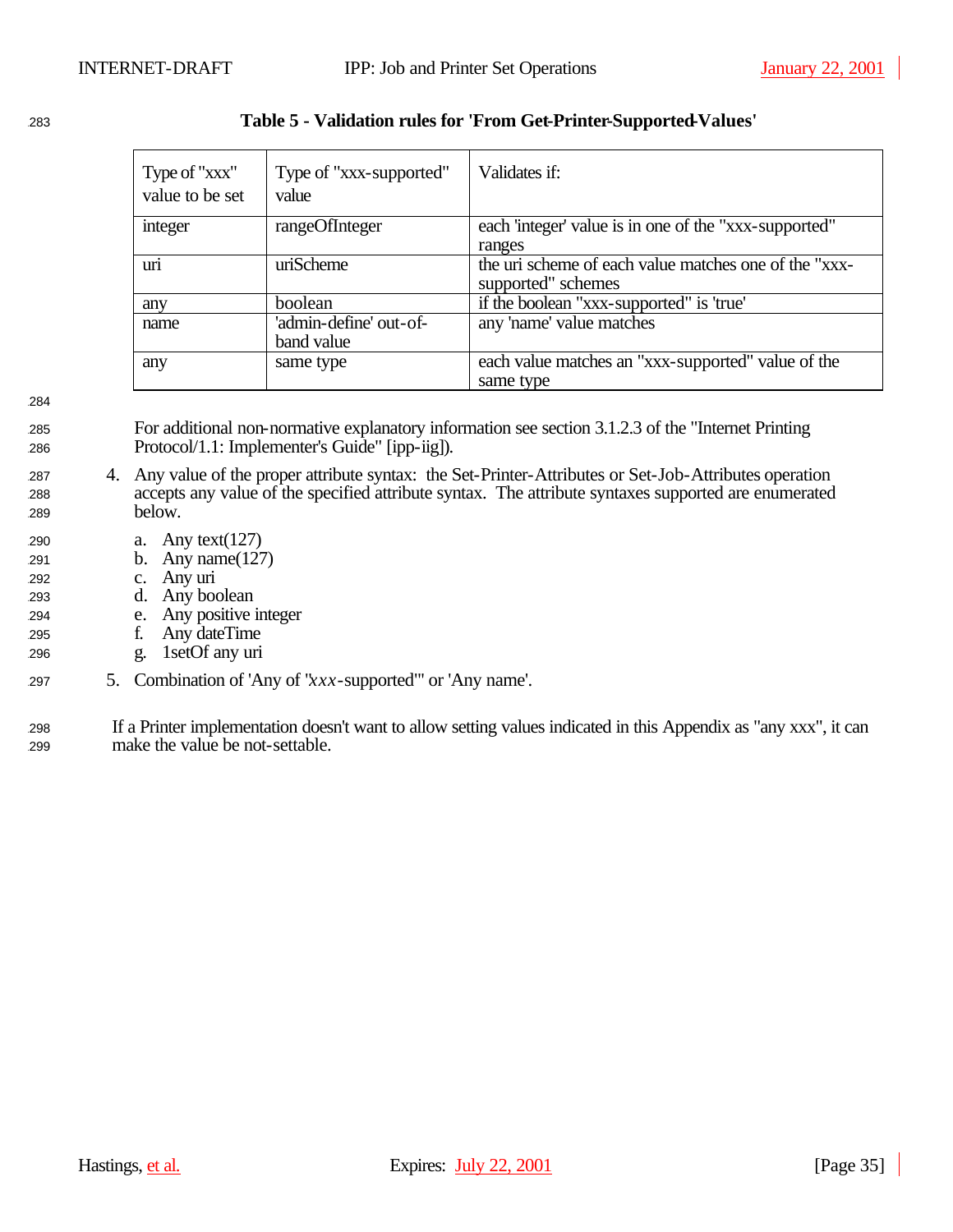## <sup>1300</sup> **Table 6 - Values allowed for Job Template Attributes in the Set-Job-Attributes Operation**

| <b>Job Template Attributes</b>              | Values allowed for Set |
|---------------------------------------------|------------------------|
|                                             |                        |
|                                             |                        |
| job-priority (integer $(1:100)$ )           | Any of "xxx-supported" |
| job-hold-until (type3 keyword   name (MAX)) | Any of "xxx-supported" |
| job-sheets (type3 keyword   name(MAX))      | Any of "xxx-supported" |
| multiple-document-handling (type2 keyword)  | Any of "xxx-supported" |
| copies (integer $(1:MAX)$ )                 | Any of "xxx-supported" |
| finishings (1setOf type2 enum)              | Any of "xxx-supported" |
| page-ranges (1setOf rangeOfInteger (1:MAX)) | Any of "xxx-supported" |
| sides (type2 keyword)                       | Any of "xxx-supported" |
| $number-up (integer(1:MAX))$                | Any of "xxx-supported" |
| orientation-requested (type2 enum)          | Any of "xxx-supported" |
| media (type3 keyword   name(MAX))           | Any of "xxx-supported" |
| printer-resolution (resolution)             | Any of "xxx-supported" |
| print-quality (type2 enum)                  | Any of "xxx-supported" |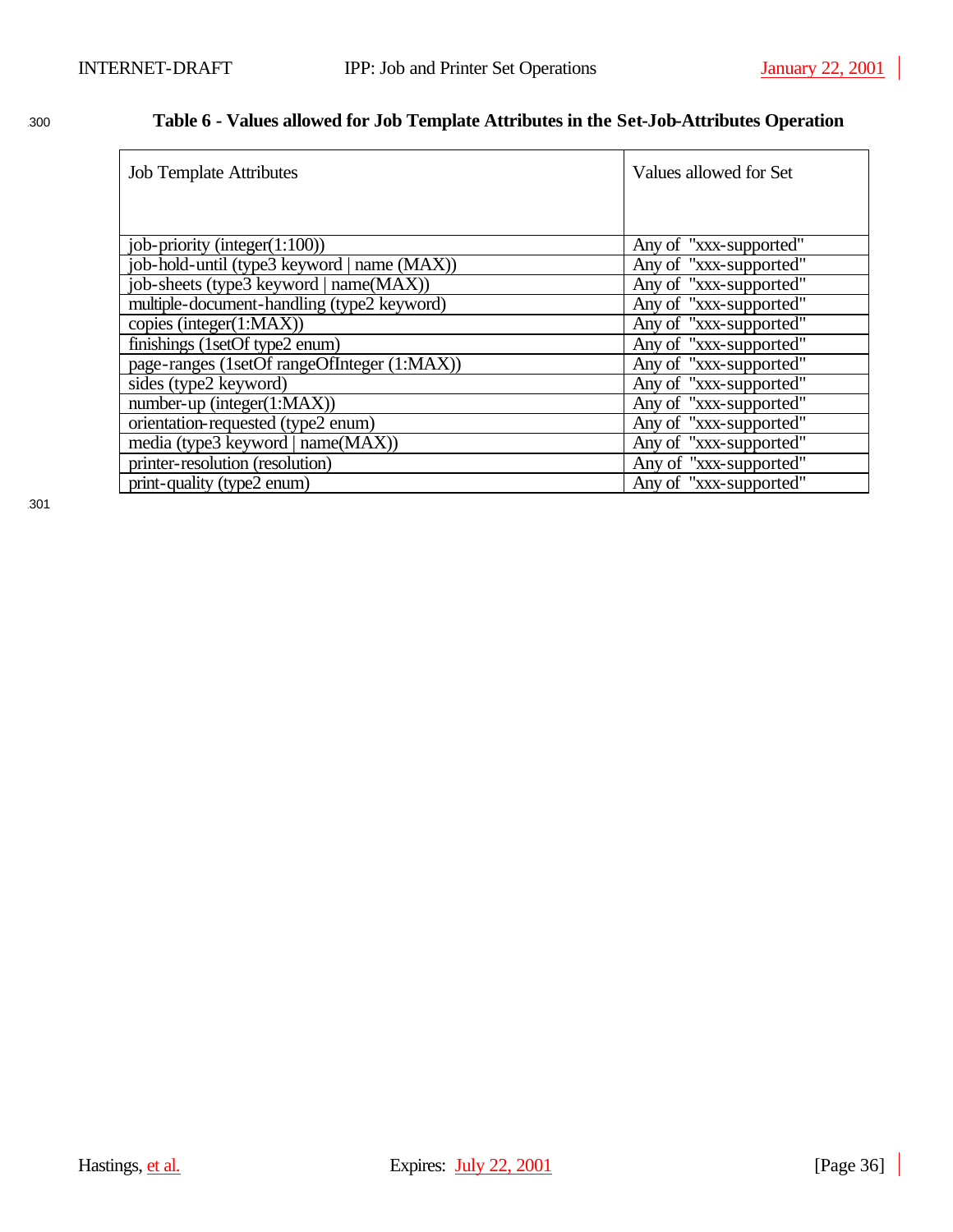| <b>Job Description Attributes</b>               | Values allowed for Set |
|-------------------------------------------------|------------------------|
|                                                 |                        |
| job-uri (uri)                                   | <b>READ-ONLY</b>       |
| job-id (integer(1:MAX))                         | <b>READ-ONLY</b>       |
| job-printer-uri (uri)                           | <b>READ-ONLY</b>       |
| job-more-info (uri)                             | <b>READ-ONLY</b>       |
| job-name (name(MAX))                            | Any name(MAX)          |
| job-originating-user-name (name(MAX))           | <b>READ-ONLY</b>       |
| job-state (type1 enum)                          | <b>READ-ONLY</b>       |
| job-state-reasons (1setOf type2 keyword)        | <b>READ-ONLY</b>       |
| job-state-message (text(MAX))                   | <b>READ-ONLY</b>       |
| job-detailed-status-messages (1setOf text(MAX)) | <b>READ-ONLY</b>       |
| job-document-access-errors (1setOf text(MAX))   | <b>READ-ONLY</b>       |
| number-of-documents (integer(0:MAX))            | <b>READ-ONLY</b>       |
| output-device-assigned (name(127))              | <b>READ-ONLY</b>       |
| time-at-creation (integer(MIN:MAX))             | <b>READ-ONLY</b>       |
| time-at-processing (integer(MIN:MAX))           | <b>READ-ONLY</b>       |
| time-at-completed (integer(MIN:MAX))            | <b>READ-ONLY</b>       |
| job-printer-up-time (integer(1:MAX))            | <b>READ-ONLY</b>       |
| date-time-at-creation (dateTime)                | <b>READ-ONLY</b>       |
| date-time-at-processing (dateTime)              | <b>READ-ONLY</b>       |
| date-time-at-completed (dateTime)               | <b>READ-ONLY</b>       |
| number-of-intervening-jobs (integer(0:MAX))     | <b>READ-ONLY</b>       |
| job-message-from-operator (text(127))           | Any text $(127)$       |
| job-k-octets (integer(0:MAX))                   | <b>READ-ONLY</b>       |
| job-impressions (integer(0:MAX))                | <b>READ-ONLY</b>       |
| job-media-sheets (integer(0:MAX))               | <b>READ-ONLY</b>       |
| job-k-octets-processed (integer(0:MAX))         | <b>READ-ONLY</b>       |
| job-impressions-completed (integer(0:MAX))      | <b>READ-ONLY</b>       |
| job-media-sheets-completed (integer(0:MAX))     | <b>READ-ONLY</b>       |
| attributes-charset (charset)                    | <b>READ-ONLY</b>       |
| attributes-natural-language (naturalLanguage)   | <b>READ-ONLY</b>       |

## <sup>1302</sup> **Table 7 - Values allowed for Job Description Attributes in the Set-Job-Attributes Operation**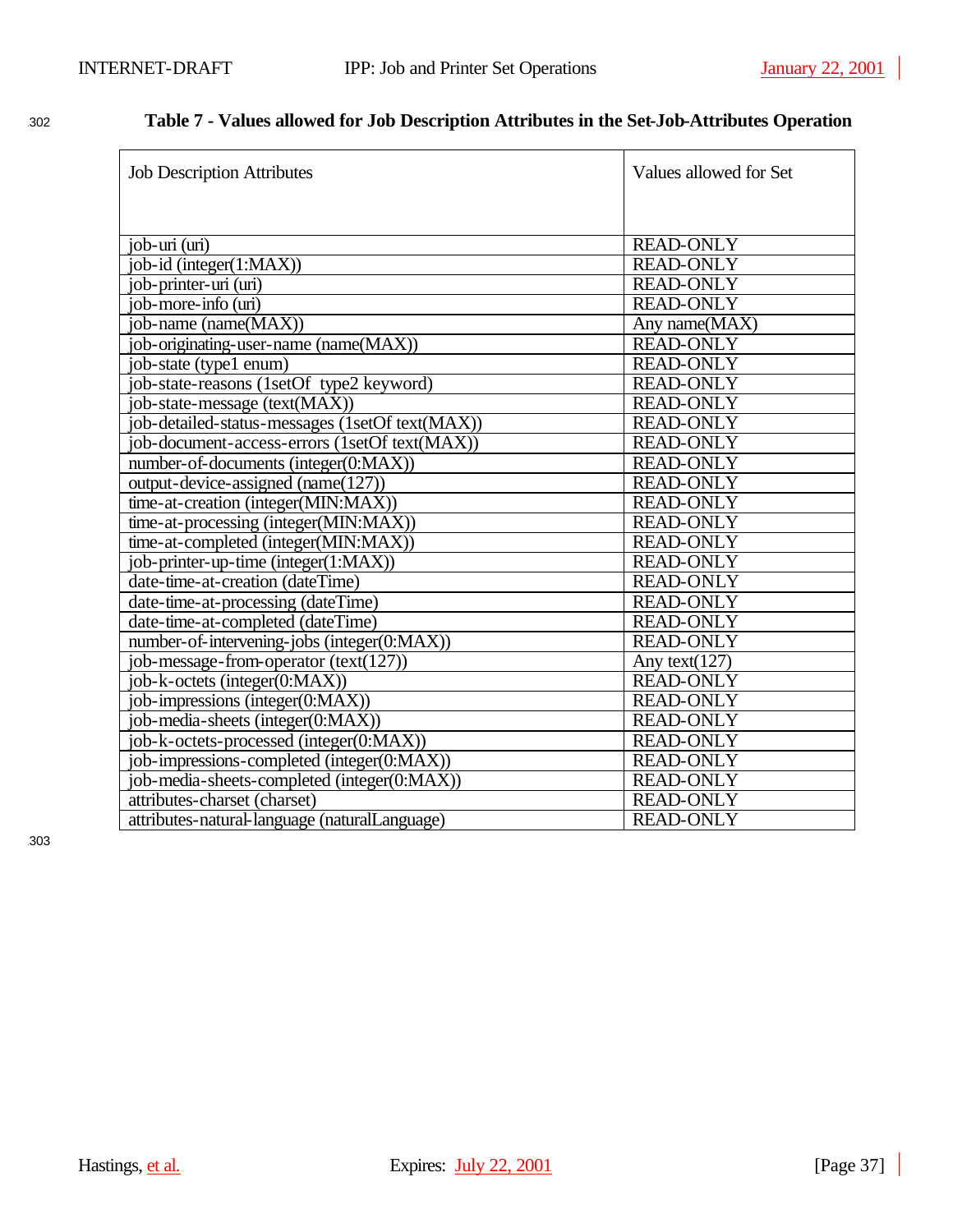| w | ۰.<br>۰. | × |  |
|---|----------|---|--|
|   |          |   |  |

## <sup>1304</sup> **Table 8 - Values allowed for Printer Job Template Attributes in the Set-Printer-Attributes**  <sup>1305</sup> **Operation**

| Printer Job Template Attributes                               | Values allowed for Set |
|---------------------------------------------------------------|------------------------|
| job-priority-default (integer(1:100))                         | Any of "xxx-supported" |
| job-hold-until-default (type3 keyword   name (MAX))           | Any of "xxx-supported" |
| job-sheets-default (type3 keyword   name(MAX))                | Any of "xxx-supported" |
| multiple-document-handling-default (type2 keyword)            | Any of "xxx-supported" |
| copies-default (integer(1:MAX))                               | Any of "xxx-supported" |
| finishings-default (1setOf type2 enum)                        | Any of "xxx-supported" |
| sides-default (type2 keyword)                                 | Any of "xxx-supported" |
| number-up-default (integer(1:MAX))                            | Any of "xxx-supported" |
| orientation-requested-default (type2 enum)                    | Any of "xxx-supported" |
| media-default (type3 keyword   name(MAX))                     | Any of "xxx-supported" |
| printer-resolution-default (resolution)                       | Any of "xxx-supported" |
| print-quality-default (type2 enum)                            | Any of "xxx-supported" |
| job-priority-supported (integer(1:100))                       | From Get-Printer-      |
|                                                               | Supported-Values       |
| job-hold-until-supported (1setOf(type3 keyword   name (MAX))) | From Get-Printer-      |
|                                                               | Supported-Values       |
| job-sheets-supported (1setOf(type3 keyword   name(MAX)))      | From Get-Printer-      |
|                                                               | Supported-Values       |
| multiple-document-handling-supported (1setOf type2 keyword)   | From Get-Printer-      |
|                                                               | Supported-Values       |
| copies-supported (rangeOfInteger(1:MAX))                      | From Get-Printer-      |
|                                                               | Supported-Values       |
| finishings-supported (1setOf type2 enum)                      | From Get-Printer-      |
|                                                               | Supported-Values       |
| page-ranges-supported (boolean)                               | From Get-Printer-      |
|                                                               | Supported-Values       |
| sides-supported (1setOf type2 keyword)                        | From Get-Printer-      |
|                                                               | Supported-Values       |
| number-up-supported (1setOf (integer(1:MAX))                  | From Get-Printer-      |
| rangeOfInteger(1:MAX)))                                       | Supported-Values       |
| orientation-requested-supported (1setOf type2 enum)           | From Get-Printer-      |
|                                                               | Supported-Values       |
| media-supported (1setOf (type3 keyword   name(MAX)))          | From Get-Printer-      |
|                                                               | Supported-Values       |
| printer-resolution-supported (1setOf resolution)              | From Get-Printer-      |
|                                                               | Supported-Values       |
| print-quality-supported (1setOf type2 enum)                   | From Get-Printer-      |
|                                                               | Supported-Values       |
| media-ready (type3 keyword   name(MAX))                       | From Get-Printer-      |
|                                                               | Supported-Values       |

1306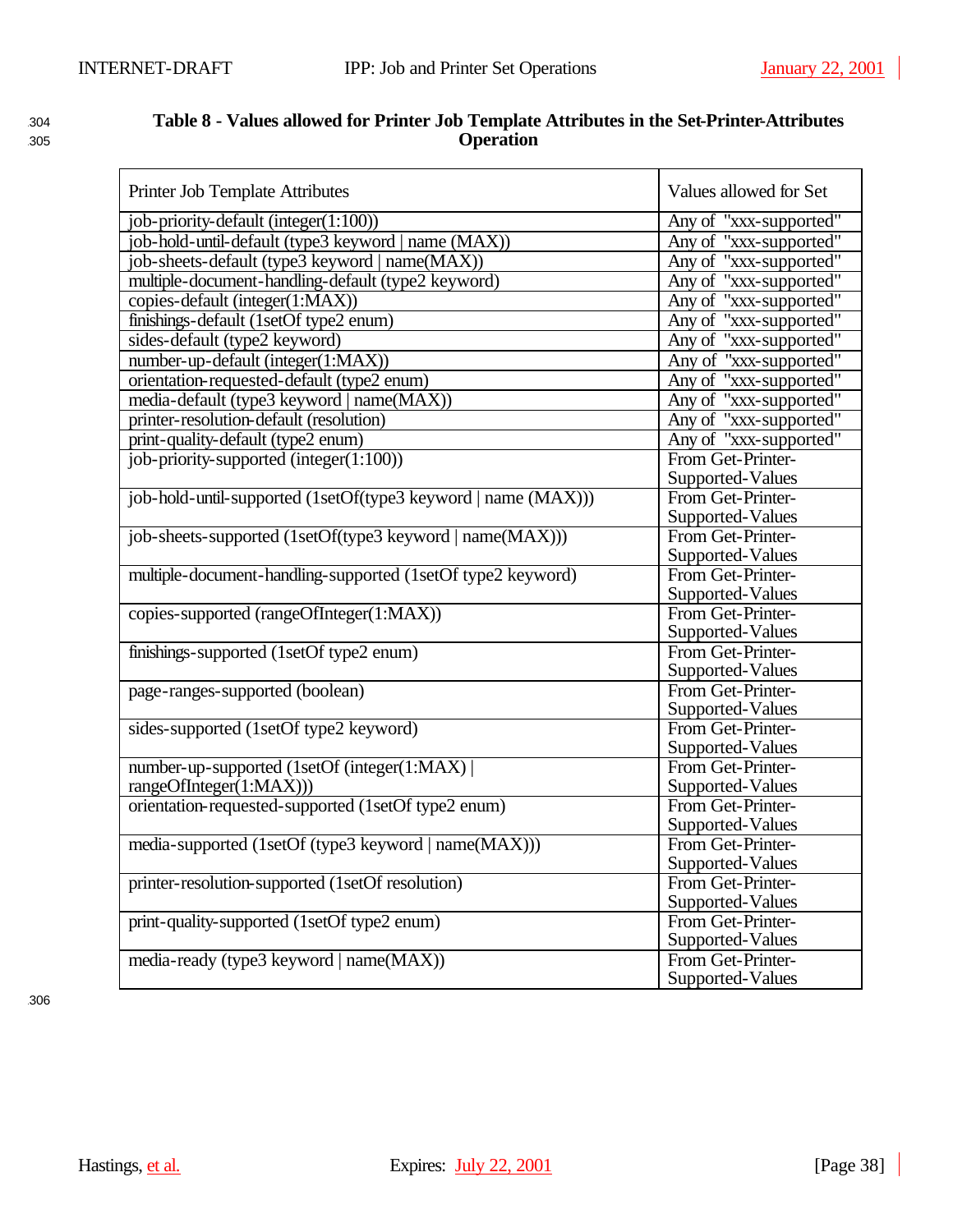## <sup>1307</sup> **Table 9 - Values allowed for Printer Description Attributes in the Set-Printer-Attributes Operation**

| <b>Printer Description Attributes</b>                         | Values allowed for Set                                                           |
|---------------------------------------------------------------|----------------------------------------------------------------------------------|
| printer-uri-supported (1setOf uri)                            | <b>READ-ONLY</b>                                                                 |
| uri-authentication-supported (1setOf type2 keyword)           | <b>READ-ONLY</b>                                                                 |
| uri-security-supported (1setOf type2 keyword)                 | <b>READ-ONLY</b>                                                                 |
| printer-xri-supported (1setOf collection) member attributes:  |                                                                                  |
| xri-uri (uri)                                                 | any uriScheme of "xri-uri-<br>scheme-supported" from Get-<br>Printer-Attributes  |
| xri-authentication (1setOf type2 keyword)                     | any keyword of "xri-<br>authentication-supported" from<br>Get-Printer-Attributes |
| xri-security (1setOf type2 keyword)                           | any keyword of "xri-security-<br>supported" from Get-Printer-<br>Attributes      |
| xri-uri-scheme-supported (1setOf uriScheme)                   | <b>READ-ONLY</b>                                                                 |
| xri-authentication-supported (1setOf type2 keyword)           | <b>READ-ONLY</b>                                                                 |
| xri-security-supported (1setOf type2 keyword)                 | <b>READ-ONLY</b>                                                                 |
| printer-name (name(127))                                      | Any name $(127)$                                                                 |
| printer-location (text(127))                                  | Any text $(127)$                                                                 |
| printer-info $(text(127))$                                    | Any text $(127)$                                                                 |
| printer-more-info (uri)                                       | Any uri                                                                          |
| printer-driver-installer (uri)                                | Any uri                                                                          |
| printer-make-and-model (text(127))                            | Any text $\sqrt{(127)}$                                                          |
| printer-more-info-manufacturer (uri)                          | Any uri                                                                          |
| printer-state (type1 enum)                                    | <b>READ-ONLY</b>                                                                 |
| printer-state-reasons (1setOf type2 keyword)                  | <b>READ-ONLY</b>                                                                 |
| printer-state-message (text(MAX))                             | <b>READ-ONLY</b>                                                                 |
| ipp-versions-supported (1setOf type2 keyword)                 | From Get-Printer-Supported-<br>Values                                            |
| operations-supported (1setOf type2 enum)                      | From Get-Printer-Supported-<br>Values                                            |
| multiple-document-jobs-supported (boolean)                    | From Get-Printer-Supported-<br>Values                                            |
| charset-configured (charset)                                  | Any of "xxx-supported", use<br>"charset-supported"                               |
| charset-supported (1setOf charset)                            | From Get-Printer-Supported-<br>Values                                            |
| natural-language-configured (naturalLanguage)                 | Any of "xxx-supported", use<br>"generated-natural-language-<br>supported"        |
| generated-natural-language-supported (1setOf naturalLanguage) | From Get-Printer-Supported-<br>Values                                            |
| document-format-default (mimeMediaType)                       | Any of "xxx-supported"                                                           |
| document-format-supported (1setOf mimeMediaType)              | From Get-Printer-Supported-<br>Values                                            |
| printer-is-accepting-jobs (boolean)                           | <b>READ-ONLY</b>                                                                 |
| queued-job-count (integer(0:MAX))                             | <b>READ-ONLY</b>                                                                 |
| printer-message-from-operator (text(127))                     | Any text $(127)$                                                                 |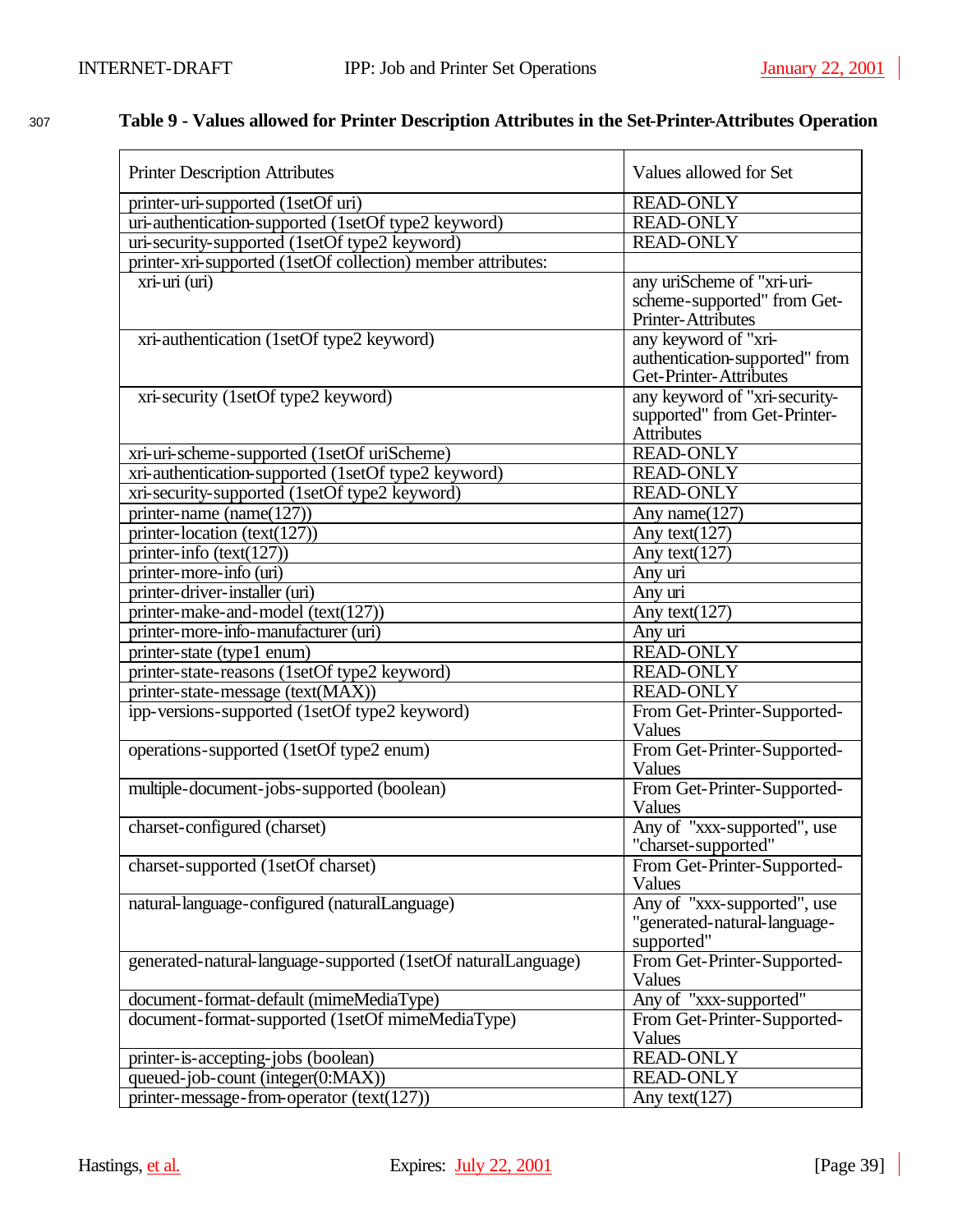| <b>Printer Description Attributes</b>                        | Values allowed for Set                       |
|--------------------------------------------------------------|----------------------------------------------|
| color-supported (boolean)                                    | From Get-Printer-Supported-<br>Values        |
| reference-uri-schemes-supported (1setOf uriScheme)           | From Get-Printer-Supported-<br>Values        |
| pdl-override-supported (type2 keyword)                       | From Get-Printer-Supported-<br>Values        |
| printer-up-time (integer(1:MAX))                             | <b>READ-ONLY</b>                             |
| printer-current-time (dateTime)                              | Any dateTime **                              |
| multiple-operation-time-out (integer(1:MAX))                 | any positive integer                         |
| compression-supported (1setOf type3 keyword)                 | From Get-Printer-Supported-<br>Values        |
| job-k-octets-supported (rangeOfInteger(0:MAX))               | From Get-Printer-Supported-<br><b>Values</b> |
| job-impressions-supported (rangeOfInteger(0:MAX))            | From Get-Printer-Supported-<br>Values        |
| job-media-sheets-supported (rangeOfInteger(0:MAX))           | From Get-Printer-Supported-<br>Values        |
| pages-per-minute (integer(0:MAX))                            | <b>READ-ONLY</b>                             |
| pages-per-minute-color (integer(0:MAX))                      | <b>READ-ONLY</b>                             |
| printer-settable-attributes-supported (1setOf type2 keyword) | From Get-Printer-Supported-<br>Values        |
| job-settable-attributes-supported (1setOf type2 keyword)     | From Get-Printer-Supported-<br>Values        |
| document-format-varying-attributes (1setOf type2 keyword)    | <b>READ-ONLY</b>                             |
| printer-message-time (integer(MIN:MAX))                      | <b>READ-ONLY</b>                             |
| printer-message-date-time(dateTime)                          | <b>READ-ONLY</b>                             |

1308

<sup>1309</sup> \*\* - The "printer-current-time" (dateTime) attribute is settable in order to allow an administrator to correct an <sup>1310</sup> incorrect dateTime or time zone.

# <sup>1311</sup> **16 Appendix B: Attributes returned from Get-Printer-Supported-Values**

 This Appendix is a normative part of this document and lists all the attributes that are possible for an implementation to return in a Get-Printer-Supported-Values response, i.e., all the "xxx-supported" attributes that can be supplied in a Set-Printer-Attributes request. READ-ONLY attributes MUST NOT be returned in a Get-Printer-Supported-Values response and are indicated in the tables as "READ-ONLY - MUST NOT be returned."

<sup>1317</sup> For the following attributes, the value allowed by the Set-Printer-Attributes operation MUST be a single <sup>1318</sup> integer value in the range specified by the value returned by the Get-Printer-Supported-Values operation.

## <sup>1319</sup> **Table 10 - Printer Job Template Attributes returned from Get-Printer-Supported-Values**

| Printer Job Template Attributes             | <b>Values Returned</b> |
|---------------------------------------------|------------------------|
| job-priority-supported (integer $(1:100)$ ) | rangeOfInteger(1:100)  |

1320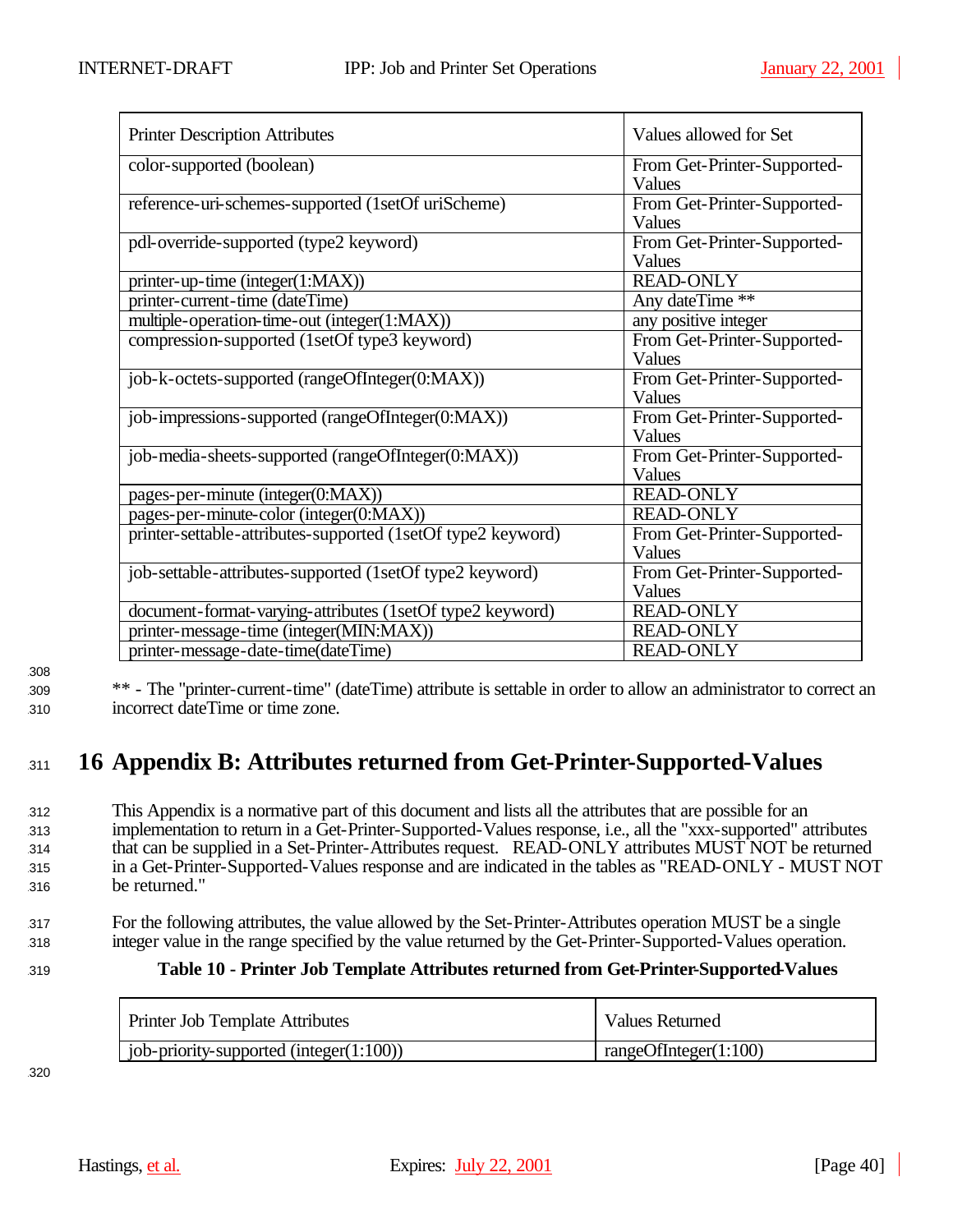For the following attributes, the value allowed by the Set-Printer-Attributes operation MUST be a single rangeOfInteger value whose bounds do not exceed those of the range specified by the value returned by the

Get-Printer-Supported-Values operation.

## **Table 11 - Printer Job Template Attributes returned from Get-Printer-Supported-Values**

| Printer Job Template Attributes          | <b>Values Returned</b> |
|------------------------------------------|------------------------|
| copies-supported (rangeOfInteger(1:MAX)) | rangeOfInteger(1:MAX)  |

### 

## The following table has the same criteria as the last, but is for Printer Description attributes.

## **Table 12 - Printer Description Attributes returned from Get-Printer-Supported-Values**

| <b>Printer Description Attributes</b>              | Values allowed for Set |
|----------------------------------------------------|------------------------|
| job-k-octets-supported (rangeOfInteger(0:MAX))     | rangeOfInteger(0:MAX)  |
| job-impressions-supported (rangeOfInteger(0:MAX))  | rangeOfInteger(0:MAX)  |
| job-media-sheets-supported (rangeOfInteger(0:MAX)) | rangeOfInteger(0:MAX)  |

## 

 For the following attributes, the value allowed by the Set-Printer-Attributes operation MUST be one or more integers and rangeOfInteger values, such that the integer values described by these integers and rangeOfInteger is the same as or a subset of the integers described by the integers and rangeOf Integer of value returned by the Get-Printer-Supported-Values operation.

## **Table 13 - Printer Job Template Attributes returned from Get-Printer-Supported-Values**

| Printer Job Template Attributes              | <b>Values Returned</b>  |
|----------------------------------------------|-------------------------|
| number-up-supported (1setOf (integer(1:MAX)) | 1setOf (integer(1:MAX)) |
| rangeOfInteger(1:MAX))                       | rangeOfInteger(1:MAX)   |

 For the following attributes, the value allowed by the Set-Printer-Attributes operation MUST be one or more values, where each such value matches a value returned by the Get-Printer-Supported-Values operation. A keyword, enum, boolean, charset, naturalLanguage, uriScheme, mimeMediaType or resolution value matches if it is equal. For Job Template attributes with the attribute syntax 'type3 keyword | name', any 'name' attribute syntax value matches the 'admin-define' out-of-band value, if the implementation allows the administrator to set any name values for the attribute.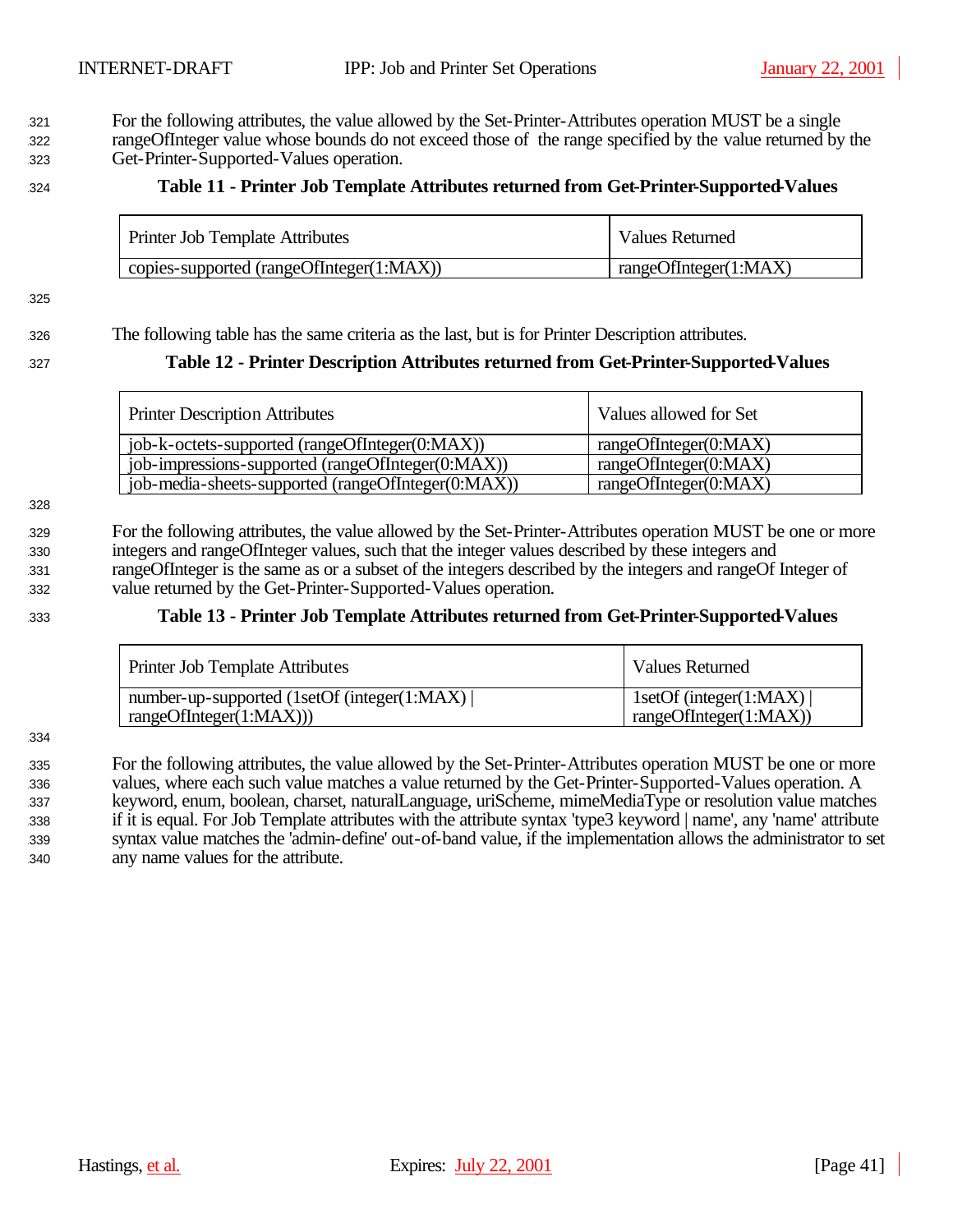## <sup>1341</sup> **Table 14 - Printer Job Template Attributes returned from Get-Printer-Supported-Values**

| Printer Job Template Attributes                               | <b>Values Returned</b>                     |
|---------------------------------------------------------------|--------------------------------------------|
| job-hold-until-supported (1setOf(type3 keyword   name (MAX))) | 1setOf (type3 keyword  <br>'admin-define') |
| job-sheets-supported (1setOf(type3 keyword   name(MAX)))      | 1setOf (type3 keyword  <br>'admin-define') |
| multiple-document-handling-supported (1setOf type2 keyword)   | 1setOf type2 keyword                       |
| finishings-supported (1setOf type2 enum)                      | 1setOf type2 enum                          |
| page-ranges-supported (boolean)                               | IsetOf boolean **                          |
| sides-supported (1setOf type2 keyword)                        | 1setOf type2 keyword                       |
| orientation-requested-supported (1setOf type2 enum)           | 1setOf type2 enum                          |
| media-supported (1setOf (type3 keyword   name(MAX)))          | 1setOf (type3 keyword                      |
|                                                               | 'admin-define')                            |
| printer-resolution-supported (1setOf resolution)              | 1setOf resolution                          |
| print-quality-supported (1setOf type2 enum)                   | 1setOf type2 enum                          |

<sup>342</sup> \*\* Note: the Get-Printer-Supported-Values returns a '1setOf boolean' so that all possible values are <sup>1343</sup> indicated, while Get-Printer-Attributes returns only a single 'boolean' value.

<sup>1344</sup> The following table has the same criteria as the last, but is for Printer Description attributes.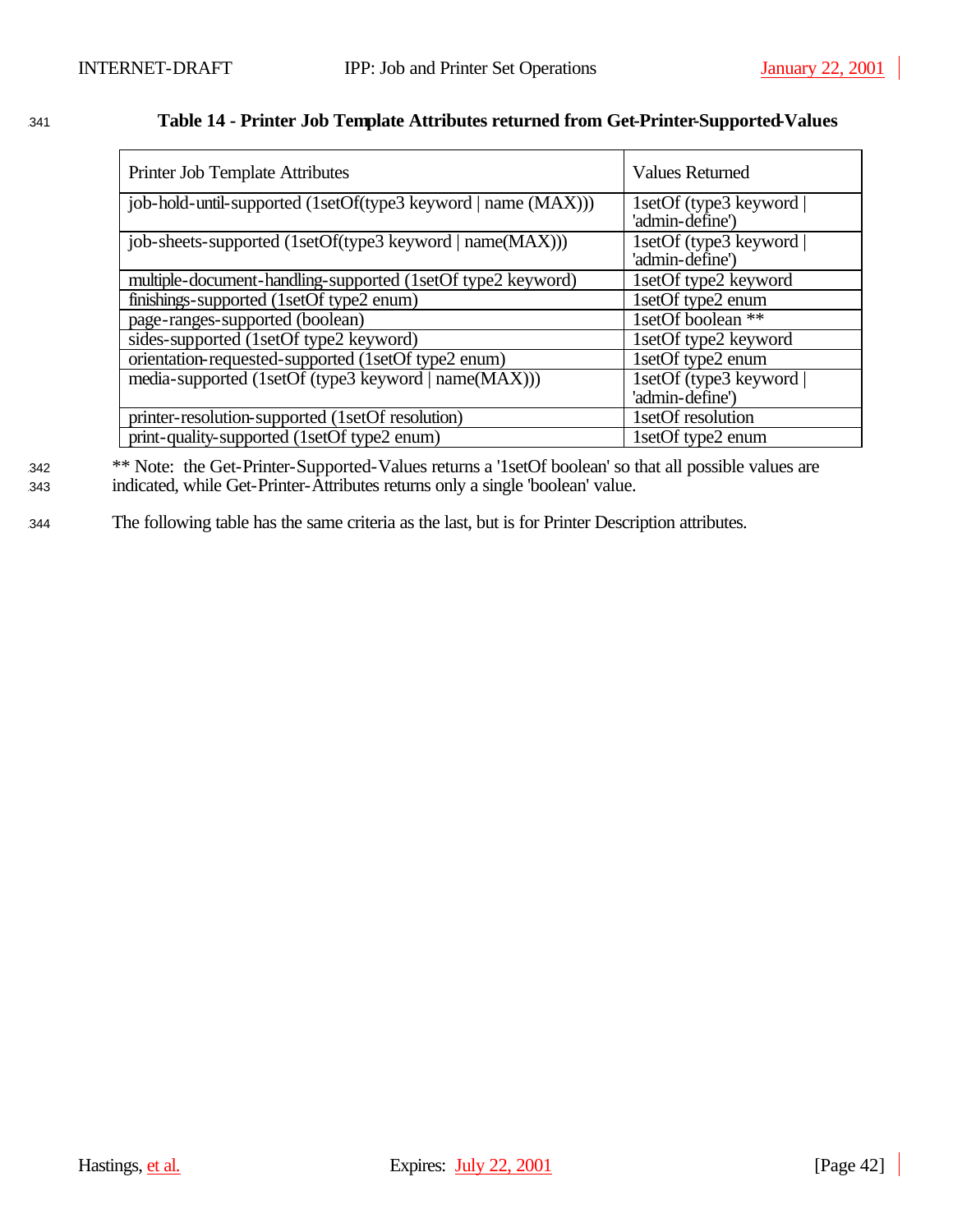| <b>Printer Description Attributes</b>                         | Values allowed for Set         |
|---------------------------------------------------------------|--------------------------------|
| printer-uri-supported (1setOf uri)                            | READ-ONLY - MUST NOT           |
|                                                               | be returned                    |
| uri-authentication-supported (1setOf type2 keyword)           | READ-ONLY - MUST NOT           |
|                                                               | be returned                    |
| uri-security-supported (1setOf type2 keyword)                 | READ-ONLY - MUST NOT           |
|                                                               | be returned                    |
| xri-printer-supported (1setOf collection)                     | MUST NOT be returned; see      |
|                                                               | next three attributes returned |
|                                                               | with Get-Printer-Attributes:   |
| xri-uri-scheme-supported (1setOf uriScheme)                   | READ-ONLY - MUST NOT           |
|                                                               | be returned                    |
| xri-authentication-supported (1setOf type2 keyword)           | READ-ONLY - MUST NOT           |
|                                                               | be returned                    |
| xri-security-supported (1setOf type2 keyword)                 | READ-ONLY - MUST NOT           |
|                                                               | be returned                    |
| ipp-versions-supported (1setOf type2 keyword)                 | 1setOf type2 keyword           |
| operations-supported (1setOf type2 enum)                      | 1setOf type2 keyword           |
| multiple-document-jobs-supported (boolean)                    | 1setOf boolean **              |
| charset-supported (1setOf charset)                            | 1setOf charset                 |
| generated-natural-language-supported (1setOf naturalLanguage) | 1setOf naturalLanguage         |
| document-format-supported (1setOf mimeMediaType)              | 1setOf mimeMediaType           |
| color-supported (boolean)                                     | 1setOf boolean **              |
| reference-uri-schemes-supported (1setOf uriScheme)            | 1setOf uriScheme               |
| pdl-override-supported (type2 keyword)                        | 1setOf type2 keyword $**$      |
| compression-supported (1setOf type3 keyword)                  | 1setOf type3 keyword           |
| printer-settable-attributes-supported (1setOf type2 keyword)  | 1setOf type2 keyword           |
| job-settable-attributes-supported (1setOf type2 keyword)      | 1setOf type2 keyword           |

## <sup>1345</sup> **Table 15 - Printer Description Attributes returned from Get-Printer-Supported-Values**

<sup>1346</sup> \*\* Note: the Get-Printer-Supported-Values returns a '1setOf X' so that all possible values are indicated, <sup>1347</sup> while Get-Printer-Attributes returns only a single 'X' value.

1348

# <sup>1349</sup> **17 Appendix C: Full Copyright Statement**

<sup>1350</sup> Copyright (C) The Internet Society (1998,1999,2000,2001). All Rights Reserved

 This document and translations of it may be copied and furnished to others, and derivative works that comment on or otherwise explain it or assist in its implementation may be prepared, copied, published and distributed, in whole or in part, without restriction of any kind, provided that the above copyright notice and this paragraph are included on all such copies and derivative works. However, this document itself may not be modified in any way, such as by removing the copyright notice or references to the Internet Society or other Internet organizations, except as needed for the purpose of developing Internet standards in which case the procedures for copyrights defined in the Internet Standards process must be followed, or as required to translate it into languages other than English.